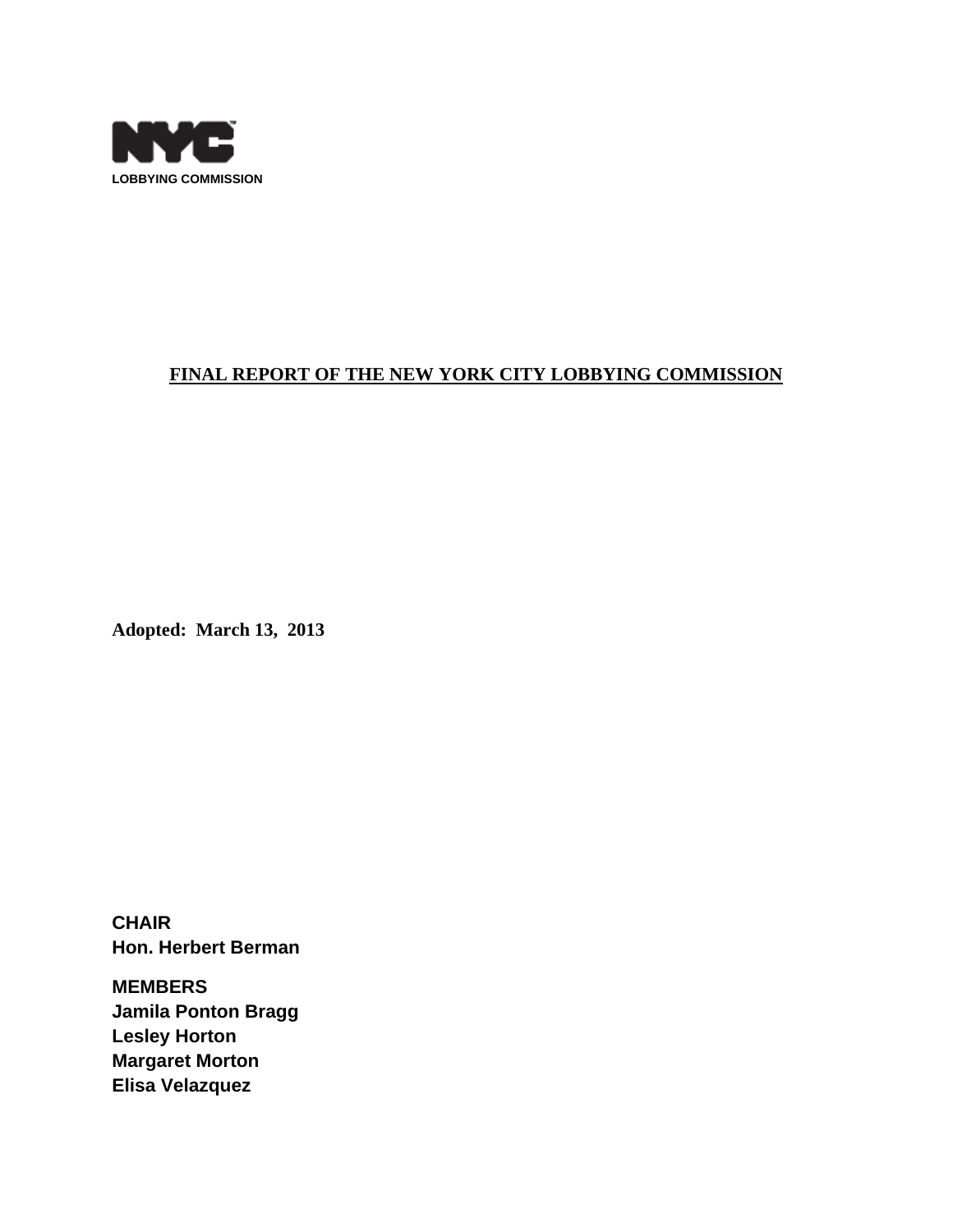#### **EXECUTIVE SUMMARY**

In early 2006, Mayor Michael Bloomberg and New York City Council ("Council" or "City Council") Speaker Christine C. Quinn introduced legislation to strengthen New York City's laws regulating lobbyists (the "Lobbying Laws"). In hearings on the three pieces of legislation that eventually overhauled the Lobbying Laws, it became clear that the City's system was barely functioning. The New York City Clerk (the "Clerk," or the "Clerk's Office"), the agency in charge of lobbyist registration, was essentially a repository for the filings of the approximately 250 lobbyists who voluntarily chose to comply with the law. The filings were done on paper and not readily accessible to the public, and the Clerk had never assessed penalties against any lobbyist for non-compliance. The only lobbying data regularly available to the public was an annual list of the City's lobbyists ranked by earnings.

 The goals of the legislation adopted by the Council and signed by the Mayor in June of 2006 were to: (1) strengthen enforcement of the Lobbying Laws; (2) create an electronic system for lobbyist filings; (3) increase transparency by making those filings and information about the operation of the Clerk's Lobbying Bureau more accessible to the public; and (4) limit the appearance of undue influence by banning gifts from lobbyists to public officials and preventing political contributions from lobbyists from being matched with public financing. The 2006 legislation did not change the main scope of, or any of the principal substantive definitions in, the Lobbying Laws. The apparent reason for this is that there had been so little experience in the actual application of those definitions and laws, that there was not enough information to make intelligent changes without the risk of unintended consequences.

1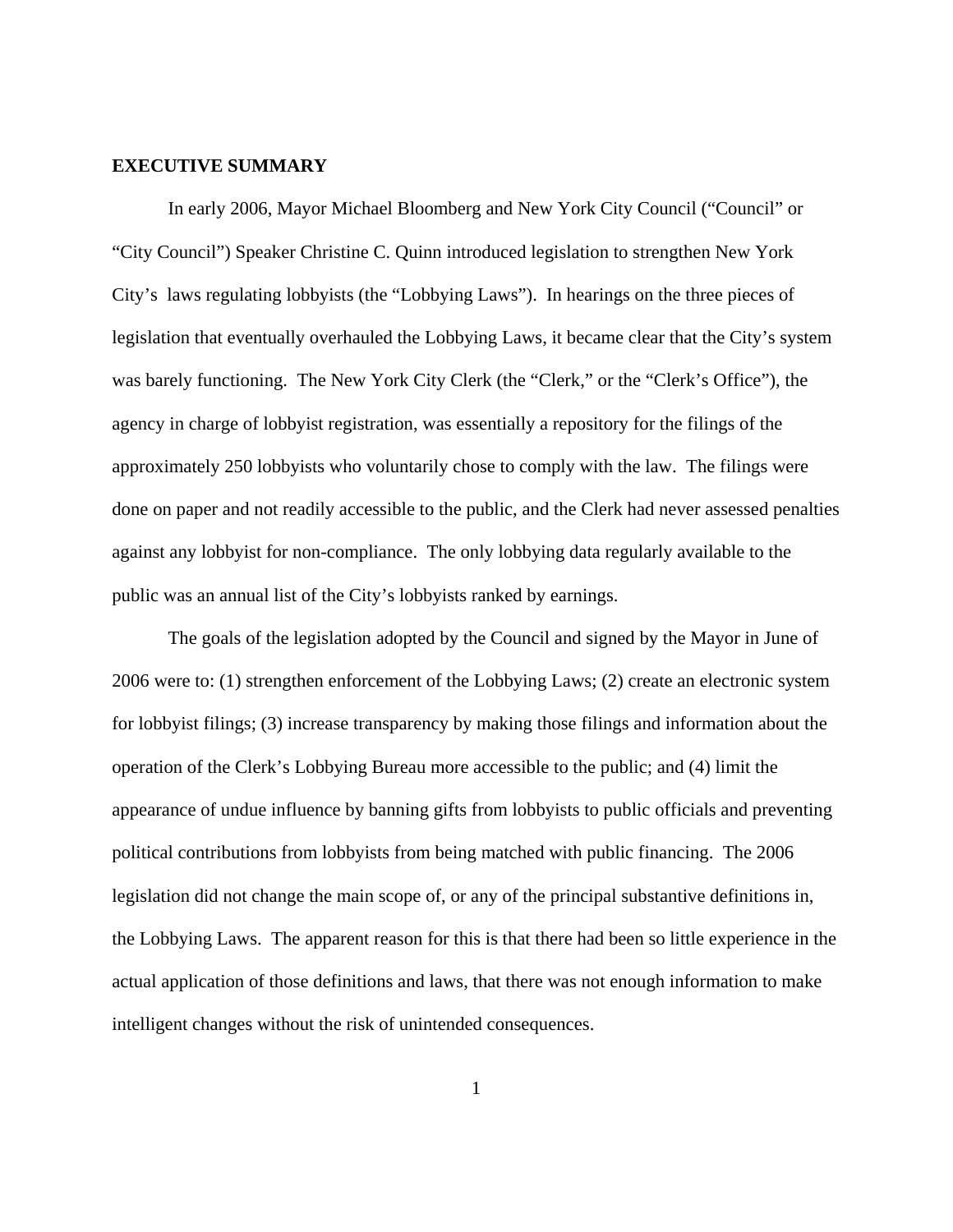The 2006 legislation called for the formation of the present joint Mayoral-Council Commission to (1) recommend any changes to strengthen the administration and enforcement of the Lobbying Laws; (2) evaluate whether or not the dollar threshold that triggers the obligation to file as a lobbyist should be increased; and (3) review and evaluate the activities and performance of the Clerk, who is charged with implementing the Lobbying Laws.

 In February 2011, the Council and the Mayor appointed five members to serve on the Lobbying Commission, and since March 2011, the Commission has been reviewing the City's Lobbying Laws and the activities and performance of the Clerk. While the City's regulatory scheme for lobbyists is not perfect, it has become an actual, functioning regulatory apparatus that largely meets the goals of the amended Lobbying Laws. Since 2006, the number of registered lobbyists has increased by approximately 50% to  $365<sup>1</sup>$ . The Clerk has levied over \$1.1 million in penalties and fines against lobbyists who have submitted required registration statements and other filings after the statutory deadlines. The Clerk's Office investigators, who have been trained by the City's Department of Investigation ("DOI") on audit and investigatory practices, have conducted and completed over 100 audits of lobbyists. The "e-Lobbyist" electronic filing system has been implemented, hundreds of lobbyists have been trained to use it , and the Clerk has sent out over 1,500 notification letters to those who may be subject to the registration

<sup>&</sup>lt;sup>1</sup> Memorandum from the Lobbying Bureau, Office of the City Clerk, to the Lobbying Commission, April 26, 2011 (attached to this Report as Exhibit B). Under the City's Lobbying Laws, lobbying firms register as a single entity, listing all individual lobbyists employed by the firm, thus the number of individual lobbyists who lobby the City is significantly higher. In addition, according to the Clerk, as of February 29, 2012, a total of 925 lobbyists have enrolled in the e-Lobbyist system since it became operational. However, not all of those enrolled have filed a statement of registration each calendar year. (Clerk's 2011 Annual Report- March 1, 2012)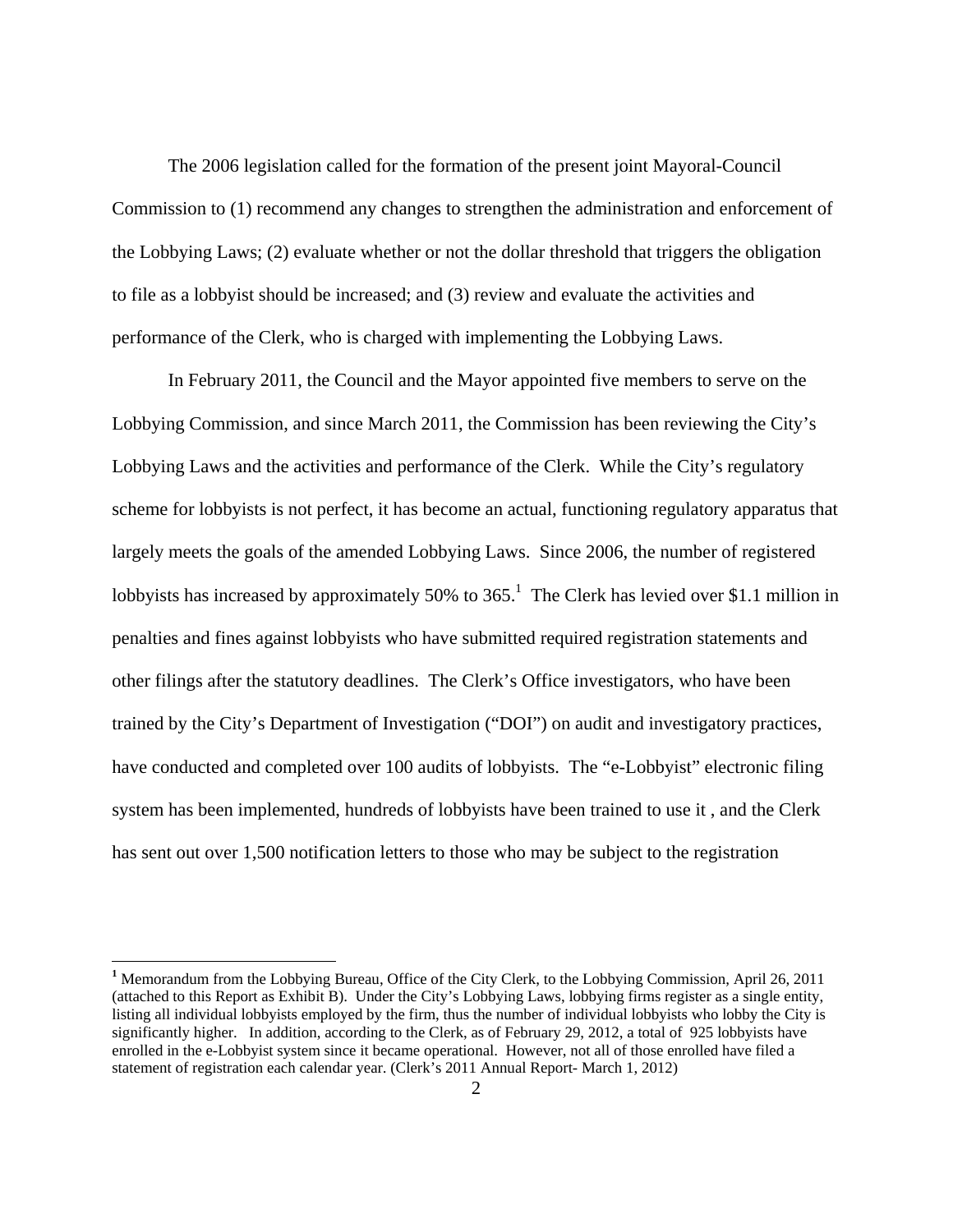requirements of the Lobbying Laws, but are not registered.<sup>2</sup> In addition, the Clerk reports annually on its general enforcement activities.<sup>3</sup>

 After hearing extensively from those responsible for enforcing the Lobbying Laws, those subject to its requirements, and good government groups who follow the City and State lobbying laws closely, the Commission issued a Preliminary Report on August 9, 2011. On September 8, 2011 the Commission held a public hearing to solicit comments on the Preliminary Report. This Final Report of the New York City Lobbying Commission ("Final Report") contains the recommendations of the Commission to the Mayor and Council for strengthening the administration and enforcement of the Lobbying Laws and increasing the dollar threshold for registration. The recommendations will, in the view of the Commission, constitute the next steps to further achieving the goals set out by the Mayor and Council when they proposed and enacted the 2006 reforms to the Lobbying Laws . Those recommendations fall into four broad areas:

- Expand, and where necessary, clarify the definition of "lobbying activities" to cover additional types of advocacy activities and at the same time increase the dollar threshold so that smaller organizations, whose advocacy on their own behalf is minimal, will no longer have to register;
- Enhance the education and outreach activities by the Clerk so that those engaged in the activities covered by the expanded scope of the law and those currently operating outside of the system are aware of their filing obligations;
- Enhance enforcement efforts to target unregistered and non-compliant lobbying and bring unregistered lobbyists into the City's system; and

<sup>&</sup>lt;sup>2</sup> This information on the number of penalties and fines, audits and other enforcement and outreach activities by the Clerk contained in this Final Report covers only those actions and activities up to the date of the Clerk's testimony and submission to the Commission. The Clerk's Lobbying Bureau Annual Report dated March 1, 2012 contains additional penalties and fines, audits, other enforcement and outreach efforts, some of which may have occurred after the testimony and submissions by the Clerk to the Commission.

<sup>3</sup> *See, e.g.,* Clerk's Lobbying Bureau Annual Report, March 1, 2011 and March 1, 2012.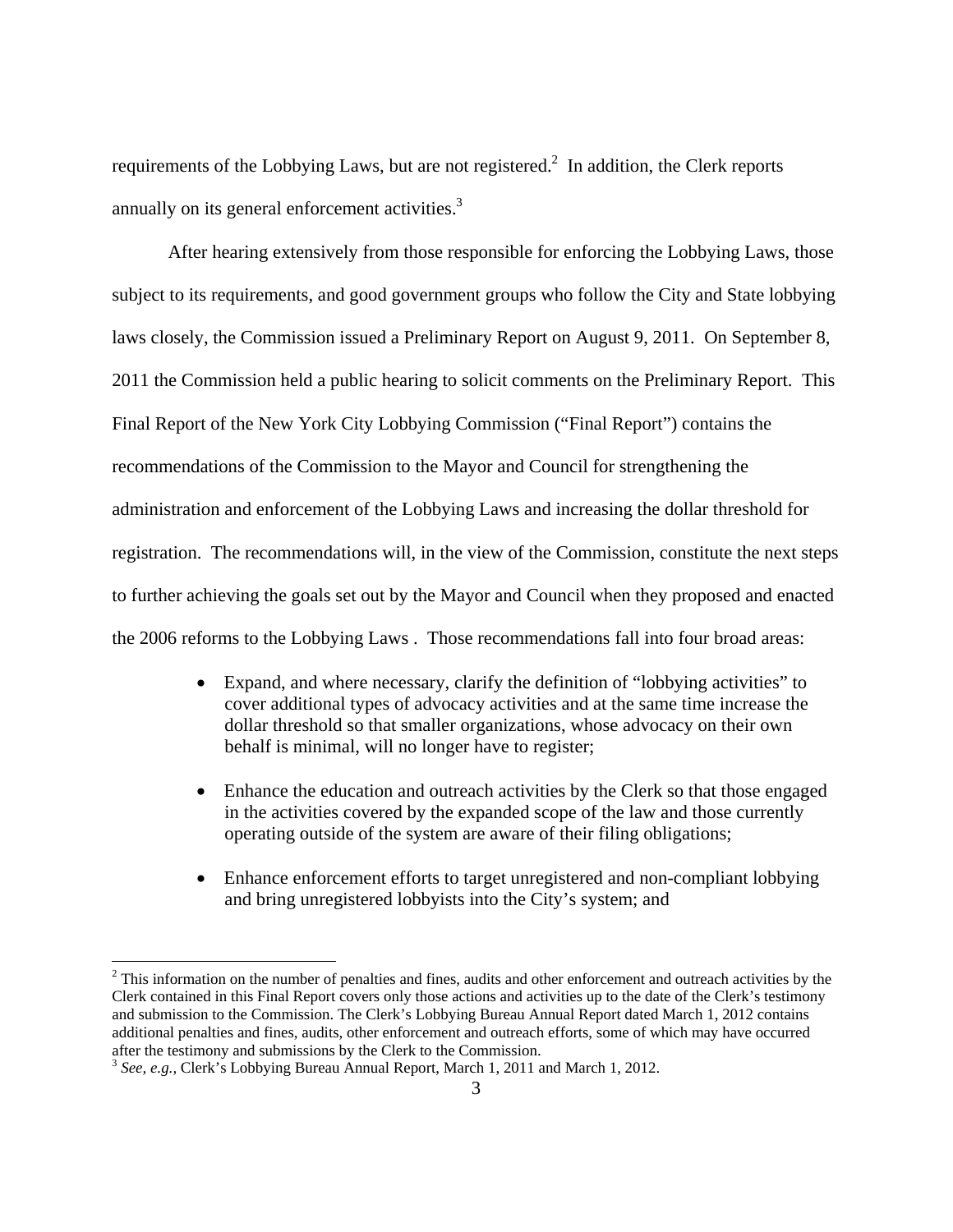• Require continuing technological changes and increase the availability of public information to facilitate the filing process and increase transparency surrounding lobbying activities in New York City.

What follows is a summary of those proposals:

- 1. Proposals to increase the dollar threshold and clarify and expand the definition of lobbying
	- **The dollar threshold that triggers the requirement to register should be raised from \$2,000 to \$5,000, and the filing process should be simplified for those organizations who expend between \$5,000 and \$10,000 on lobbying solely on their own behalf;**
	- **The law should be clarified to ensure that lobbying on legislation does not require the existence of an actual introduced piece of legislation; and further clarified to ensure that lobbying can occur without proposed rules or rates being published or without a proposal or formal agenda item before a board or commission;**
	- **The definition of lobbying should be extended to include attempts to influence the Council to conduct or refrain from conducting oversight or investigations and to include attempts to influence Mayoral Executive Orders;**
	- **Although the current law requires professionals such as architects, engineers, planners and financial experts to register if they are advocating on behalf of a client and reach the \$2,000 threshold, it appears that there may be a failure to register because these professionals may view their role as purely "technical" in nature. The Commission recommends that the Lobbying Laws be amended to clarify which activities of architects and engineers do not constitute "lobbying activities." These amendments would include exemptions from inclusion in the definition of "lobbying activities" for: (1) design work and drafting of plans even if followed or preceded by contacts with City officials; (2) appearances before Community Boards when attempts to influence the ultimate determination on which the Community Board is making its recommendation would not be considered lobbying; (3) attempts to influence Boards or Commissions or other City Officials on Capital Projects under the direction of a City agency where those attempts are made by agents of the City; and (4) certain land use actions viewed as minor in the context of the goals of the Lobbying Laws identified by the City Clerk by rule that will be guided by explicit standards and factors set forth in the law. Significant outreach, education and training around this issue should be directed at those professionals to educate them prior to commencement of enforcement activities against unregistered lobbyists in these types of professions.**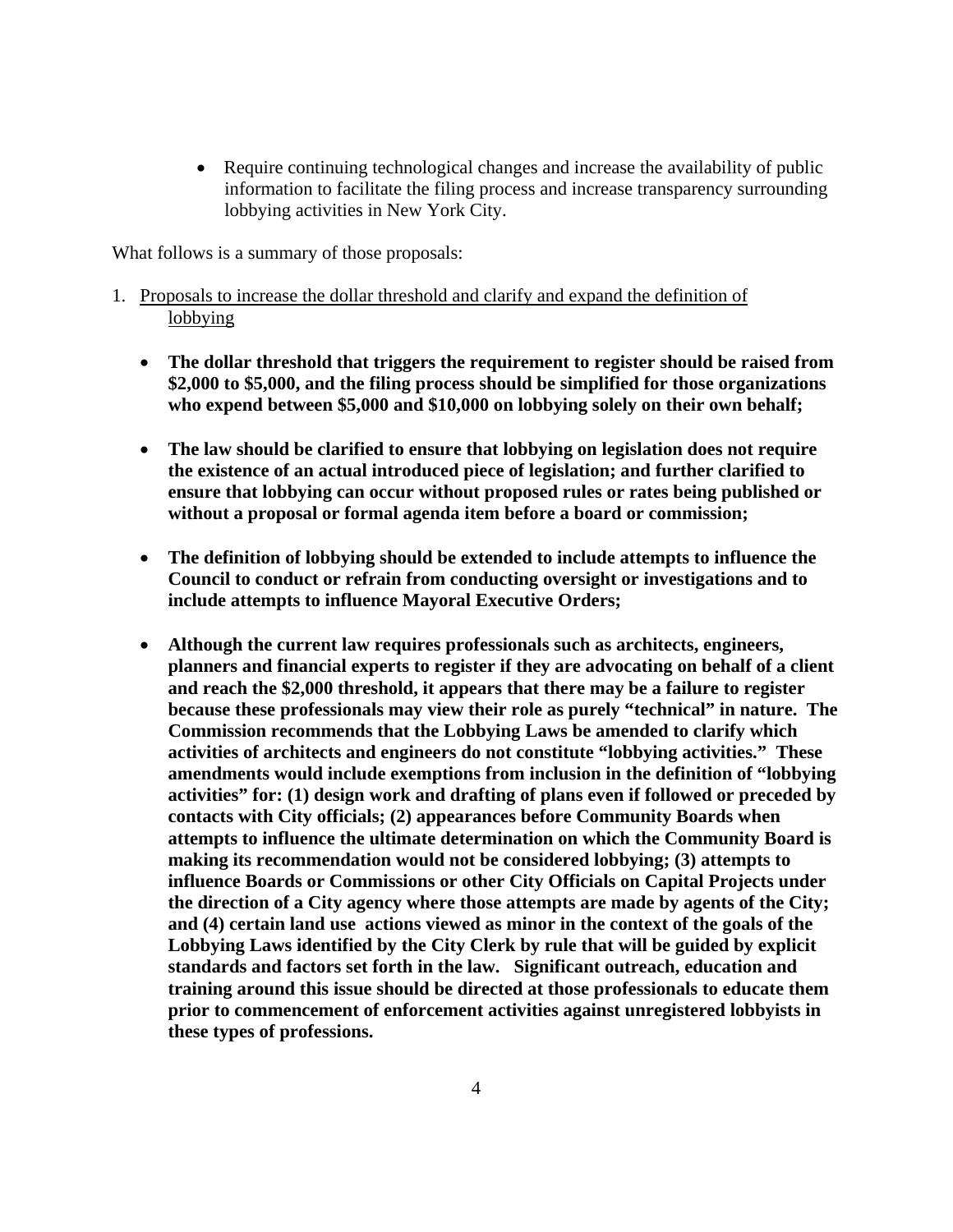- 2. Proposals to enhance education and outreach by the Clerk on the expanded reach of the law and to segments of the lobbying industry currently operating outside of the system
	- **Training should be required every two years for all registered lobbyists, to be administered by the Clerk. At such point as an anti-corruption component for an on-line training can be developed by the Clerk, DOI and DoITT, it should be included in the required training;**
	- **The Clerk's Lobbying Bureau should have a designated full-time staff person responsible for conducting education and outreach not just to registered lobbyists, but in venues where there are likely to be people who may be subject to the requirements of the Lobbying Laws but may not be registered.**
- 3. Proposals to enhance enforcement efforts for targeting unregistered and non-compliant lobbying and bring unregistered lobbyists into the City's registration system
	- **The Lobbying Laws should be amended to allow the Clerk to exercise limited discretion to waive or reduce late filing penalties but only when certain specifically enumerated factors, based upon documentation supplied to the Clerk, are found to mitigate the imposition of the penalties;**
	- **Legislation should provide for a one-time amnesty from late filing and civil penalties for new registrants under the Lobbying Laws who have never previously registered;**
	- **This one-time amnesty should be coupled with a new protocol for the Clerk to proactively identify individuals and organizations that should be registered as lobbyists.**
- 4. Proposals to require technological changes to facilitate filing and increase the availability of information about lobbying activities in New York City
	- **Changes should be made to e-Lobbyist that will make the system even more accessible to lobbyists and clients, including more pre-population of screens to capture information from prior reports and more use of drop down screens so that information is more uniform;**
	- **More information from the e-Lobbyist system should be publicly available and in an easily searchable format;**
	- **The Lobbying Laws should be clarified to ensure that lobbyists are required to report both the person before whom the lobbyist is lobbying and the agency;**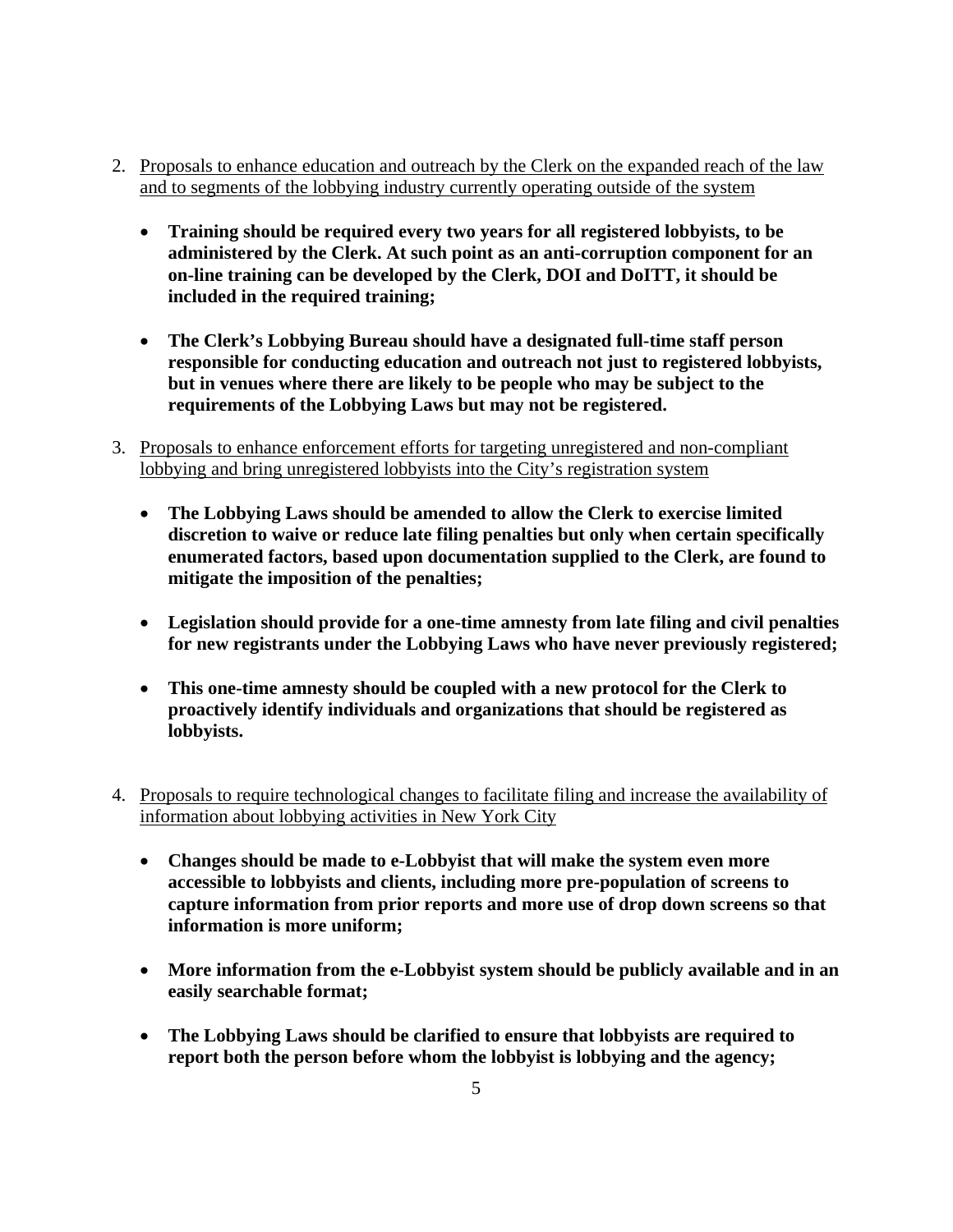- **The Clerk should report more information about lobbying activities and benchmarks on the operations of the Clerk's office, such as the number of phone calls and emails received by the Lobbying Bureau for assistance, the response time to these inquiries and the number of first time filers. In addition, the Clerk's Office should report on issues or legislation that were the subject of the most intense lobbying, entities or officials most lobbied and other "macro" trends<sup>4</sup> ;**
- **The City should ensure that all lobbyists are listed in the Doing Business Database, even when granted a filing extension by the Clerk. If the e-Lobbyist system cannot be coordinated with the Doing Business Database, the Clerk should be required to provide information on extensions directly to the Doing Business Database to ensure that limitations on campaign contributions are observed;**
- **The City should call on the State to accept the City filings for those lobbyists who file with the State solely by virtue of their lobbying activities in New York City.**

Finally, three to four years after legislation is enacted making any, or all, of these changes

to the Lobbying Laws, another lobbying commission should be empanelled to review the

operations of the revised laws and the Clerk's administration of the Lobbying Laws.

## **INTRODUCTION**

1

 In 2006, the Council Speaker and the Mayor announced an overhaul of the laws regulating lobbying in New York City. Lobbying activity in New York City had increased dramatically over the prior decade, and the overhaul came in the wake of allegations that a federal lobbyist used gifts and campaign contributions to influence federal executive and legislative branch officials. The Speaker and the Mayor responded by introducing, passing and signing into law a package of legislation designed to strengthen the integrity, transparency and

<sup>&</sup>lt;sup>4</sup> We note and commend the Clerk for closely following the proceedings of the Commission and beginning to implement changes prior to the issuance of our final recommendations. The Clerk's most recent Lobbying Bureau Annual Report dated March 1, 2012 contains several charts and lists of the type we are recommending be required by the Lobbying Laws such as the targets and the subjects most frequently lobbied.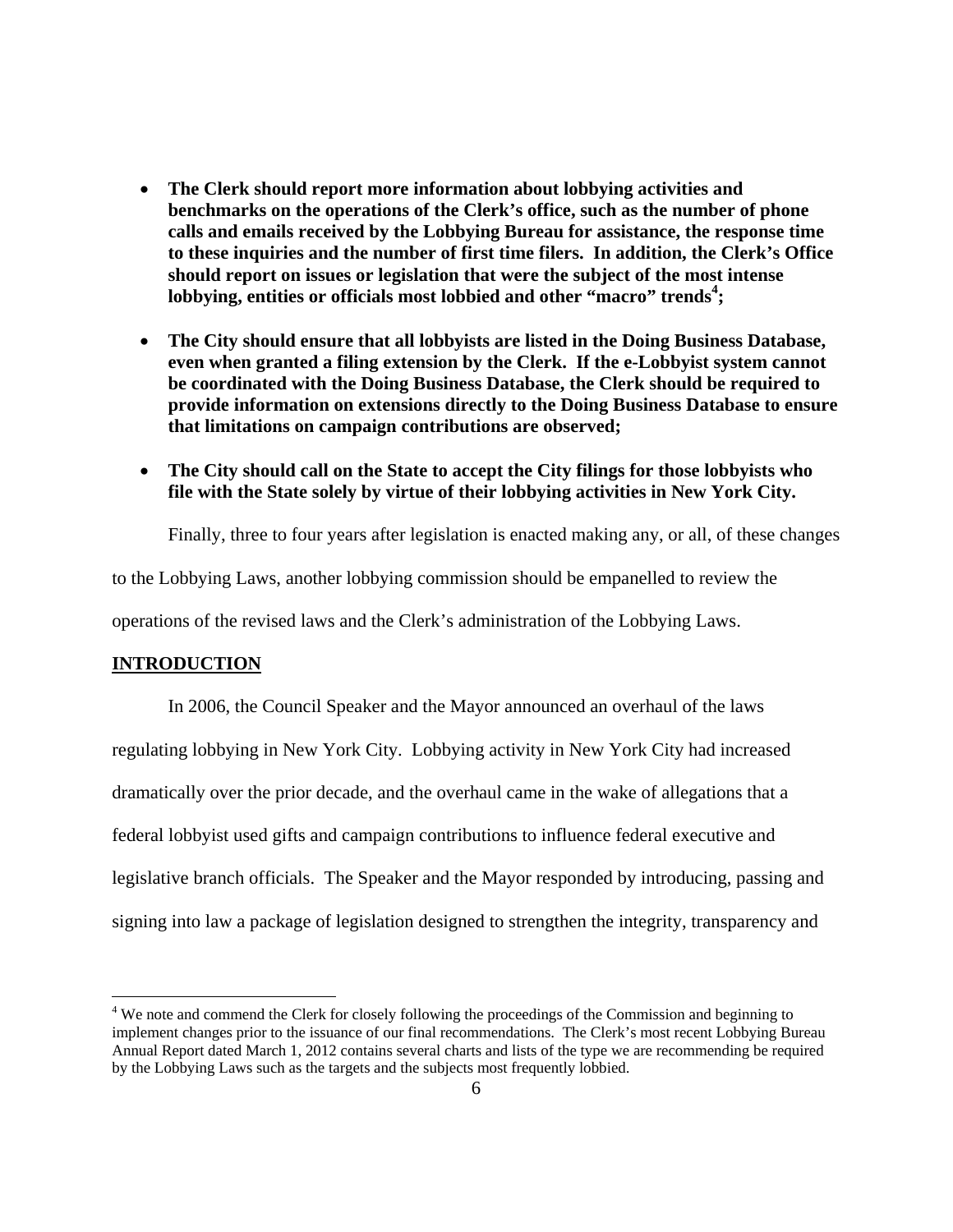accessibility of City government and to reassure New Yorkers that their elected representatives were acting in the City's interest and not on behalf of special interests.<sup>5</sup>

 To accomplish this, the Lobbying Laws were amended to: (1) create a mandatory electronic filing system for lobbyists; (2) require more rigorous disclosure including full lobbyist disclosure of all fundraising and political consulting activities; (3) strengthen enforcement and penalties for violations of the Lobbying Laws; (4) ban all gifts from lobbyists to City officials; and (5) prevent lobbyists' campaign contributions from being matched with public funds under the City's public finance campaign system. Further, the 2006 amendments to the Lobbying Laws called for the creation of this Commission.

#### **The Commissioners**

 $\overline{a}$ 

 The City Council and the Mayor appointed five commissioners to represent a range of experiences and perspectives, including significant experience in government and the not-forprofit sectors.

**Herbert E. Berman, Chair**. Herbert E. Berman served as a Member of the New York City Council for 26 years from 1975 until 2001. He chaired the City Council's Finance Committee from 1990 until 2001, which was responsible for recommending the adoption, and overseeing the City's annual expense and capital budgets. After leaving the City Council at the end of 2001, Mr. Berman became the President of the Roosevelt Island Operating Corp. Currently, Mr. Berman is the Special Assistant for Government Relations at the City University

<sup>&</sup>lt;sup>5</sup> Press Release, Office of the Mayor, Mayor Bloomberg and Speaker Quinn Unveil Comprehensive and Groundbreaking Reform Package of Lobbying Reform (Feb. 16, 2006) *available at*: http://www.nyc.gov.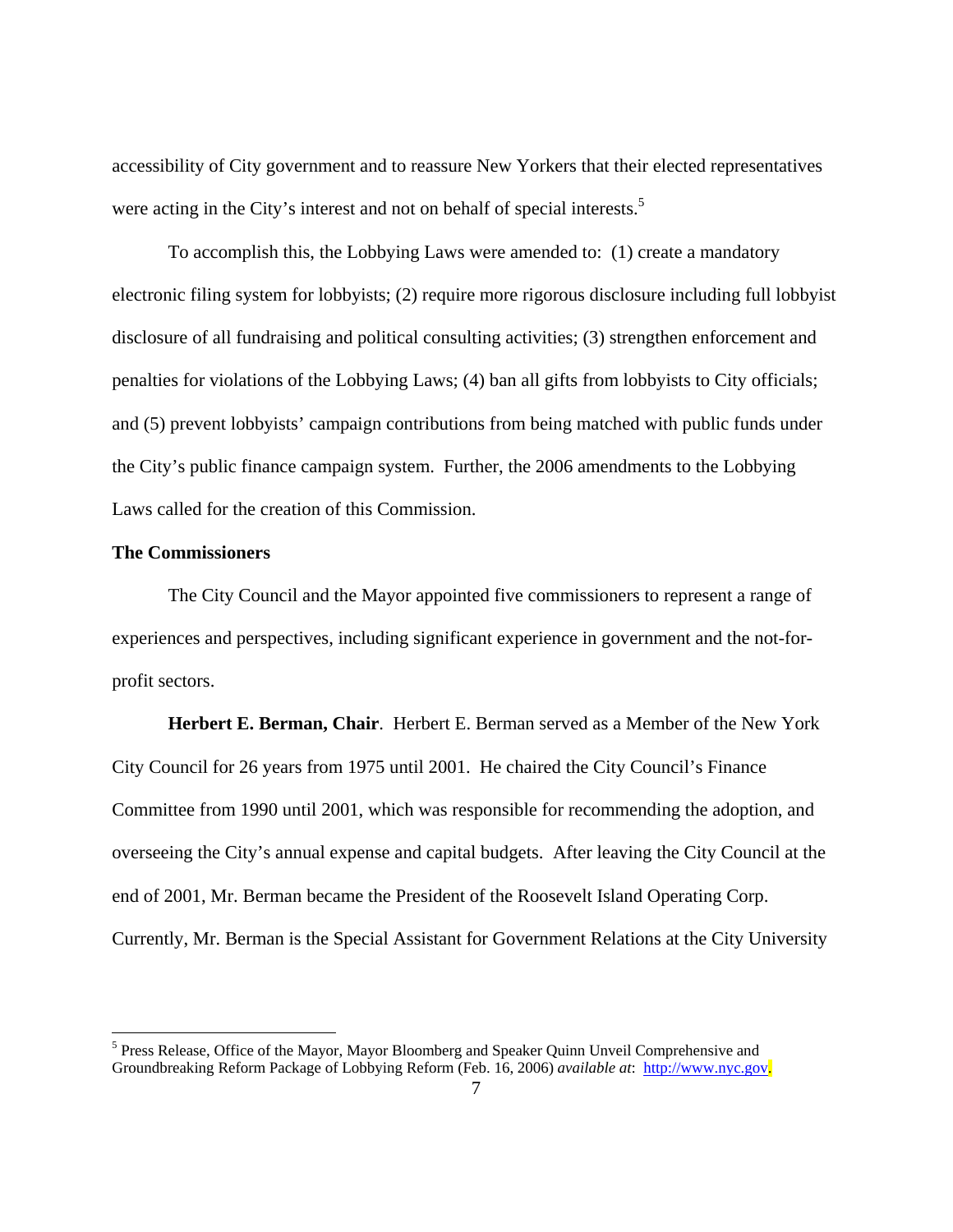of New York's Graduate Center. He received his undergraduate degree from Long Island University and his law degree from New York Law School.

**Jamila Ponton Bragg**. Jamila Ponton Bragg has an extensive background in foundation work and not-for-profit charities. She is currently the Education Outreach Manager to Sesame Workshop, a not-for-profit organization that helps develop Sesame Street and other educational media programs. Prior to this she served as a consultant to the National Black United Fund, an organization that awards grants to improve the African American community. From 2006 to 2007 she served as special assistant to the chief executive officer of Atlantic Philanthropies, a philanthropic organization with a \$4 billion endowment, where she managed grant making. Prior to that, she was a project director and program director at Girls Incorporated, a national educational, research and advocacy association for girls. She received her Bachelor of Science from Duke University and her Masters in Education from Harvard University.

**Lesley C. Horton.** Lesley C. Horton is an Assistant General Counsel at  $L + M$ Development Partners, a real estate development firm in New York City. Working with community, government and investment partners,  $L + M$  has built over 8,000 units of affordable and market rate housing in the tri-state area. Prior to this she was an associate at the law firm of Paul, Weiss, Rifkind, Wharton and Garrison, LLP where she practiced in the firm's real estate department. Ms. Horton is a member of the Board of Directors of Weston United Community Renewal, a not-for-profit organization that provides housing for the homeless and mentally ill, and she is a member of the Real Property Law Committee of the Association of the Bar of the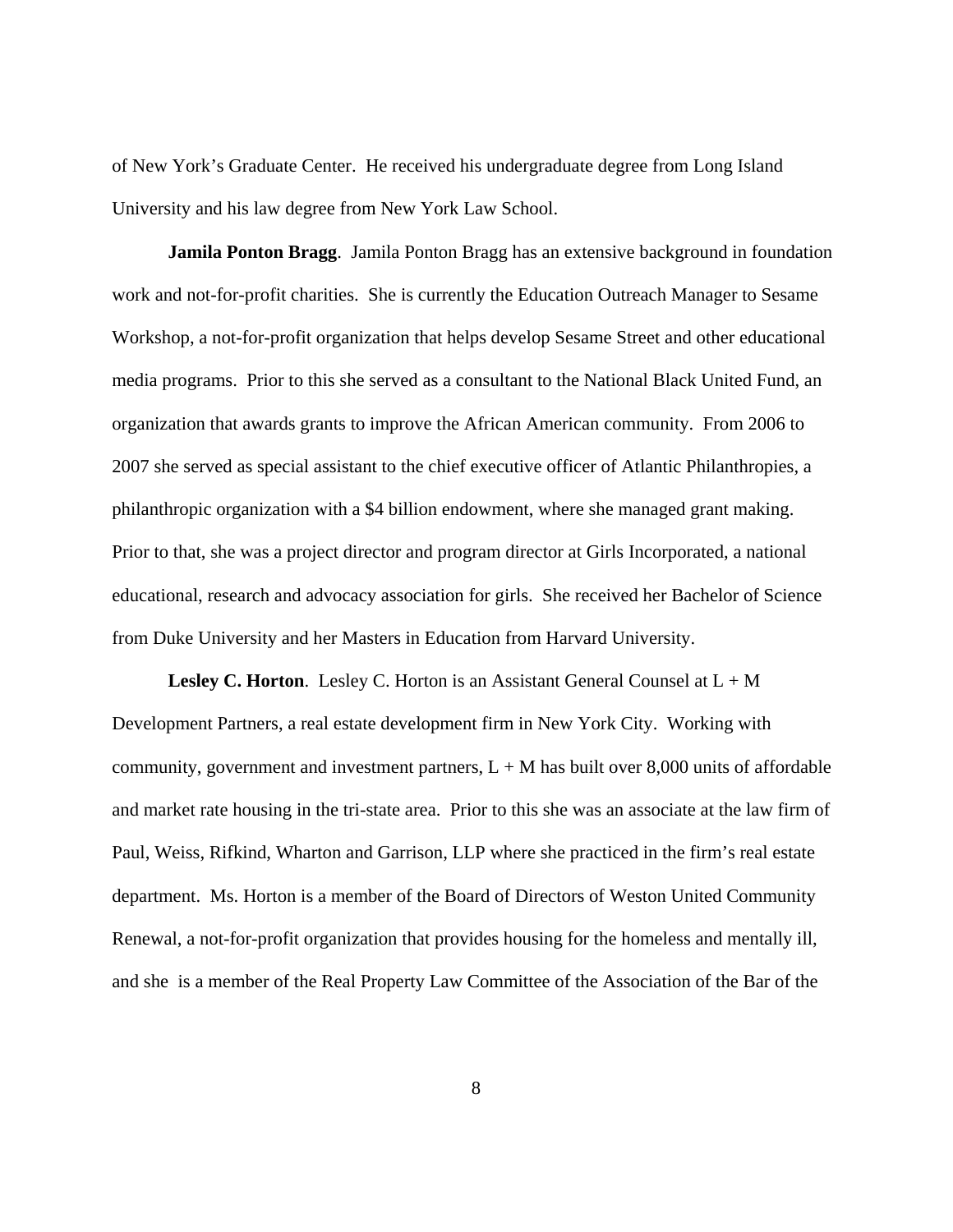City of New York. She received her Bachelor's degree from the University of Pennsylvania and her law degree from New York University Law School.

**Margaret Seay Morton**. Margaret Morton is currently the Deputy Commissioner of the City's Department of Cultural Affairs where she manages the agency's funding of the City's notfor-profit cultural institutions and organizations. She formerly served as the agency's General Counsel. Prior to this she served as the Director of Human Resources for the New York State Unified Court System, as a legislative counsel for the Deputy Mayor for Public Safety in the Dinkins Administration, and as a counsel to the United States Senate Judiciary Committee. Ms. Morton received her undergraduate degree from Barnard College and her law degree from Georgetown University.

**Elisa Velazquez**. Elisa Velazquez has, for the last eight years, served as General Counsel to the Mayor's Office of Contract Services ("MOCS"), where she has supervised the Vendor Responsibility and Compliance functions, implemented the City's restrictions on campaign contributions from those doing business with the City, and helped in the development of a unit dedicated to reviewing and assisting not-for-profit vendors. Prior to her tenure at MOCS, Ms. Velazquez was a legislative attorney for the New York State Trial Lawyers Association and Deputy Counsel to the City's Public Advocate. Ms. Velazquez received her undergraduate degree from Fordham University and her law degree from New York Law School.

## **Work of the Commission**

 The Commission held several public meetings and hearings between March and June 2011, as well as a public hearing in September 2011 to hear comments on the Preliminary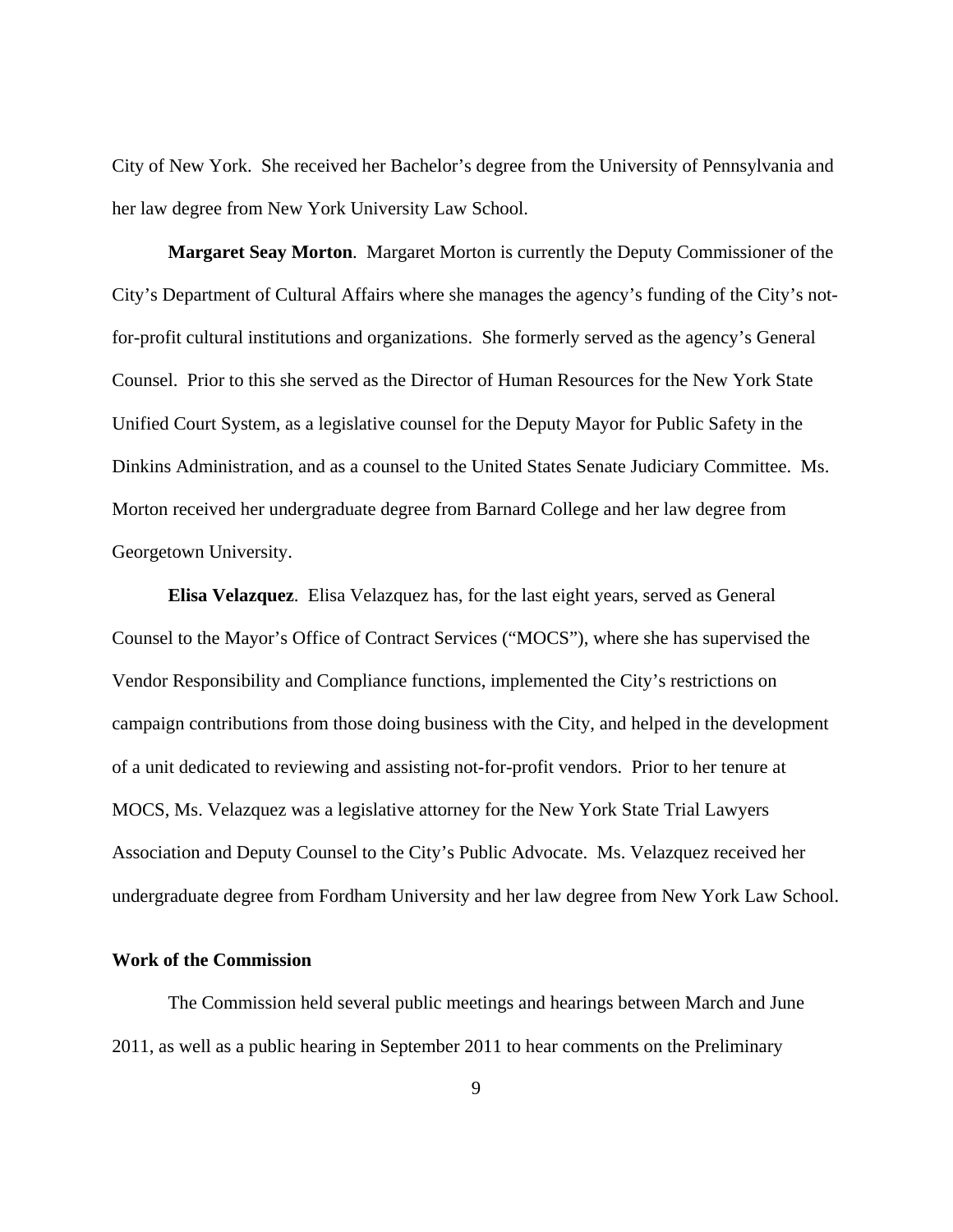Report. Notices of each public meeting/hearing were provided to each registered lobbyist. In

addition, a letter was sent to each lobbyist inviting its participation either through the public

hearings or through the submission of testimony.

The public meetings/hearings held by the Commission were as follows:

**March 15, 2011 - Public Meeting**. The Lobbying Bureau of the Clerk's Office and other City agencies responsible for implementing the City's Lobbying Laws testified before the Commission;

**March 30, 2011 - Public Meeting**. The State Public Integrity Commission, the entity responsible for implementing and enforcing the State Lobbying Act testified before the Commission;

**April 27, 2011 - Public Hearing**. Representatives of lobbying firms testified before the Commission;

**May 3, 2011 - Public Hearing**. Representatives of not-for-profit organizations engaged in lobbying testified before the Commission on issues facing not-for-profits;

**May 11, 2011 - Public Hearing**. The Commission held an open public hearing and heard testimony from the public on issues relating to the Lobbying Laws;

**June 24, 2011 - Public Meeting**. The Commission held a public meeting at which it discussed the proposals it was considering and adopted a resolution directing staff as to which proposals to include in the Preliminary Report;

 **September 8, 2011 - Public Hearing**. The Commission held a public hearing to solicit comments on the Preliminary Report which had been made available to the public on August 9, 2011.

Transcripts of each public hearing and meeting, the resolution adopted at the June  $24<sup>th</sup>$ 

Commission meeting and the Preliminary Report are available online at the Commission's

website at http://www.nyc.gov/html/lobby/html/meeetings/transcripts.html .

## **BACKGROUND**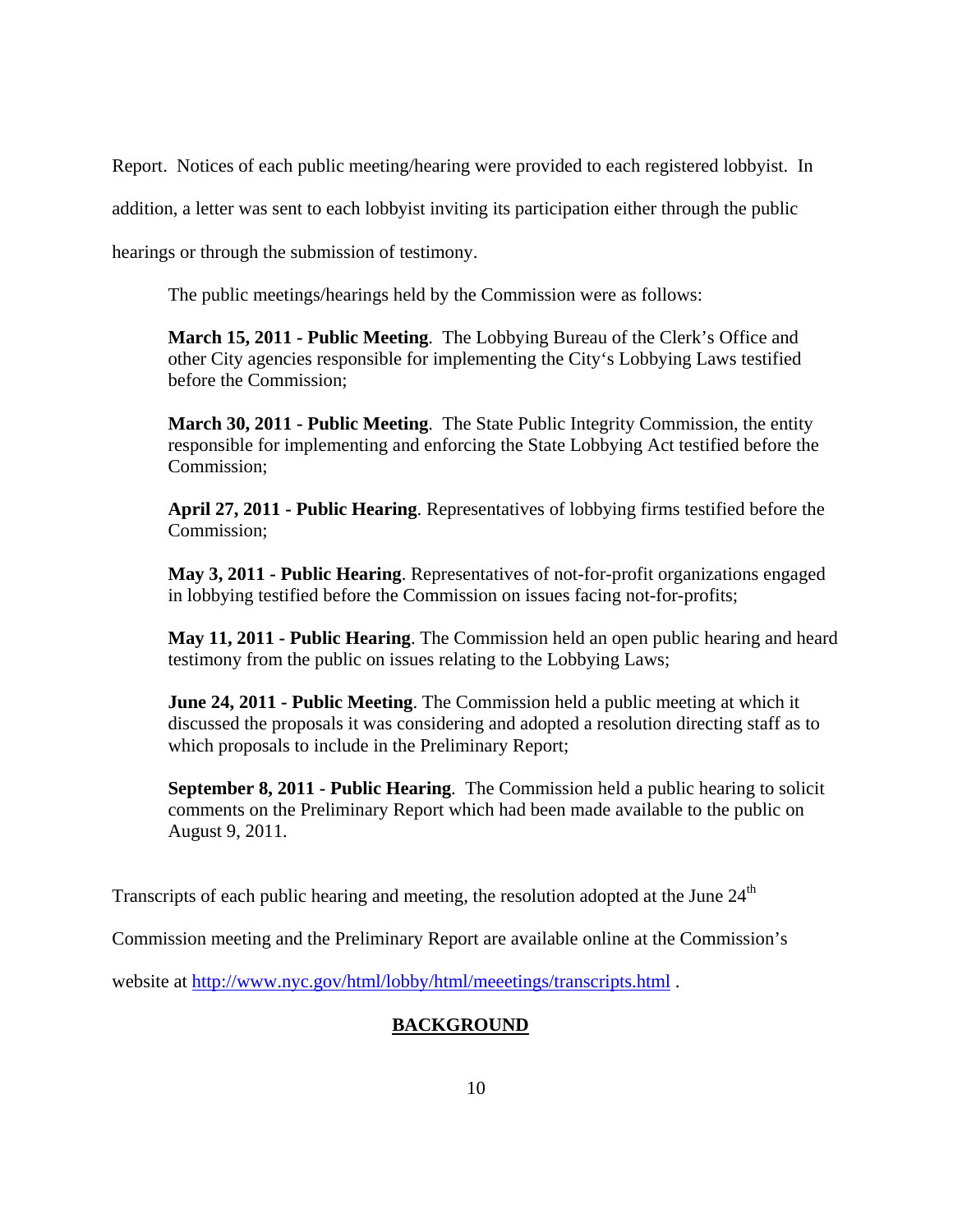## **History of Lobbying Regulation in New York City**

 New York City first regulated lobbying of local officials in 1972, when the Council passed Local Law 79 of 1972, and then Local Law 86 of 1973. Under this initial law regulating those who were paid to influence local legislation, identified as "municipal legislative advocates," anyone engaged for pay or other consideration for the purpose of influencing municipal legislation was required to register with the Clerk.

In 1986, the laws regulating "municipal legislative advocates" were amended.  $6$  While the laws regulating lobbying have been amended since 1986, the core of the Lobbying Laws -- the basic definitions, scope and coverage -- remains essentially the same. In 2006, the Lobbying Laws were amended to give force to their requirements through increased enforcement, transparency and to reduce the perception of influence by lobbyists on government. Since 1986, the Lobbying Laws have required anyone who in any calendar year expends, receives or incurs combined reportable compensation and expenses in an amount in excess of two thousand dollars for the purpose of "lobbying activities" to register and comply with the reporting and other requirements set forth in subchapter 2 of chapter 2 of title 3 of the Administrative Code.<sup>7</sup> The types of reports required -- an annual registration statement, periodic reports on lobbying during the calendar year, a lobbyist annual report and a client annual report – have been in place since the adoption of Local Law 14 of 1986.

The law defines "lobbying" and "lobbying activities" as "any attempt to influence":

The passage or defeat of any local law or resolution by the City Council;

<u>.</u>

<sup>6</sup> New York City Local Law No. 14 for 1986.

<sup>&</sup>lt;sup>7</sup> New York City Administrative Code ("NYC Ad. Code") §3-213 (a)(1); (c)(1).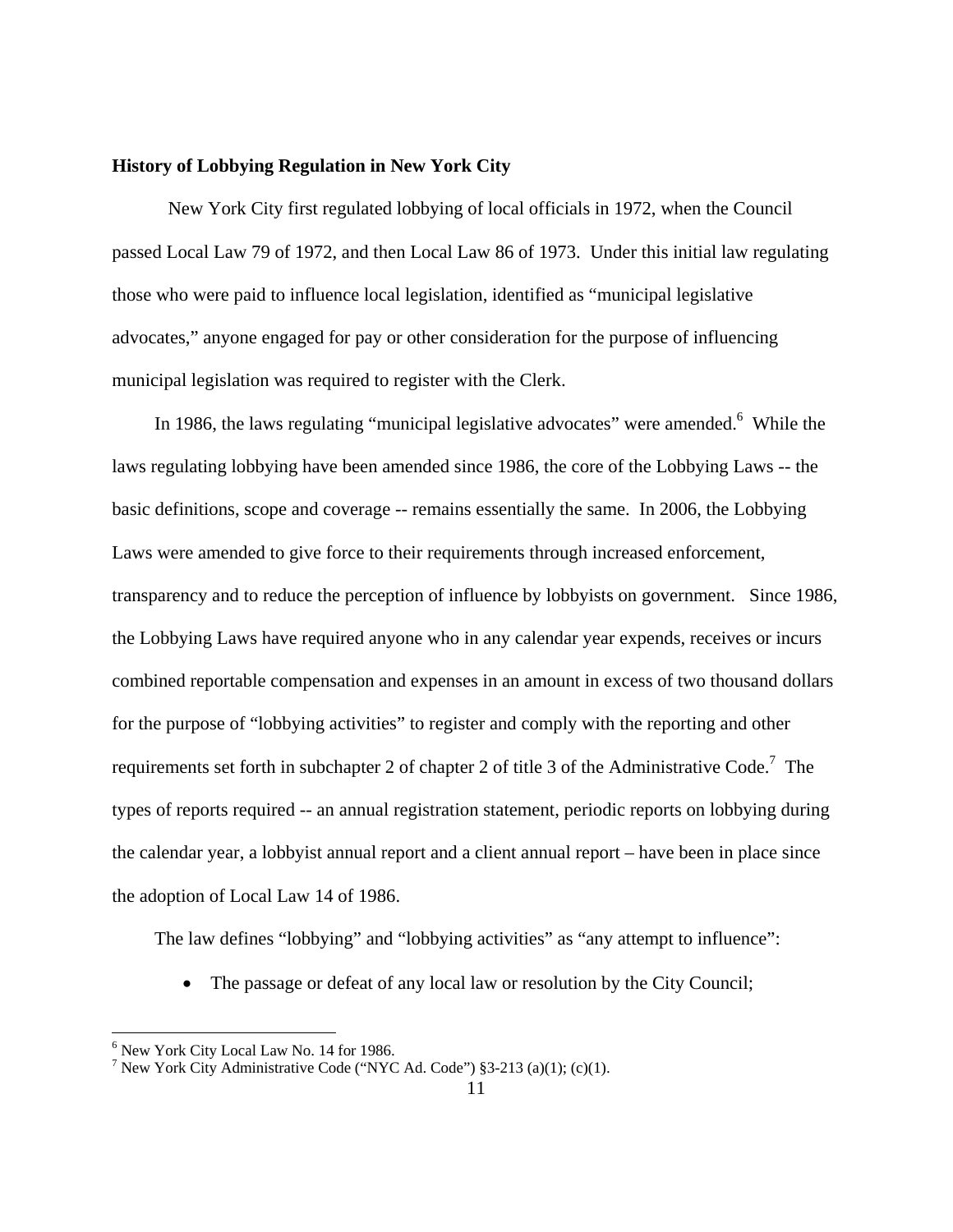- The approval or disapproval of any local law or resolution by the Mayor;
- Any determination made by an elected city official or officer or employee of the City with respect to procurement or an agreement involving the disbursement of public monies;
- Any determination with respect to zoning, or the use, development or improvement of real property subject to City regulation;
- Any determination with respect to the acquisition or disposition by the city of any interest in real property with respect to a license or permit for use of real property of or by the city, or with respect to a franchise, concession or revocable consent;
- Adoption, amendment or rejection of agency rules;
- Ratemaking proceedings;
- Determinations of a board or commission.<sup>8</sup>

The Lobbying Laws contain exceptions to the definition of what constitutes lobbying

activities including exceptions for:

- Those advising clients, rendering opinions and drafting legislation who do not engage in attempts to influence;
- Media publishing or broadcasting news, editorials or paid advertisements;
- Witnesses and others publicly appearing before rulemaking or ratemaking proceedings;
- Those appearing before agencies in adjudicatory proceedings;
- Those providing to the Council, mayor or an agency a response to a request for information or comments;
- Contractors or prospective contractors communicating with an agency in the regular course of the procurement process;<sup>9</sup>

<u>.</u>

 $8$  NYC Ad. Code  $$3-211(c)(1)$ .

 $9^9$  NYC Ad. Code §3-211(c)(3).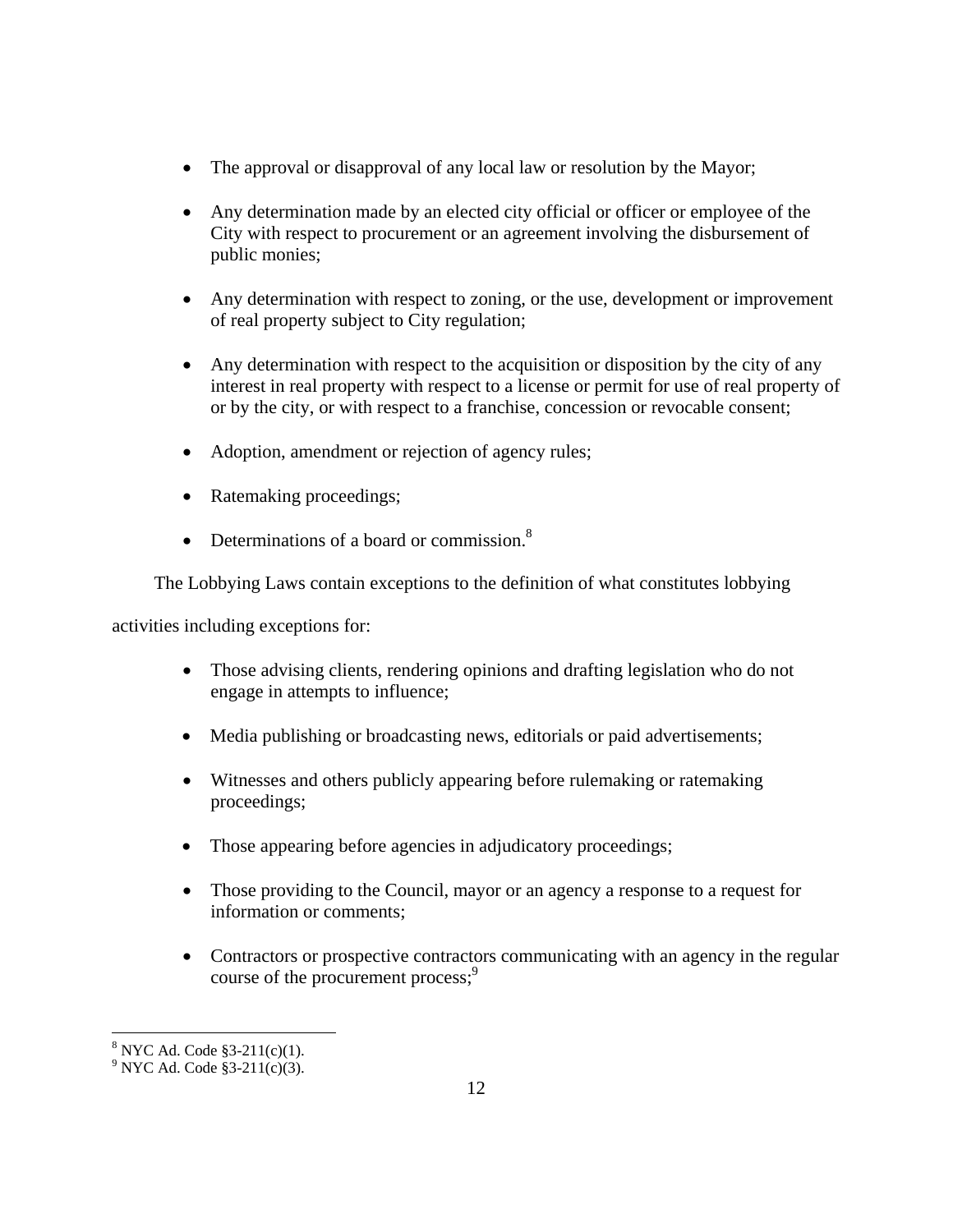Since the revision of the Lobbying Laws in 1986, every lobbyist who expends, receives or incurs combined compensation and expenses greater than \$2,000 has been required to file an annual statement of registration with the Clerk that includes: the name and contact information of the lobbyist and the client; information on any retainer agreement or authorization to lobby; a description of the subject matter of the lobbying<sup>10</sup>; the governmental target of the lobbying; and information concerning any financial interest the lobbyist has in the client.<sup>11</sup>

Lobbyists are also required to report to the Clerk within thirty days after the lobbyist and/or client terminates the retainer, employment or designation for which a statement of registration was filed. $12$ 

In addition to filing a statement of registration for each client, every lobbyist who exceeds the \$2,000 threshold must file periodic reports for each reporting period that such person expends, receives or incurs combined reportable compensation and expenses in an amount in excess of five hundred dollars for the purposes of lobbying during such reporting period.<sup>13</sup> The periodic report must include names and contact information for the lobbyist and client; a description of the subject matter of the lobbying; the governmental target of the lobbying; and compensation paid or owed to the lobbyist and expenses expended, received or incurred by the lobbyist.<sup>14</sup> The law requires that every registered lobbyist file an annual report that must contain,

 $10$  Prior to the 2006 reforms, only a "general" description of the subject matter was required. The 2006 reforms require more detail in the registration statement as well as other reports. See infra. at 18.<br><sup>11</sup> *See* NYC Ad. Code §3-213(c). <sup>12</sup> NYC Ad. Code §3-215.

<sup>&</sup>lt;sup>13</sup> NYC Ad. Code §3-216(a)(1), (2). If the lobbyist does not expend, receive or incur combined compensation and expenses in excess of \$500 for the period, the lobbyist must still file a periodic report.

 $^{14}$  NYC Ad. Code §3-216(a)(2)(b).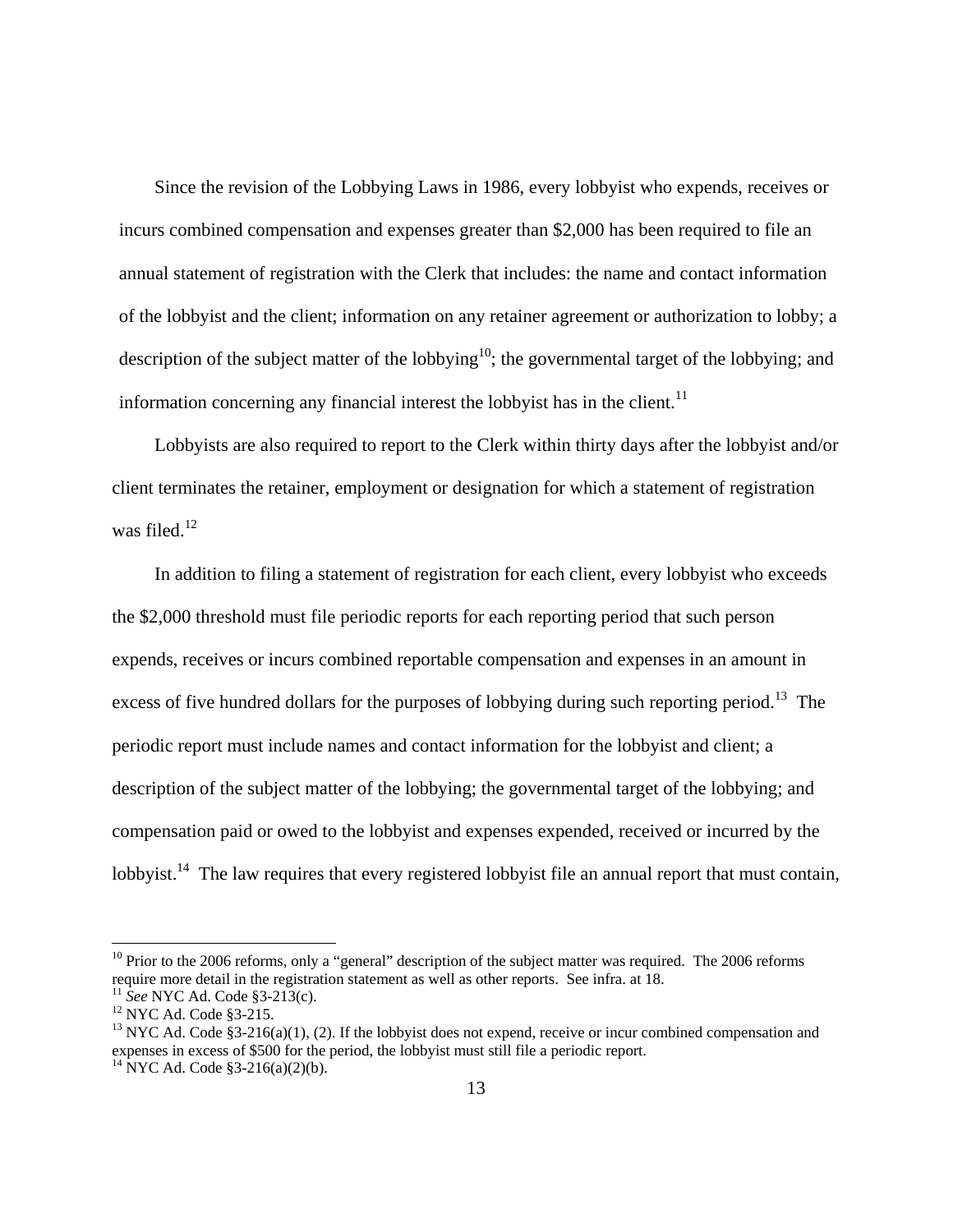on an annual cumulative basis, all the information required in the periodic reports.<sup>15</sup> In addition, if a client of a lobbyist expends, receives or incurs over \$2,000 on lobbying in a given year, that client must file a client annual report.<sup>16</sup>

The Administrative Code also outlines the penalties for violations of subchapter  $2<sup>17</sup>$ Knowing or willful violations of the provisions of the Lobbying Laws constitute a class A misdemeanor.<sup>18</sup> The law also provides for additional civil penalties, to be assessed by the Clerk, and authorizes the Clerk to issue an order to "cease all lobbying activities subject to the jurisdiction of the Clerk for a period of time... not to exceed sixty days...."<sup>19</sup> Violation of a cease and desist order issued by the Clerk or violation of the law's prohibition against entering into contingency agreements or accepting or paying contingency fees are also punishable as class A misdemeanors,<sup>20</sup> as is a failure to file a statement or report within fourteen business days after notification by the Clerk. $^{21}$ 

## **Implementation of Lobbying Laws Prior to 2007**

 Reports from the Lobbying Bureau, including its report to this Commission, testimony received at the Commission's hearings as well as the Council's 2006 hearings on the Lobbying Laws, all suggest that prior to the strengthening of the Lobbying Laws in 2006, the laws were

<sup>&</sup>lt;sup>15</sup> NYC Ad. Code §3-217 (a)  $\&$  (c). In practice, according to the Clerk, the final periodic report contains all of the information required on a cumulative basis that is required to be in the annual report and therefore, a separate annual report is often not required.

 $^{16}$  NYC Ad. Code §3-217(a)(2).

<sup>&</sup>lt;sup>17</sup> NYC Ad. Code §3-223.

 $^{18}_{19}$  NYC Ad. Code §3-223(a).<br> $^{19}_{14}$  *M* 

<sup>&</sup>lt;sup>20</sup> NYC Ad. Code §3-223(b).

<sup>21</sup> NYC Ad. Code §3-223(c).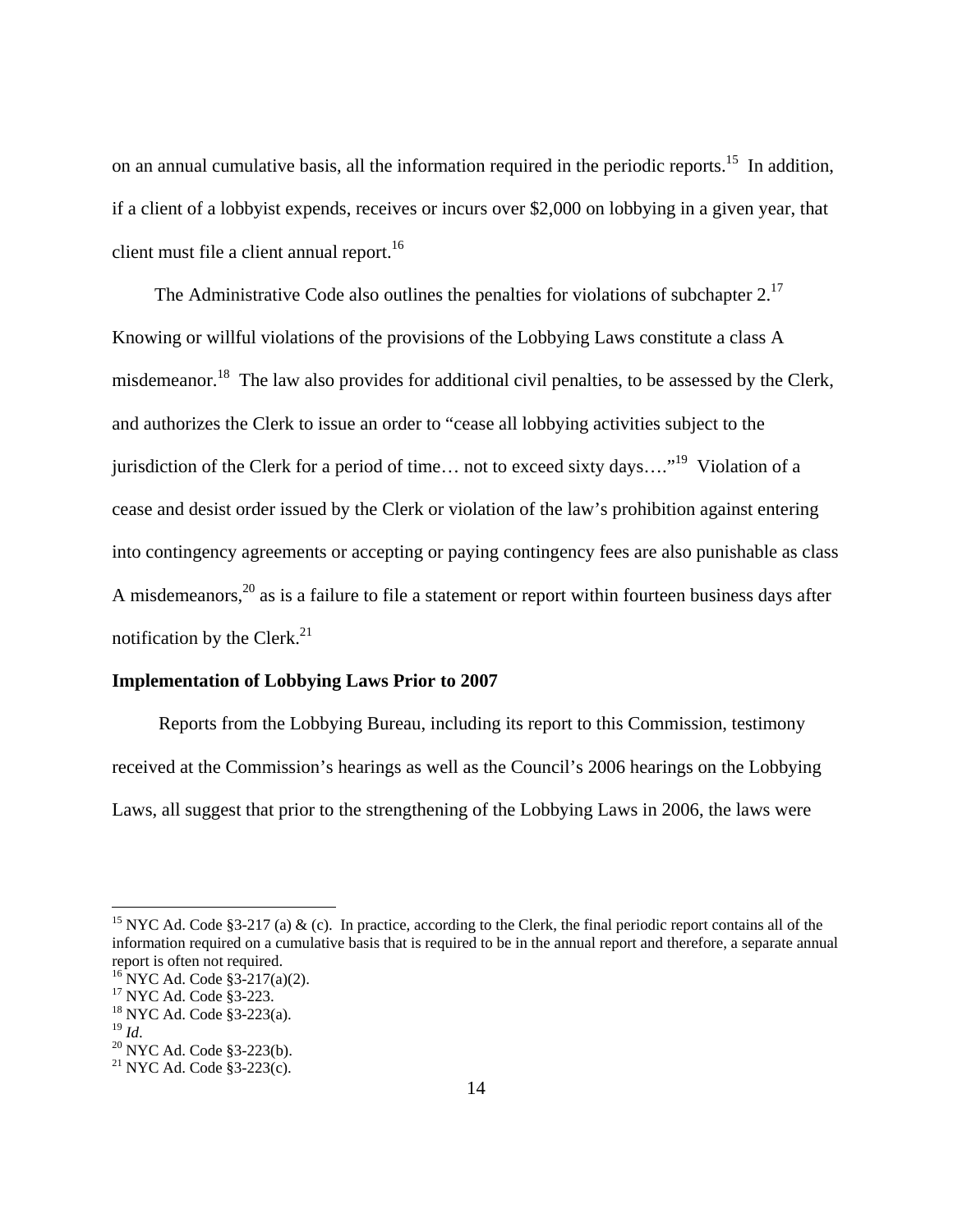rarely enforced. The Clerk's Office was essentially a repository for lobbyists' filings.<sup>22</sup> According to the Clerk, there were two employees who worked on lobbying issues in the office – one administrative employee who received, filed and inputted the information listed in the lobbyists' and clients' required reports, and the General Counsel, who assisted in the preparation of an annual report that identified the lobbyists and their earnings for the period covered by the report.<sup>23</sup> There were no investigators or auditors.<sup>24</sup> In 2006, the Clerk's Office testified that it did not issue penalties for late filing or non-compliance and simply issued warnings to lobbyists found to be out of compliance with filing requirements.25

## **2006 Amendments to the Lobbying Laws**

In 2006, the Speaker and Mayor proposed strengthening the Lobbying Laws to make government more transparent and accessible to New Yorkers and reduce the perception of undue influence by lobbyists on government decision-making. The legislative package was designed to: (1) strengthen enforcement and penalties for violations of the Lobbying Laws; (2) create a mandatory electronic filing system for lobbyists; (3) require full lobbyist disclosure of all fundraising and consulting activity; (4) prevent lobbyists' campaign contributions from being matched with public funds under the City's public campaign financing program; and (5) ban all gifts from lobbyists to City officials.<sup>26</sup> The Council passed, and the Mayor signed into law, three pieces of legislation in 2006: Local Law 15 dealing with lobbyist registration and enforcement;

 $^{22}$  Committee on Governmental Operations, April 4, 2006, Tr. at 83-84, Lobbying Commission Public Meeting, March 15, 2011, Tr. at 15-16; Report to the Lobbying Commission 2011, Office of the City Clerk, 3-4.

<sup>&</sup>lt;sup>23</sup> Lobbying Commission Public Meeting March 15, 2011, Tr. at 11.

<sup>&</sup>lt;sup>24</sup> Committee on Governmental Operations, April 4, 2006, Tr. at 24.

<sup>25</sup>*Id*. at 83-84. 26 *Id*. at7, 15.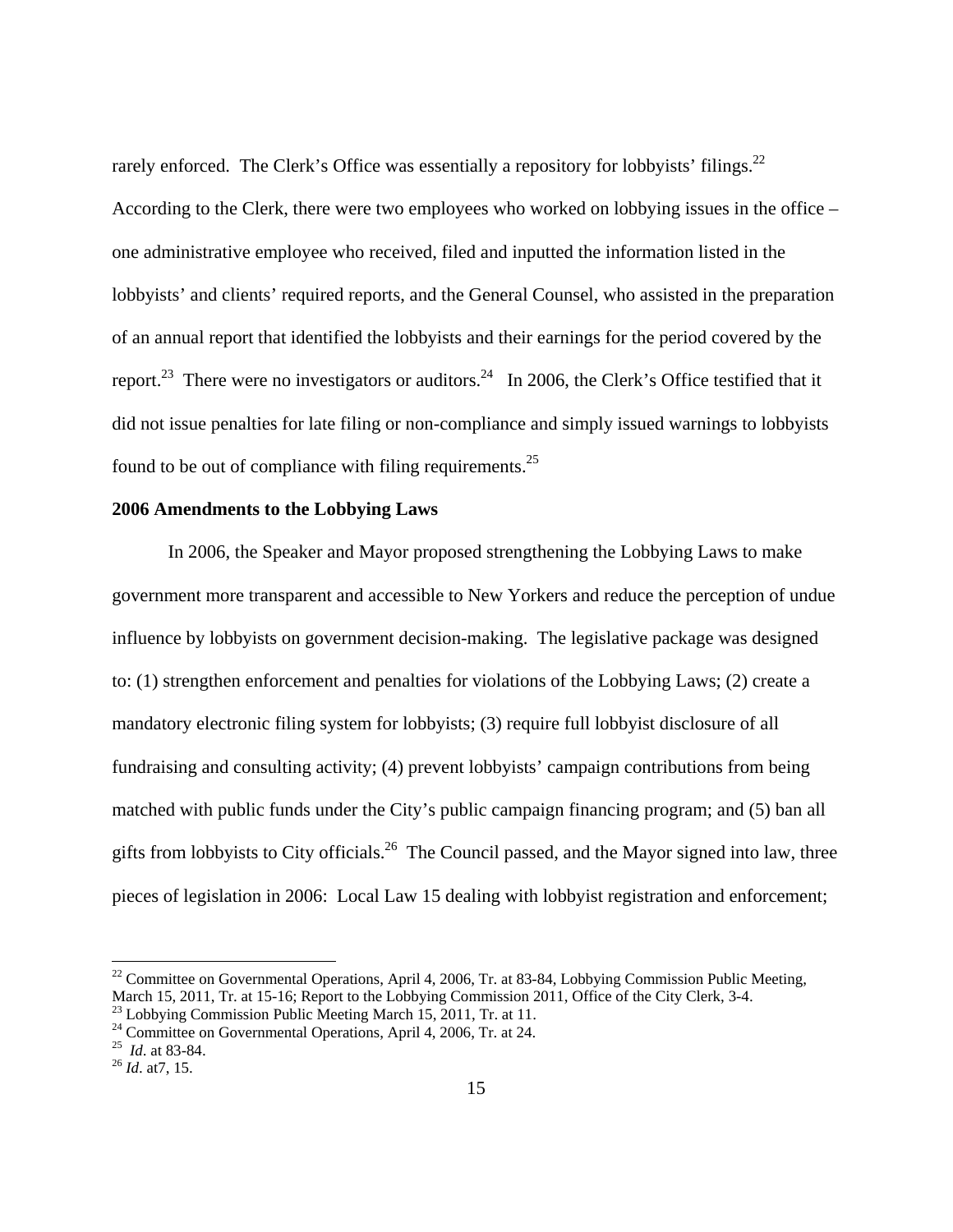Local Law 16 prohibiting gifts from Lobbyists; and Local Law 17 eliminating public matching funds for lobbyists' campaign contributions.

## **Local Law 15: Strengthening the Registration Requirements and Enforcement Mechanisms**

 Local Law 15 of 2006 created stronger enforcement mechanisms with the Clerk's Office by: (1) increasing penalties, adding mandatory late filing penalties and requiring the Clerk to institute an auditing program; (2) broadening lobbyists' disclosure requirements by requiring more information on lobbying activities and disclosure of fundraising and political consulting activity; and (3) requiring the creation of the New York City Lobbying Commission to review the Lobbying Law's efficacy and to make recommendations on ways to strengthen or improve  $it.<sup>27</sup>$ 

## **Enhanced Enforcement**

 Local Law 15 enhanced the Clerk's enforcement powers by equipping the Clerk's office with in-house investigators, trained by the DOI.<sup>28</sup> Under Local Law 15, the investigators at the Clerk's Office are not only responsible for reviewing all of the lobbyists' filings currently required by the Lobbying Laws, *i.e.*, statements of registration, periodic reports, fundraising/political consulting reports (if applicable) and annual reports, but are also required to conduct random audits of these statements and reports.<sup>29</sup>

 Local Law 15 also increased the fines applicable for violation of the Lobbying Laws. In general, Local Law 15 increased the penalty for willful violations of the Lobbying Laws,

<sup>&</sup>lt;sup>27</sup> New York City Local Law No. 15 for the Year 2006, codified at NYC Ad. Code §§ 3-211 to 3-223-7.

 $^{28}$ NYC Ad Code §3-223(h).

 $^{29}$ NYC Ad. Code §3-212(b).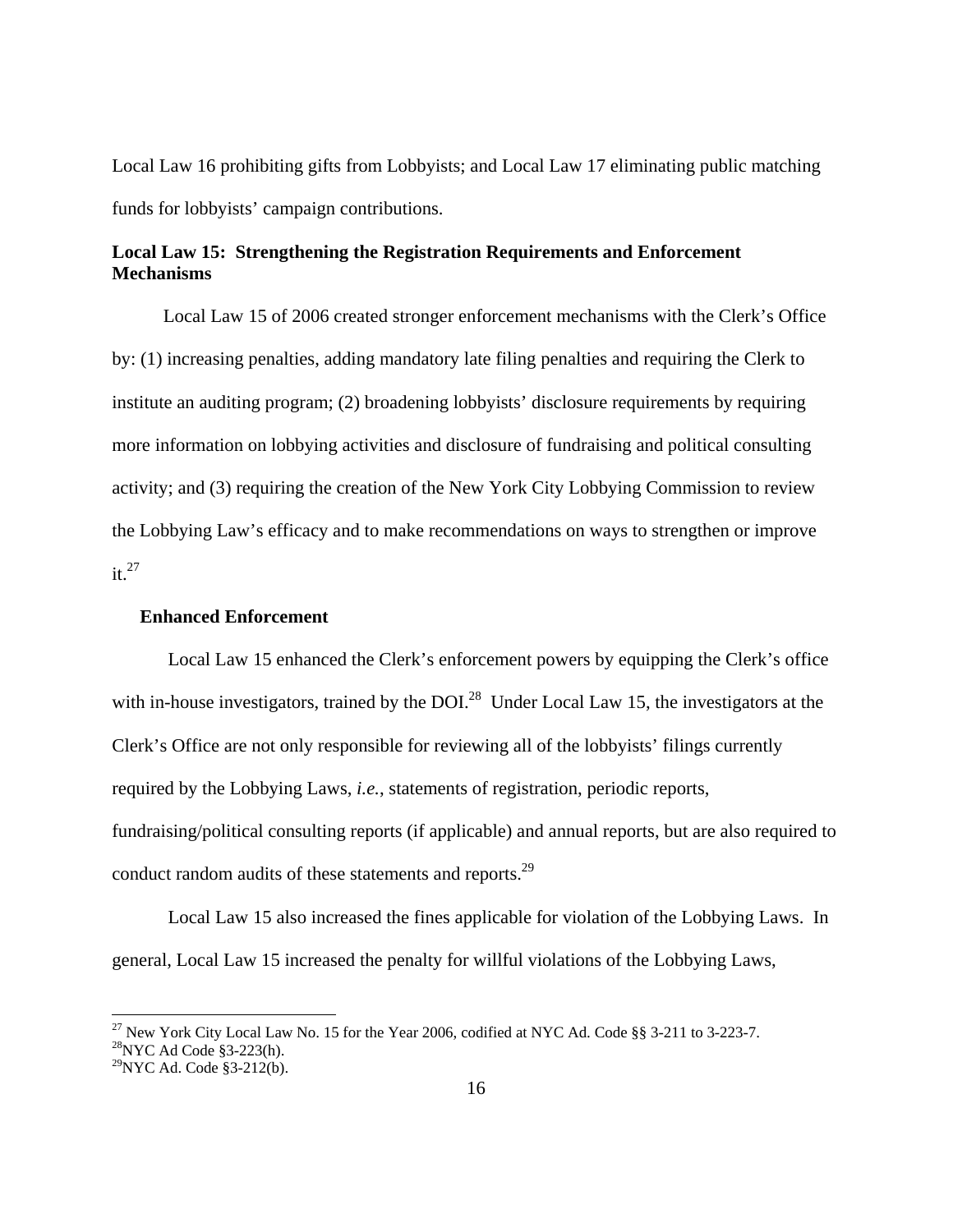violations of a Clerk's order to cease and desist, or violations of the prohibitions against contingency agreements and fees from a maximum of fifteen thousand dollars to a maximum of thirty thousand dollars.30 Further, if a lobbyist does not timely file a required statement or report, the lobbyist is subject to daily penalties from the first day of delinquency.<sup>31</sup> The Clerk is required to conform, by rule, the amount of the daily penalties to the schedule established by the New York Temporary State Commission or any successor.<sup>32</sup> Local Law 15 increased the civil penalty for failure to submit statements or reports, as well as for violations that do not fit within the aforementioned categories, from a maximum civil penalty of ten thousand dollars to a maximum civil penalty of twenty thousand dollars.<sup>33</sup>

## **Increased Public Reporting and Use of Technology**

 Local Law 15 also substantially increased the Clerk's public reporting requirements. Specifically, the Clerk is now required to post annually on the Internet a report detailing the number of complaints received from the public and the disposition of such complaints, the number and amount of civil penalties imposed, the number and duration of cease and desist orders issued, the number of random audits conducted by the Clerk and outcomes of the audits, and compliance programs developed and implemented by the Clerk for lobbyists and clients.<sup>34</sup> In addition, each time an order or civil penalty is issued, the Clerk is required to post information on the Internet identifying the lobbyist or client who committed the violation, the specific

<sup>30</sup>NYC Ad. Code §3-223(b).

 $31$ NYC Ad. Code §3-223(c).

 $32 \text{ Id}$ 

<sup>&</sup>lt;sup>33</sup>NYC Ad. Code §3-223(d).

 $34$ <sub>NYC</sub> Ad. Code §3-212(c).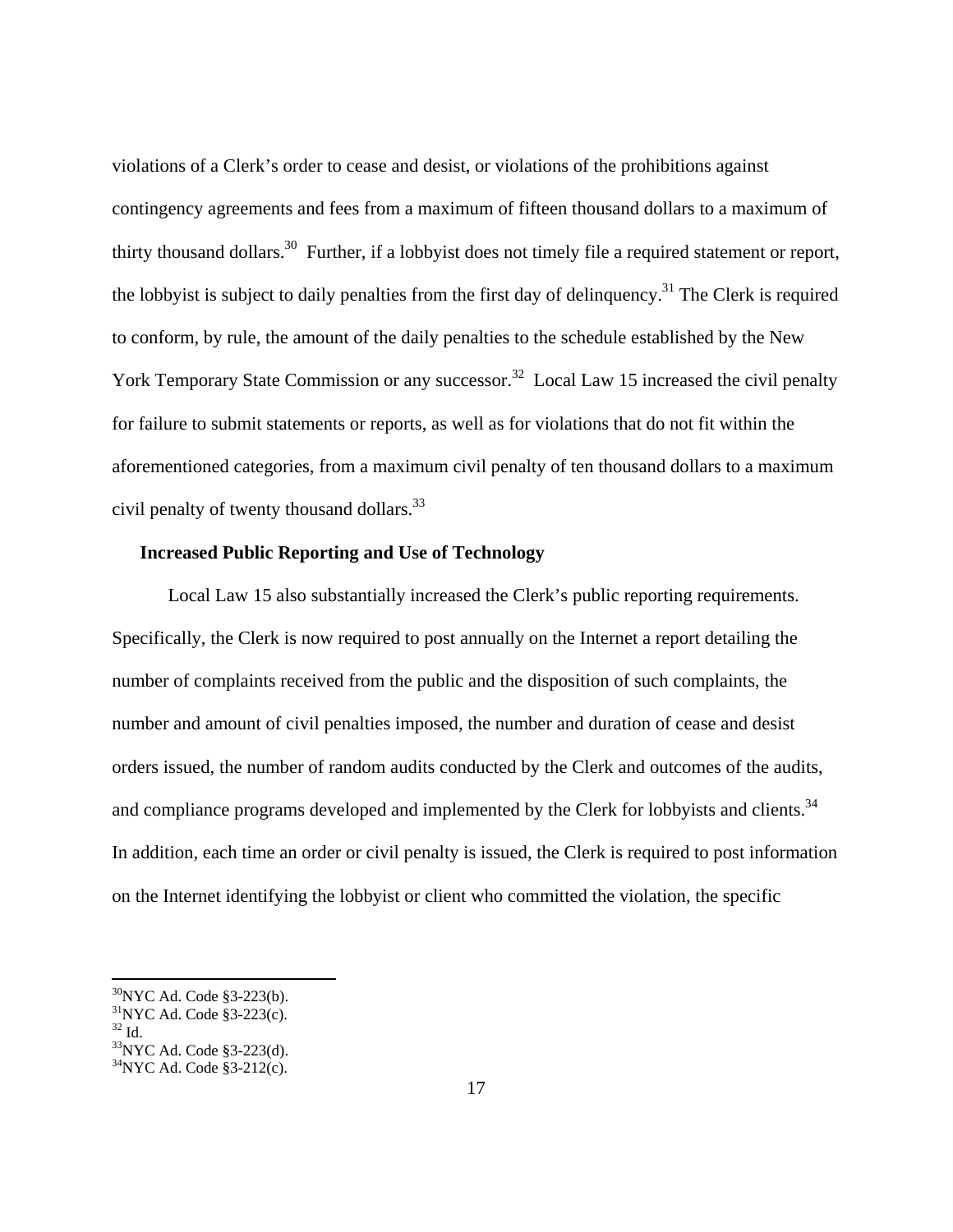provision of law violated and the duration of the order or amount of the penalty.<sup>35</sup> Further, Local Law 15 increased the public's access to lobbying information by requiring that all statements and reports required to be filed by lobbyists with the Clerk be filed electronically and placed on the Internet by the Clerk as soon as practicable.<sup>36</sup> These mandates furthered the goals of the Speaker and the Mayor by making lobbying activity in City Hall more transparent.

#### **Increased Lobbyist Reporting Requirements**

Local Law 15 increased the amount of information required to be reported by lobbyists. Local Law 15 required lobbyists filing as individuals to include their name, address and telephone number and the names, addresses and telephone numbers of their spouse or domestic partner and unemancipated children, in their statement of registration.<sup>37</sup> In addition, lobbying firms must include the names, addresses and telephone numbers of all of their officers and employees. Finally, if an organization has a government affairs or lobbying division, the statement of registration must include the names of the employees or members of that division of the organization. The names of spouses and domestic partners as well as unemancipated

<sup>35</sup> NYC Ad. Code §3-212(d).

<sup>36</sup> NYC Ad. Code §3-221.

 $37$  In 2007, the Council further amended these reporting requirements to require lobbyists to include their home and business address, business telephone number, and the name and home and business address of their spouse or domestic partner. In addition, the law was amended so that a lobbyist need only disclose the name and home address of his or her unemancipated child within 48 hours after a campaign contribution is made in the unemancipated child's name. Finally, the law was amended to keep all home addresses and the business address of the lobbyist's spouse or domestic partner confidential and not subject to public inspection except for access by the New York City Campaign Finance Board ("CFB") for purposes of determining matchability under the Campaign Finance Act, and to prohibit CFB from disclosing that any particular campaign donor is the spouse, domestic partner or unemancipated child of a lobbyist or of an officer or employee in the lobbying division. *See* NYC Ad. Code § 3- 213.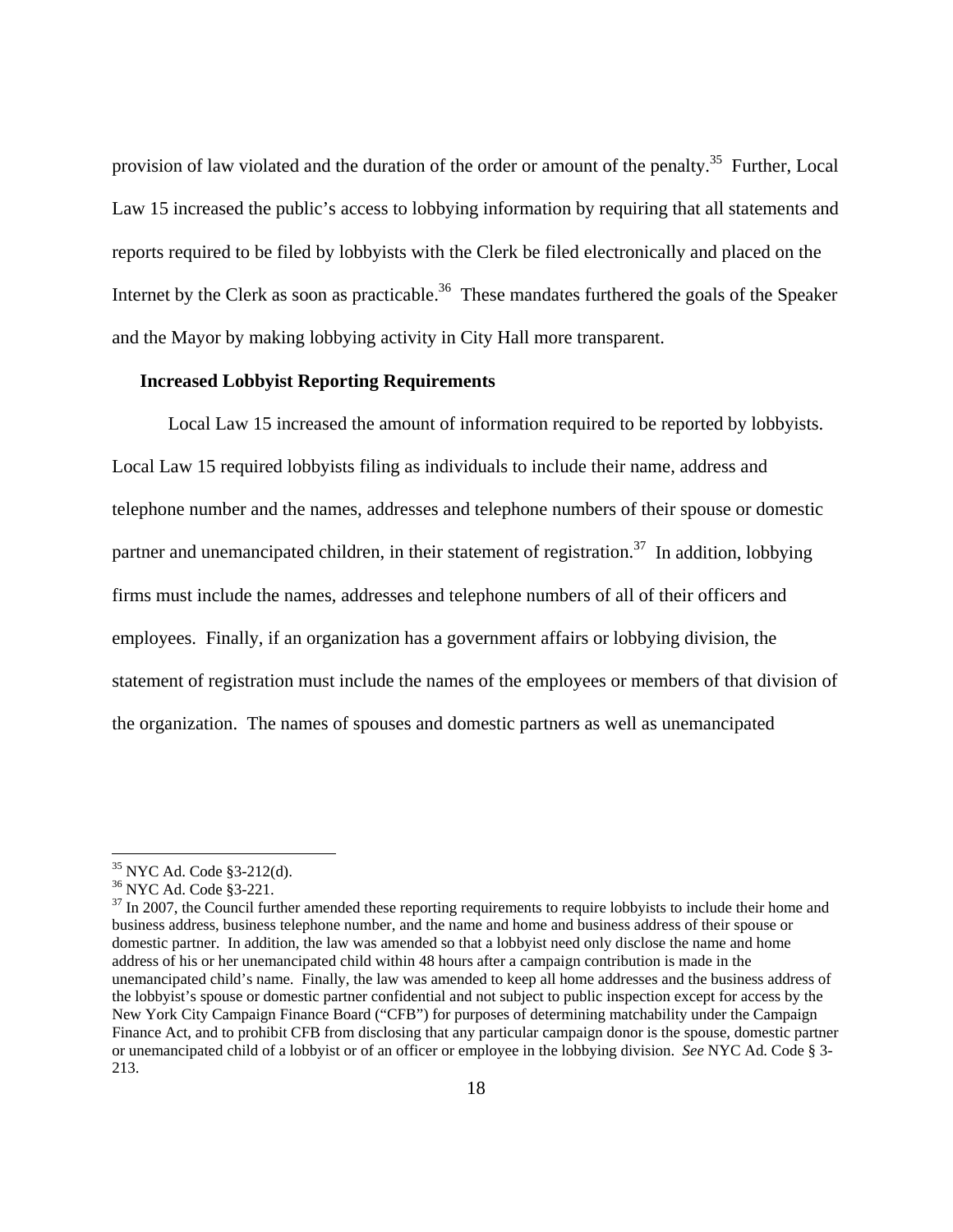children of such officers and employees required to be listed in the statement of registration must also be provided. $38$ 

Prior to Local Law 15, lobbyists were required to disclose general information regarding the subjects on which they lobbied or expected to lobby in their registration statements, periodic and annual reports. In practice, however, lobbyists often provided generic responses, such as "lobbied about public policy."39 Local Law 15 made the reporting requirements much more specific. In particular, lobbyists are now required to include "information sufficient to identify the local law or resolution, procurement, real property, rule, rate making proceeding, determination of a board or commission, or other matter on which the lobbyist is lobbying or expects to lobby."<sup>40</sup>

Local Law 15 also created a new reporting requirement in instances where a registered lobbyist acts in the dual capacities of lobbyist and fundraiser and/or political consultant for a candidate for public office. The law requires that "any lobbyist required to file a statement of registration pursuant to section 3-213 of this subchapter who in any calendar year to which the statement of registration relates, or in the six months preceding such calendar year, engages in fundraising or political consulting activities shall file with the city clerk, on forms prescribed by the city clerk, a fundraising and/or political consulting report.<sup> $1$ </sup>. The lobbyist must file the fundraising and/or political consulting reports on the same schedule as the periodic reports are filed. The fundraising and/or political consulting activities must be reported, "whether they are

<u>.</u>

<sup>38</sup> NYC Ad. Code § 3-213.

<sup>&</sup>lt;sup>39</sup> Report of the Governmental Affairs Division on Proposed Int. 190-A, 191-A and 192-A, Committee on Governmental Operations. May 24, 2006 at 9-10.

 $^{40}$  NYC Ad. Code §3-213(c)(5).

 $^{41}$  NYC Ad. Code  $\overline{\$3-216.1(a)}$ .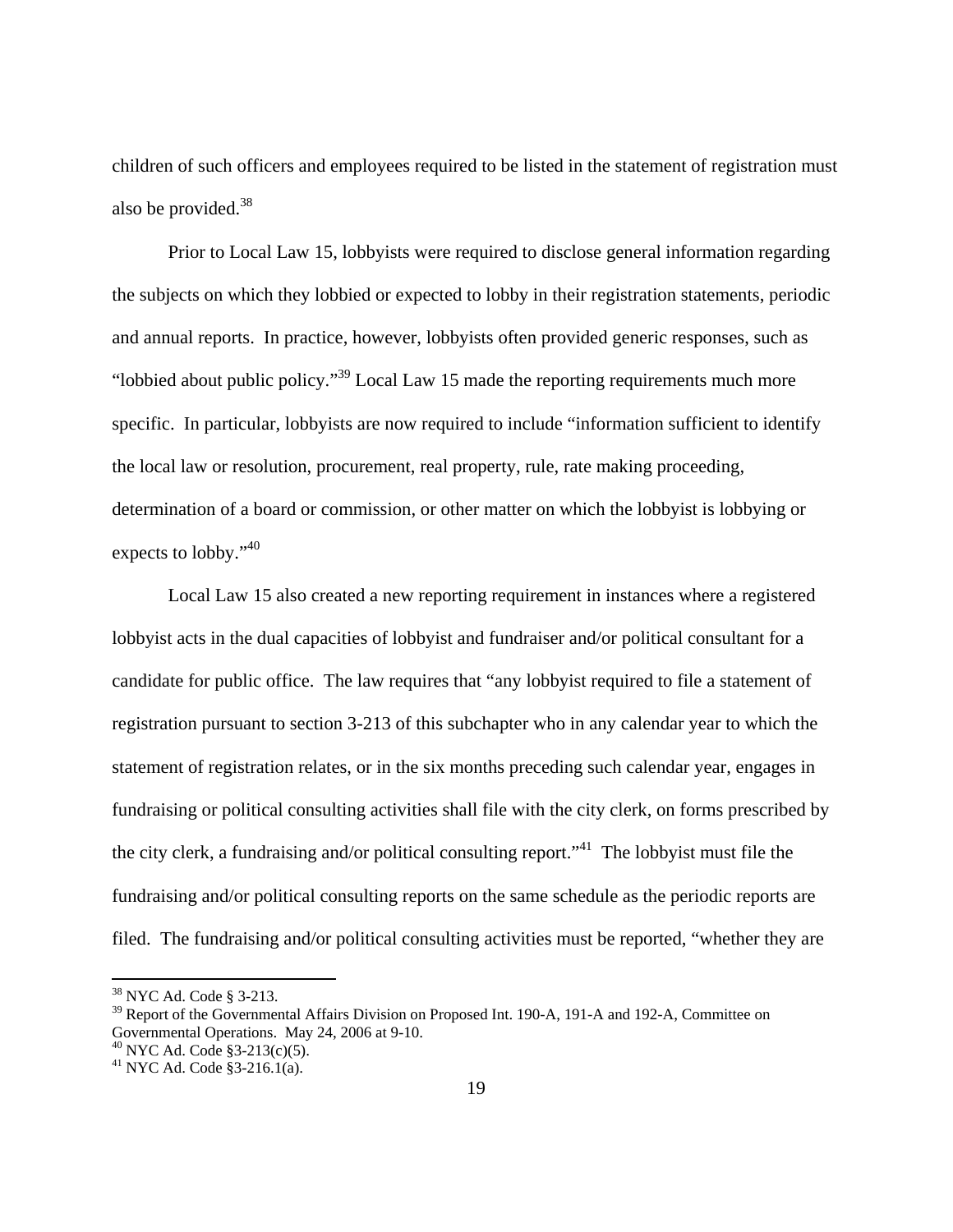conducted directly by the lobbyist, or through any other entity of which such lobbyist is a principal."42 The intent of this provision is to ensure that lobbyists, who are paid by candidates or on behalf of candidates by their campaign committees, report their dual roles.

The fundraising and/or political consulting reports must include the name and contact information of the lobbyist and those employed by the lobbyist engaged in the fundraising or political consulting activity; the name and contact information for the candidate or official for whom the services were provided; the compensation paid or owed the lobbyist for the services and the expenses expended, received or incurred by the lobbyist for the services provided; and in the case of fundraising activities, the dollar amount raised for each candidate.<sup>43</sup> Finally, the Clerk is required to keep all fundraising and/or political consulting reports available in electronic form for inspection by the public. $44$ 

In order to ensure that the City's lobbying reporting periods coincide with New York State's, the law requires the Clerk to adopt rules to conform the reporting periods and reporting forms, to the extent practicable, to those used by the New York Temporary State Lobbying Commission, or any successor entity.<sup>45</sup>

 Finally, Local Law 15 required the Mayor and the City Council to jointly appoint this Commission.

#### **Local Law 16: Prohibiting Gifts from Lobbyists**

1

 $^{42}$  Id.

<sup>43</sup> NYC Ad. Code §3-216.1(b).

<sup>44</sup> NYC Ad. Code §3-216.1(d).

 $45$  NYC Ad. Code §3-216(a)(1).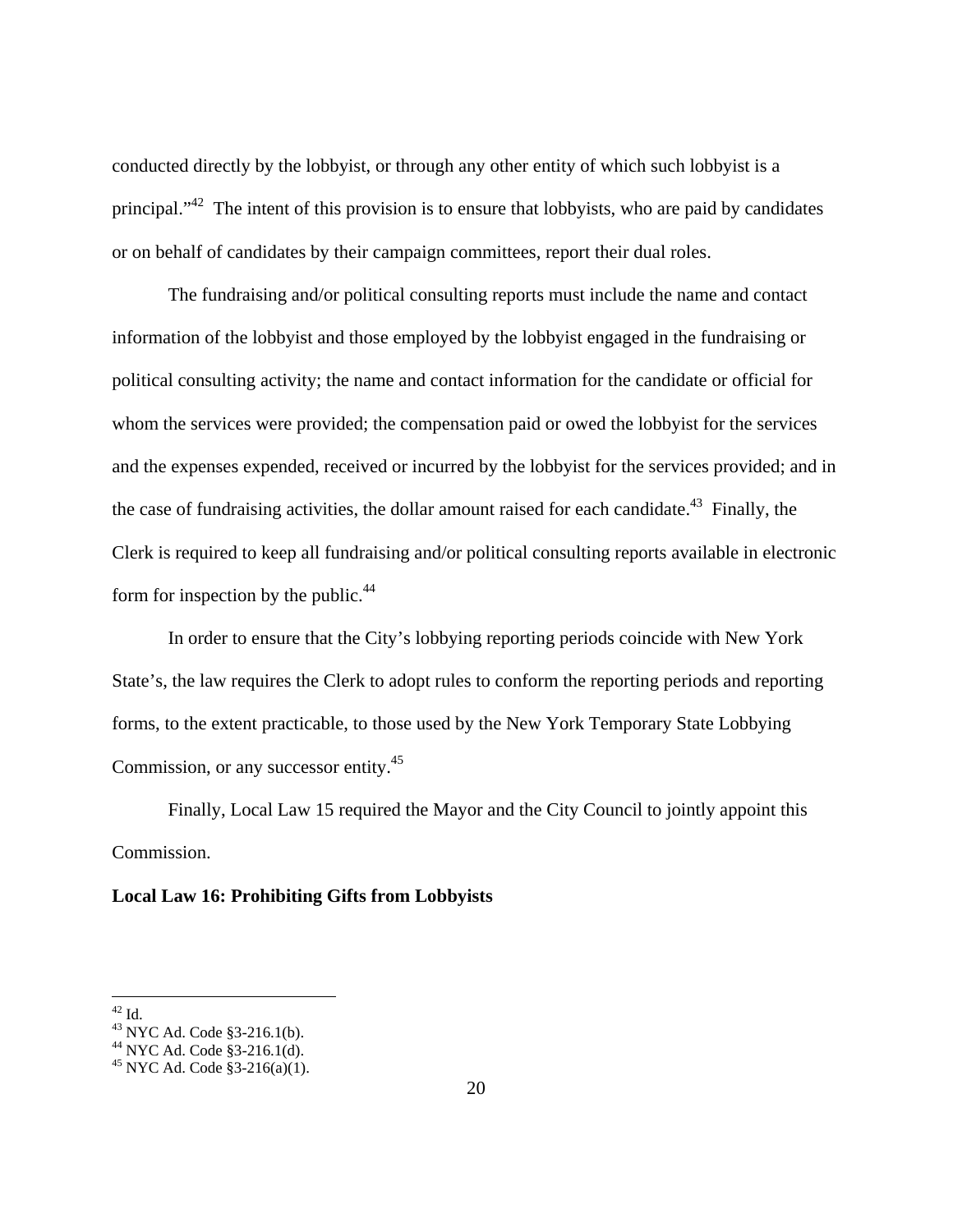Local Law 16 of 2006 prohibits the giving of gifts to a public servant by any person required to be listed on a lobbyist registration statement.<sup>46</sup> Unlike the Charter's Conflicts of Interest provisions that prohibit public servants from accepting "valuable gift[s],"<sup>47</sup> Local Law 16's ban applies only to those listed on a lobbyist registration statement (including spouse/domestic partner and unempanicated children), not to the public servant. 48

The Conflicts of Interest Board (COIB) is responsible for receiving, investigating and adjudicating any alleged violations of these provisions, in the same manner as they investigate and adjudicate conflicts of interest violations pursuant to chapter sixty-eight and thirty-four of the City Charter. If COIB finds that a person or organization knowingly and willfully violated the provisions more than once they "shall be guilty of a class A misdemeanor."49

## **Local Law 17: Making Lobbyists' Campaign Contributions Non-Matchable**

Local Law 17 of 2006 prohibits voluntary participants in the City's campaign finance program from receiving public matching funds for campaign contributions by lobbyists and their spouses, domestic partners and unemancipated children.<sup>50</sup> The Campaign Finance Board (CFB) is responsible for determining the matchability of lobbyist's contributions. To do this the CFB is

 $\overline{a}$ 

<sup>47</sup> "Valuable gift" is defined as "any gift to a public servant which has a value of \$50.00 or more." 53 RCNY §1-01. <sup>48</sup> Local Law 16 authorized the Conflicts of Interest Board (COIB) to consult with the Clerk to promulgate rules including exceptions for "*de minimis* gifts," such as pens, mugs and t-shirts, gifts from family members and close personal friends on family or social occasions, and those items such as invitations to events that are gifts to the City that a public servant may accept in his or her official capacity. NYC Ad. Code §§ 3-224-228.

<sup>46</sup> NYC Ad. Code §3-225.

 $^{49}$  NYC Ad. Code §3-227. In addition to such criminal penalties, Local Law 16 provides for civil penalties of not less than \$2,500 for a first violation, and not to exceed thirty thousand dollars for a multiple violator. *Id*. 50 NYC Ad. Code §3-702(3)(g).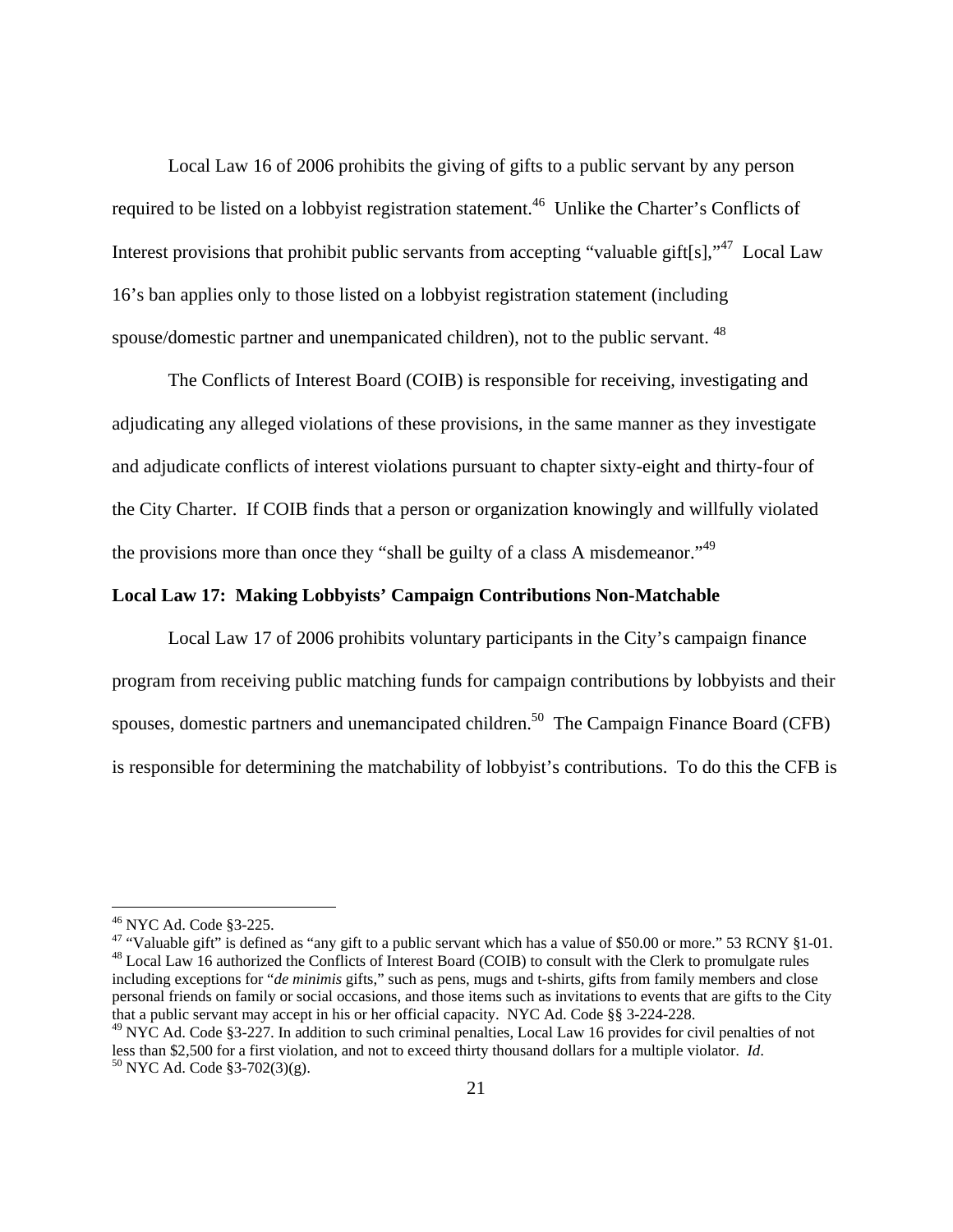required to rely on "the database maintained by the city clerk pursuant to section 3-221 or such other information known to the board."<sup>51</sup>

#### **Implementation of the Lobbying Laws since 2006**

In December 2006 the Clerk promulgated rules to implement the Lobbying Laws.<sup>52</sup> These rules: coordinated requirements for filing periodic lobbyist reports with the State schedule so that the deadlines for the City and State periodic reports would coincide; established a mandatory \$10 per day late filing penalty for each late filing for any lobbyist or client who has never previously filed a required filing, and a mandatory \$25 per day late filing penalty for each late filing for those lobbyists and clients who are not first time filers; and established hearing procedures for violations of the Lobbying Laws at the City's Office of Administrative Trials and Hearings  $(OATH)$ .<sup>53</sup>

 Throughout the rulemaking process, the Clerk worked with the City's Department of Information and Telecommunication Technology ("DoITT") to develop the e-Lobbyist filing system. In January 2007 all filers began filing their 2007 registration statements online.<sup>54</sup> The Clerk and DoITT issued an e-Lobbyist user guide, the Clerk set up a kiosk in its Manhattan office to assist filers and the Clerk held three e-Lobbyist system training sessions in December 2006 and January 2007 for over 250 attendees.<sup>55</sup>

 In 2007 the Clerk developed an audit protocol and its investigative/auditing staffers were trained by the DOI. In 2008, the Clerk retained a firm to ensure that audits were conducted

 $51$  Id.

<sup>52 51</sup> RCNY §1-01 *et seq*. 53 51 RCNY §§1-03(b)(v)(a),(b),(c).

<sup>54</sup> Lobbying Commission Public Meeting, March 15, 2011, Tr. at 18-19.

<sup>&</sup>lt;sup>55</sup> Office of the City Clerk, Report pursuant to Section 3-212(d) of the Administrative Code, March 2007, at 3-5.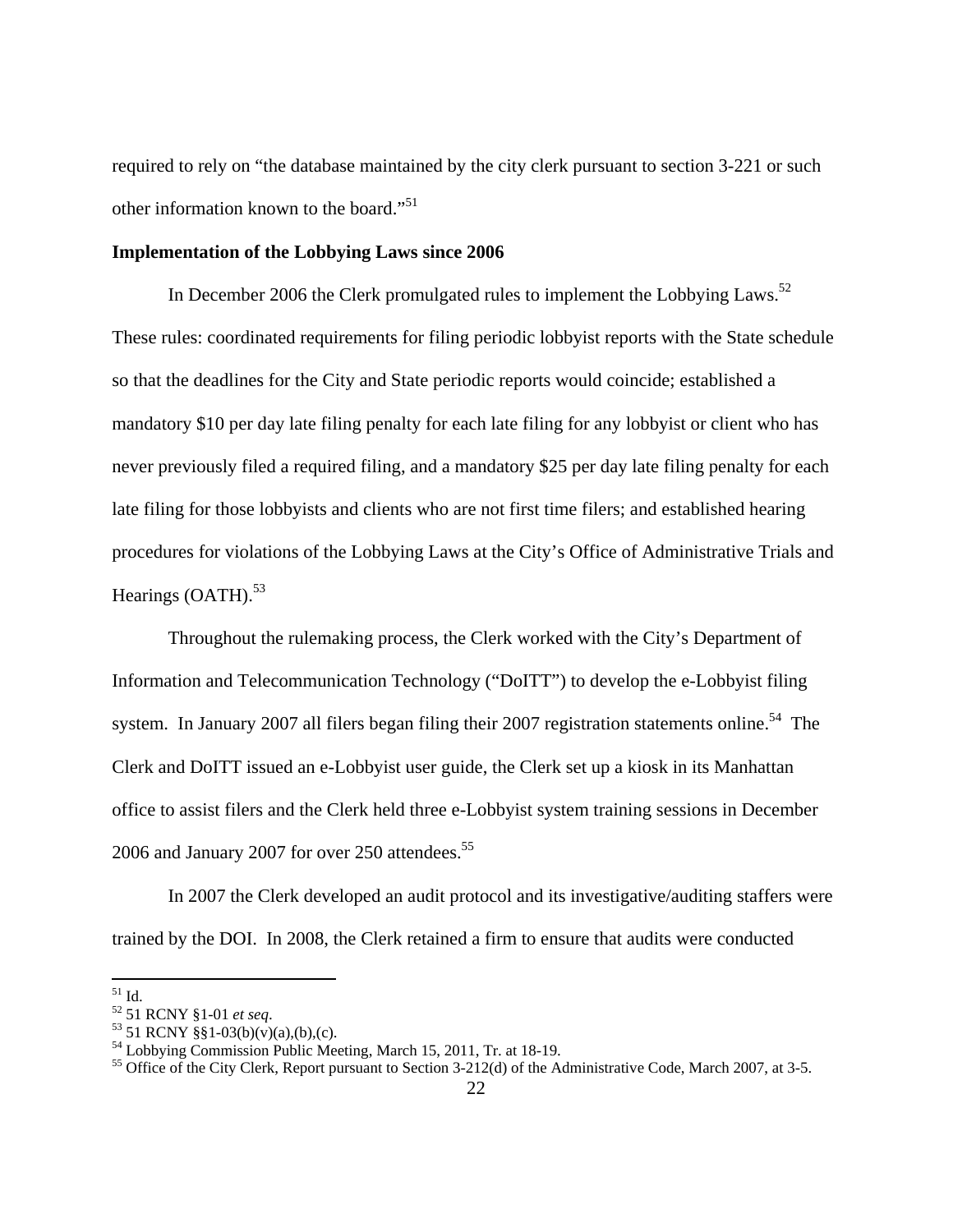randomly.<sup>56</sup> In 2008, the Clerk completed its first set of 30 audits, and subsequently has conducted 30 random audits annually.<sup>57</sup> According to the Clerk, its audits are comprehensive, and generally audit all filings for a year for a lobbyist relating to a particular client. The audits entail a request for documents, a site visit and an audit report with recommendations for corrective action, as appropriate.<sup>58</sup>

 Finally, according to the submissions by the Clerk to the Commission, there have been over 90 hearings at OATH against lobbyists and clients since 2006. The City Clerk has collected over \$1.1 million in late fees for the late filings of required reports*,* and imposed civil penalties on over 40 organizations. The City Clerk also received and investigated approximately ten complaints from the public concerning unreported lobbying activity.<sup>59</sup>

#### **State Regulation of Lobbyists**

#### **a. State Lobbying Act**

 $\overline{a}$ 

From the turn of the  $20<sup>th</sup>$  century, New York State required a filing by those making "legislative appearances."60 In 1981 New York State adopted legislation requiring all lobbyists in New York State to register. In 1999 the State law was repealed and the New York State Lobbying Act was enacted.<sup>61</sup> The current State Lobbying Act requires registration of lobbyists

<sup>&</sup>lt;sup>56</sup> Lobbying Commission Public Meeting, March 15, 2011, at 4; Report to the Lobbying Commission 2011, City Clerk at 13; Office of the City Clerk Reports pursuant to Section 3-212(c) of the Administrative Code, 2008 at 4. 57 Lobbying Commission Public Meeting, March 15, 2011 Tr. at 26-27.

<sup>58</sup> Lobbying Commission Public Meeting, March 15, 2011, Tr. at 27-29.

<sup>59</sup> Lobbying Commission Public Meeting, March 15, 2011, Tr. at 27-29, and Lobbying Bureau Reports pursuant to § 3-212(c) of the Administrative Code for 2009, 2010 and 2011; Report to the Lobbying Commission 2011, City Clerk at 12. Additional information on enforcement, penalties and complaints can be found in the Lobbying Bureau Report of March 1, 2012 (see infra footnote 2).

 $^{60}$ Section 66 of chapter 37 of the Laws of 1909, found in McKinney's Consolidated Laws of New York Annotated (1917).

 $\frac{61}{61}$  McKinney's Consolidated Laws of New York, Legislative Law, articles 1 & 1a, and historical notes.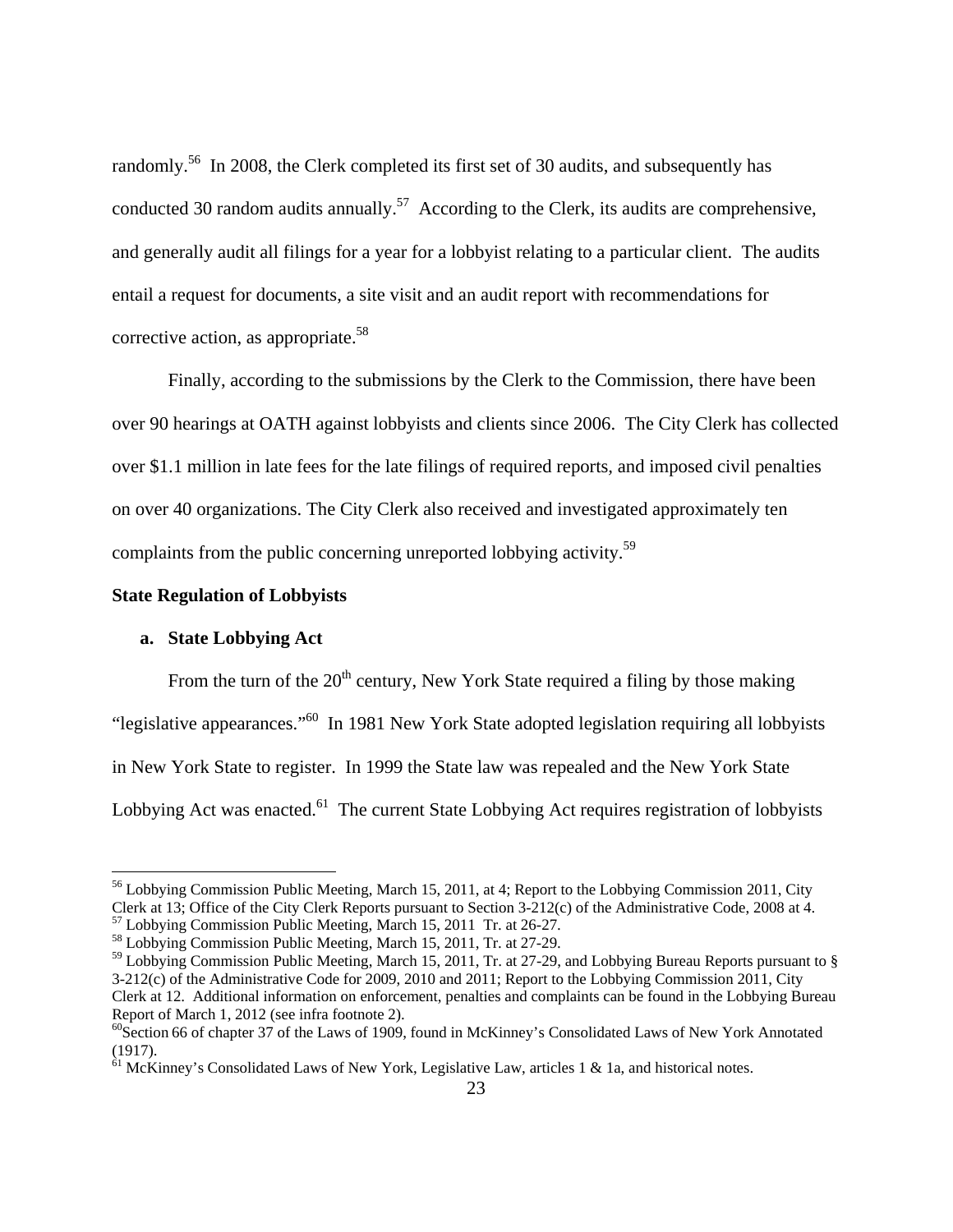who in any year expend, incur or receive an amount in excess of \$5,000 in reportable compensation and expenses.<sup>62</sup> The expenditure threshold triggering the obligation to register as a lobbyist was \$2,000 until 2005.63 For 2006 and all years thereafter, the threshold triggering the obligation to register under the State Lobbying Act was increased to  $$5,000$ .<sup>64</sup>

 The State Lobbying Act applies to those who lobby either at the state or local level in New York State, or both. "Lobbying activities" for purposes of activities at the State level include "any attempt to influence": (1) the passage or defeat of any legislation by the State Legislature or approval or disapproval by the Governor<sup>65</sup>; (2) the adoption, rescission, modification or terms of a gubernatorial executive order; (3) the adoption or rejection of any rule or regulation by a state agency; (4) the outcome of any ratemaking proceeding; (5) any determination by a public official relating to a governmental procurement; and (6) decisions relating to tribal agreements.<sup>66</sup>

 For purposes of lobbying at the municipal level of government, the State Lobbying Act defines lobbying as "any attempt to influence": (1) the passage or defeat of any local law, ordinance, resolution or regulation; (2) the adoption, issuance, rescission or terms of an executive order; (3) the adoption or rejection of any rule or regulation; or (4) The outcome of any municipal ratemaking proceeding.<sup>67</sup>

 $^{62}_{63}$  NY Legis. Law § 1-e(a)(1).<br> $^{63}_{63}$  *Id.* 

<sup>&</sup>lt;sup>64</sup> *Id.*<br><sup>65</sup> For purposes of state legislation, the State Public Integrity Reform Act of 2011has expanded this portion of the definition of "lobbying activity" to include attempts to influence "the introduction or intended introduction of such legislation or resolution" see infra at 26.

 $^{66}$  NY Legis. Law § 1-c (c) ((i)-(vi)).

 $67$  NY Legis. Law § 1-c(c)(vii)-(x).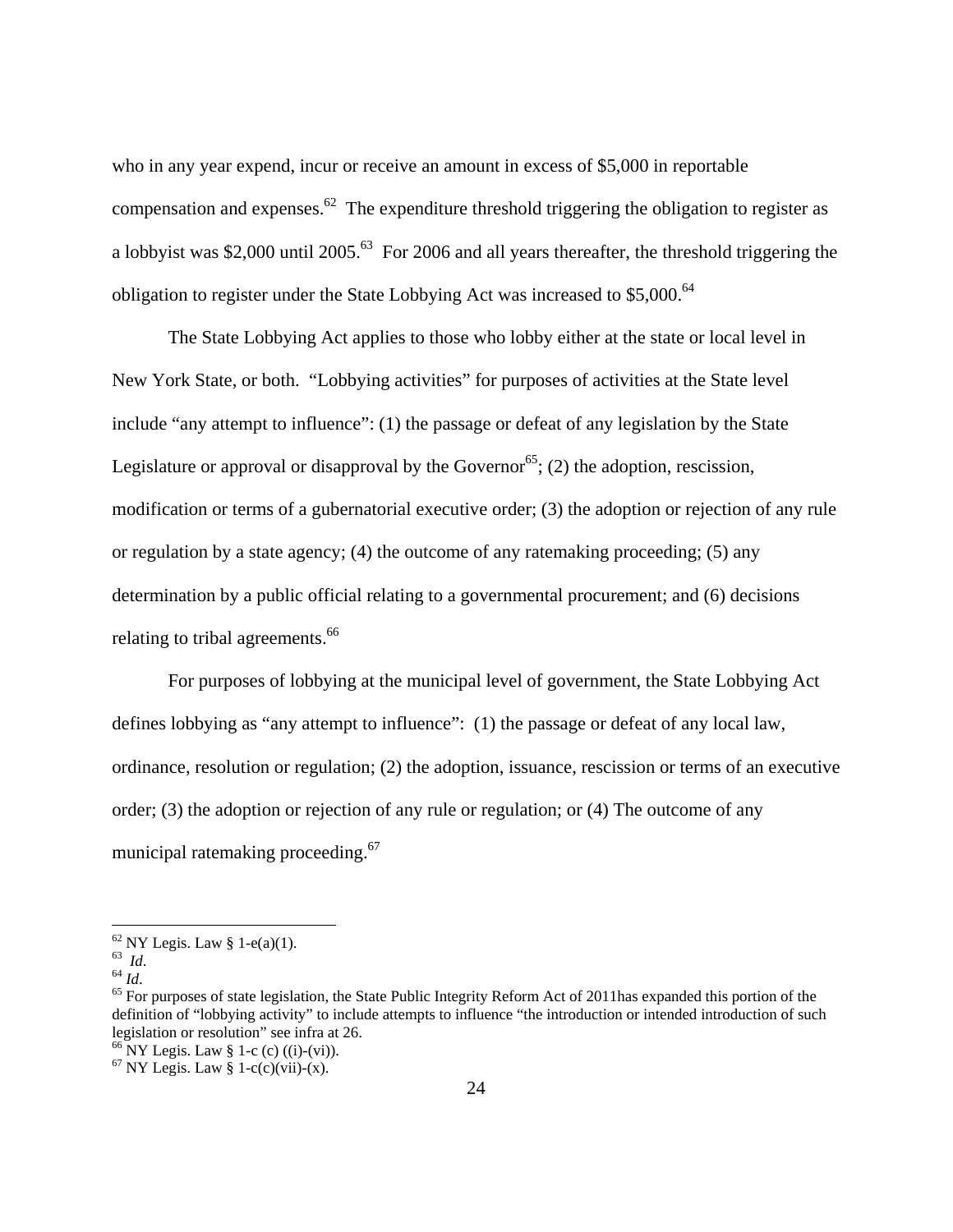The State Lobbying Act contains a list similar to the list in the City's Lobbying Laws of activities that do not constitute lobbying. This list includes: (1) those drafting, advising clients on, or rendering opinions on legislation, regulations, rules, rates, municipal ordinances and resolutions, executive orders, procurement contracts and tribal-state agreements where such professional services are not otherwise connected to state or municipal executive or legislative action; (2) media publishing or broadcasting news or editorials; (3) witnesses and others publicly appearing before public proceedings; (4) those attempting to influence state or local agencies in adjudicatory proceedings; (5) those appearing before the legislature, governor, agency, the court system or local legislative or executive body or officer in response to a request for information or comments; and (6) certain types of contacts between contractors or prospective contractors and officials in the course of responding to a procurement solicitation, contract negotiations, and bringing complaints or protests concerning contract awards.<sup>68</sup> However, the state procurement exceptions specify that such contacts be: limited to those that provide information to assist officials in understanding and assessing the qualities, characteristics or anticipated performance of a procurement; not include any recommendations or advocate any contract provisions; and occur only in a manner authorized by procuring entities' guidelines.<sup>69</sup>

Under the State Lobbying Act, lobbyists are required to file a registration form once every two years containing similar information to the City registration forms, including the client and subject matter of the anticipated lobbying.<sup>70</sup> Clients are also required to file semi-annual

 $68$  NY Legis. Law § 1-c(c).

 $69$  Id. at  $(m)$ .

 $70$  NY Legis. Law § 1-e(a)(3).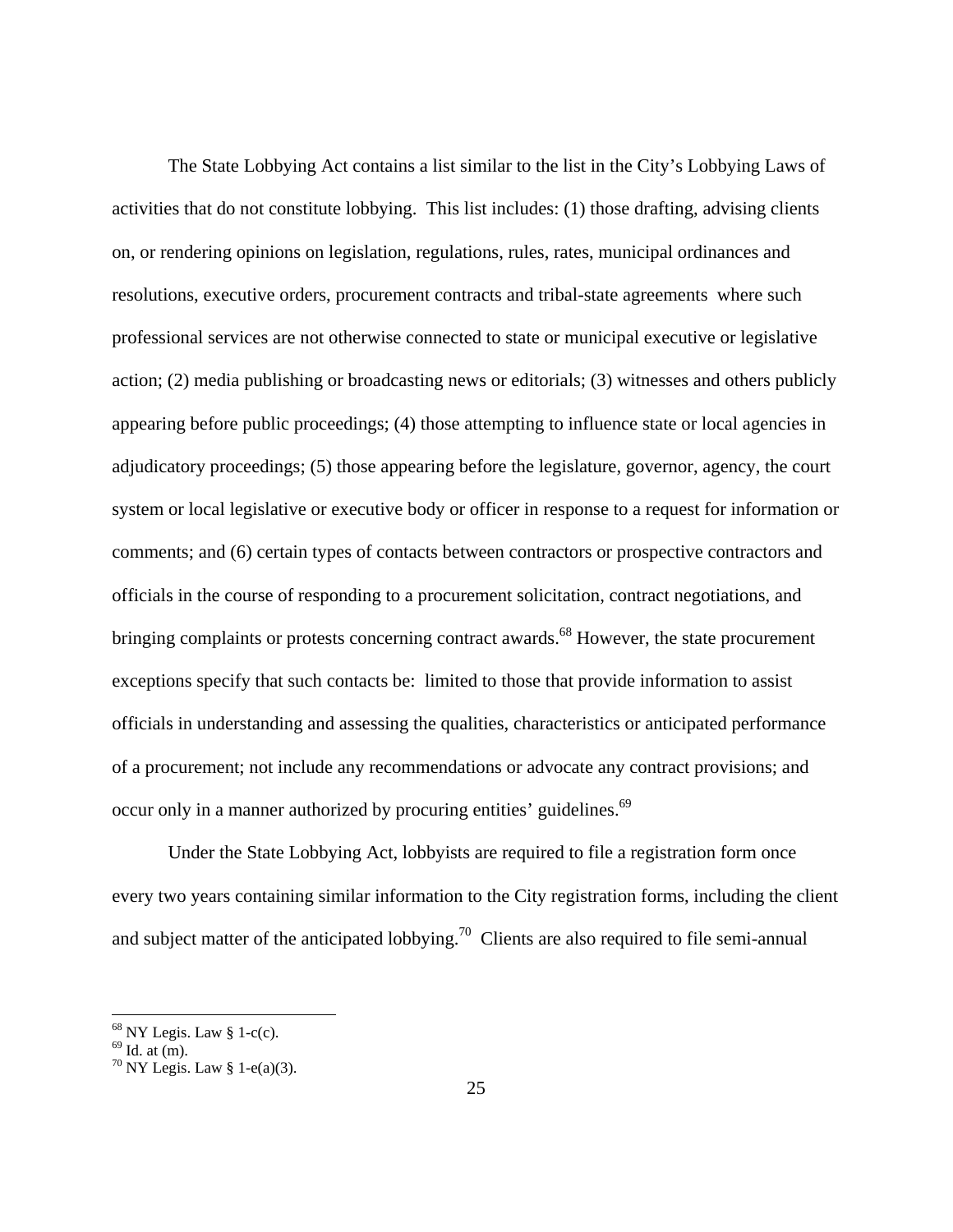reports. Finally, the State Lobbying Act requires six periodic reports of lobbying activity to be filed during the year by all lobbyists.<sup>71</sup>

The penalty for late filing of reports under the State Lobbying Law is up to \$10 per day for first time filers, and up to \$25 per day for those who have previously filed.<sup>72</sup> According to testimony before the Commission by the State Commission on Public Integrity, the State Commission calculated the fines based upon an internal schedule which resulted in the imposition of lesser-than the maximum fines in the vast majority of cases.<sup>73</sup> In addition, the State Commission on Public Integrity had a procedure whereby late fines can be waived altogether upon filing of an affidavit and a determination that there was a justifiable reason for the delay.74

#### **b. State Public Integrity Reform Act of 2011**

In June 2011, the State Legislature adopted legislation introduced by the Governor to reform the State's public ethics laws. On August 15, 2011, the Governor signed the legislation, entitled the State Public Integrity Reform Act of 2011, which makes several changes to the State's regulation of lobbyists.<sup>75</sup> First, the State Commission on Public Integrity is replaced by the Joint Commission on Public Ethics ("JCOPE").<sup>76</sup> Second, the law requires online ethics training for all registered lobbyists including explanations and discussions of summaries of

1

 $71$  NYS Legis. Law § 1-h.

<sup>&</sup>lt;sup>72</sup> NYS Legis. Law §§ 1-e(e), 1-h(c)(3), 1-i(c) (3) 1-j(c) (3), 1-d (d).

<sup>&</sup>lt;sup>73</sup> Lobbying Commission Public Meeting, March 30, 2011, Tr. at 27-28. See footnote 140 infra.

<sup>&</sup>lt;sup>74</sup> Lobbying Commission Public Meeting, March 30, 2011, Tr. at 27. The successor entity to the State Commission is the Joint Commission on Public Ethics ("JCOPE"). See section b below.

<sup>&</sup>lt;sup>75</sup>New York State Public Integrity Reform Act, (L: 2011 ch. 399).

<sup>76</sup> New York State Public Integrity Reform Act, 2011 or… Executive Law Section 94, et seq.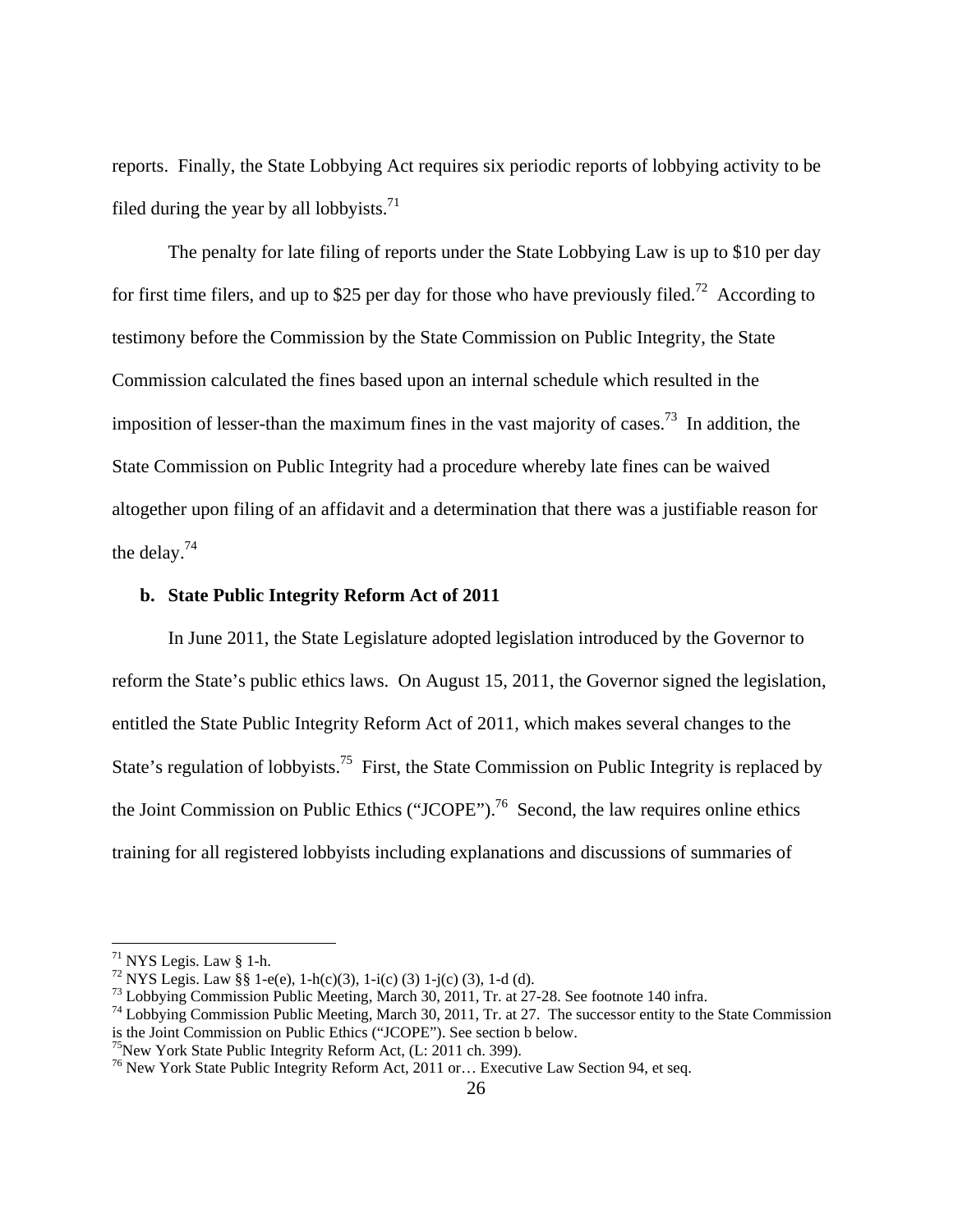advisory opinions and examples of practical applications of the requirements of the laws.<sup>77</sup> Third, the new law amends the State's definition of "lobbying activity" to include lobbying for the passage or defeat not only of legislation but also "the introduction or intended introduction of such legislation or resolution."<sup>78</sup> Fourth, the law requires creation of a new database through which State agencies will provide to the State Office of General Services lists of all entities appearing before them representing a client in relation to certain procurement actions, ratemaking and rulemaking proceedings, regulatory matters and judicial and quasi-judicial proceedings.<sup>79</sup> Fifth, the law requires lobbyists to report compensation of over \$1,000 that is paid to state elected officials, officers or employees when a client of the lobbyist has a business relationship with the state official. $80$  Finally, the new law requires certain lobbyists who lobby on their own behalf, and clients of lobbyists, who spend over \$50,000 a year on lobbying activities to disclose certain sources of funding of their lobbying activities. $81$ 

## **COMMISSION RECOMMENDATIONS**

## **Raising the Threshold**

## **The dollar threshold for triggering lobbying registration should be increased from \$2,000 to \$5,000 and the filing process should be simplified for organizations spending between \$5,000 and \$10,000 to lobby exclusively on their own behalf.**

**Background** 

 $77$  New York State Public Integrity Reform Act, 2011, Part A, Section 7.

<sup>&</sup>lt;sup>78</sup> New York State Public Integrity Reform Act of 2011, Part D, Section 1.

<sup>&</sup>lt;sup>79</sup>This requirement appears similar to the current requirement contained in Section 166, part A (4) of the State Executive Law, known as Project Sunlight, that agencies supply certain contact information to the Commission on Public Integrity.

<sup>80</sup>State Public Integrity Reform Act of 2011, Part E, Section 4.

<sup>81</sup>State Public Integrity Reform Act of 2011, Part B, Section 1.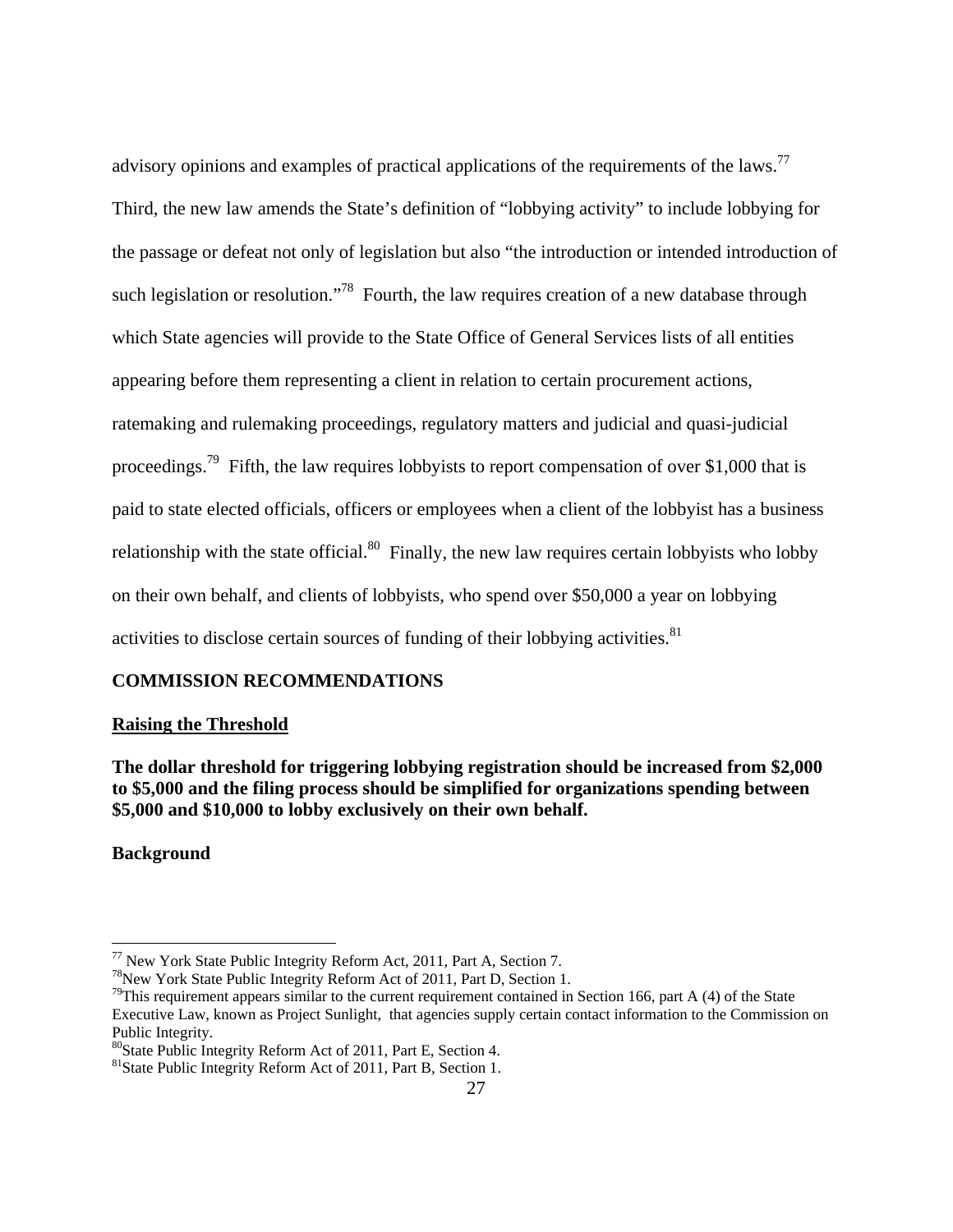Local Law 15 requires the Lobbying Commission to evaluate whether or not to raise "the dollar threshold for the filing of a statement of registration."82 Currently, any lobbyist who, in any calendar year, expends, incurs or receives more than \$2,000 of combined reportable compensation and expenses must register as a lobbyist.<sup>83</sup> This \$2,000 threshold dates back 25 years to 1986. Under the State Lobbying Act, the dollar threshold is \$5,000. The State Commission on Public Integrity had proposed for several years to raise that threshold to \$10,000; however no action on this proposal has been taken by the State Legislature.

#### **Testimony before the Commission**

 At the Public meetings of the Lobbying Commission, witnesses expressed near universal agreement that the Lobbying Law reporting threshold should be increased from the current level of \$2,000.

 The Clerk testified that "at a minimum…we should match the state" threshold of \$5,000.<sup>84</sup> According to the Clerk, this increase, from \$2,000 to \$5,000, would reduce the number of registered lobbyists by about  $40^{85}$ . The Clerk also provided information to the Commission that this increase would still capture more than 99 percent of all dollars spent on lobbying in the City.<sup>86</sup> Alternatively, an increase in the dollar threshold to \$10,000 would, according to the Clerk, reduce the number of registered lobbyists by an additional 35 registrants (for a total of

1

<sup>82</sup> NYC Ad. Code § 3-212(e).

<sup>83</sup> NYC Ad. Code § 3-213 (a).

<sup>&</sup>lt;sup>84</sup> Lobbying Commission Public Meeting, March 15, 2011 Tr. at 35.<br><sup>85</sup> *Id.* at 36.

<sup>&</sup>lt;sup>86</sup> See Memorandum from the Lobbying Bureau, Office of the City Clerk, to the Lobbying Commission, April 26, 2011, attached hereto as Exhibit B.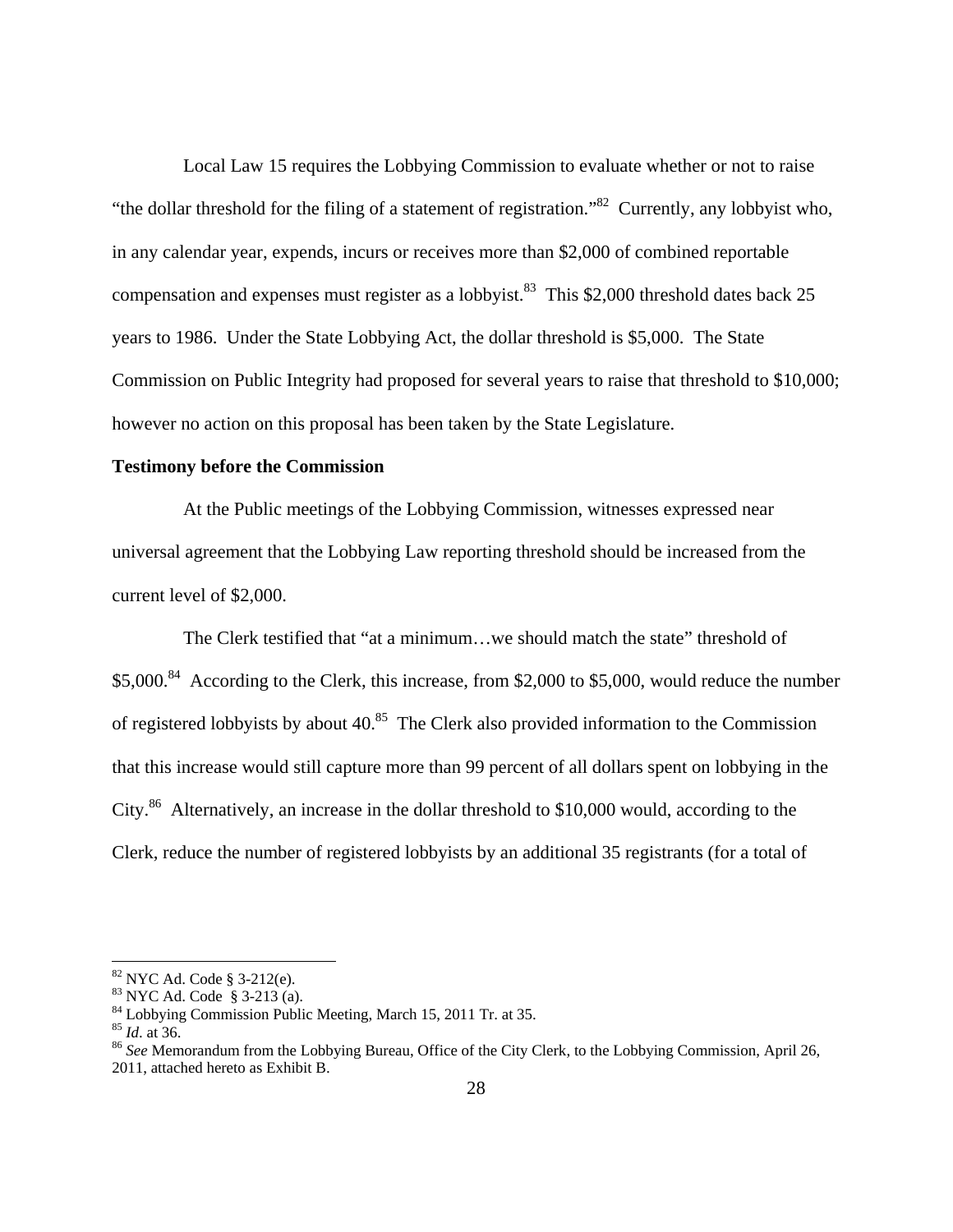approximately 75 fewer registrants than under the current system) and would capture approximately 98 percent of all dollars spent on lobbying.<sup>87</sup>

 On March 30, 2011, the State Commission on Public Integrity testified that the State threshold had been raised from \$2,000 to \$5,000 in 2005, and they recommended a further increase to \$10,000. The State Commission on Public Integrity believed that a \$10,000 threshold would capture approximately 98% of all the money spent on lobbying in the State while facilitating compliance and lowering the number of filers so that the Commission could "focus on that population that maybe poses a higher risk of violations while still providing information on almost all of the lobbying activity...."<sup>88</sup> The State Legislature, however, has not acted on this proposal, including in the recently enacted ethics reform legislation.

 Additionally, the Human Services Council of New York City, Inc. ("Human Services Council"), the Nonprofit Coordinating Committee of New York, the Lawyers Alliance for New York ("Lawyers Alliance"), Citizens Union of the City of New York ("Citizens Union"), and the New York City Affairs Committee for the New York City Bar Association were all in favor of increasing the \$2,000 threshold.<sup>89</sup>

<sup>&</sup>lt;sup>87</sup> *See Id.* and Lobbying Commission Public Meeting, March 30, 2011, Tr. at 37, 40. <sup>88</sup> Lobbying Commission Public Meeting, March 30, 2011, Tr. at 41.

<sup>&</sup>lt;sup>89</sup>The Human Services Council, the Nonprofit Coordinating Committee of New York and the Lawyers Alliance for New York, which represent nonprofit organizations, recommended that the reporting threshold be raised "to at least \$5,000, and suggest that the threshold for nonprofit organizations be raised to \$25,000 to match the New York Attorney General's reporting threshold for charitable organizations." (Lobbying Commission Hearing, May 3, 2011, Tr. at 9). These representatives emphasized the burden on small, nonprofits that compliance with the City's Lobbying Laws entailed and believed that the higher threshold would alleviate this burden on the smaller organizations. Citizens Union testified that it would support an increase in the threshold to \$5,000 to provide uniformity with the State threshold. (Citizens Union, Testimony to the NYC Lobbying Commission, March 30, 2011, p. 2). The New York City Affairs Committee of the New York City Bar Association has recommended a \$10,000 threshold because it believes this will remove "many if not most small not-for-profit and community based organizations" from the universe of those required to register. (NYC Bar Association, Report of the New York City Affairs Committee, June 3, 2011, at 3). The City Bar committee also recommended that the State similarly increase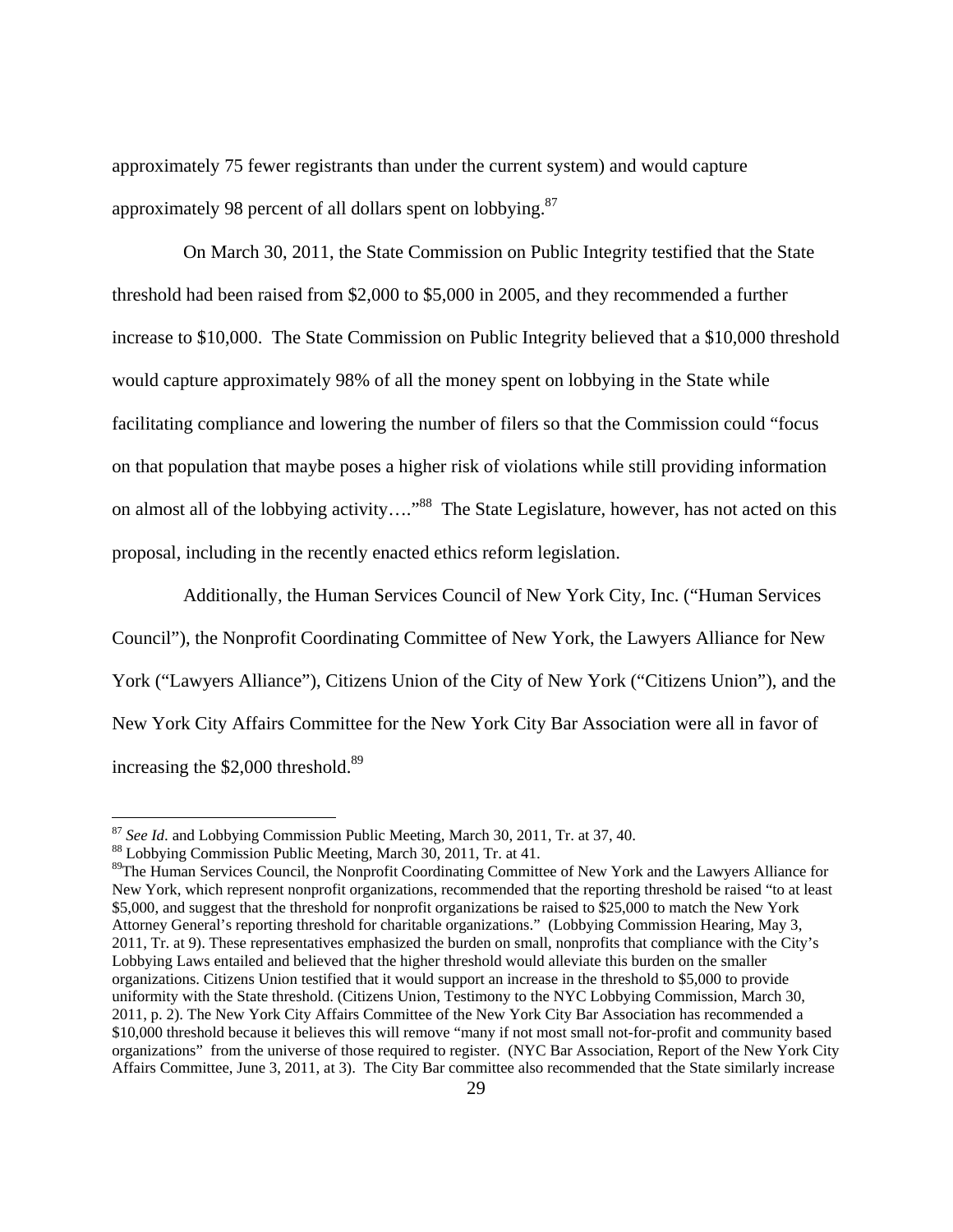#### **Recommendation**

 The Commission recommends that the current dollar threshold be raised from \$2,000 to \$5,000. While the Commission believes there is a strong basis to recommend raising the threshold to \$10,000, it does not recommend that New York City adopt a \$10,000 threshold unless and until the State does, in order to maintain uniformity between the two systems.

 In addition to recommending an increase in the threshold for all lobbyists to \$5,000, the Commission recommends that consideration be given to amending the current Lobbying Law to provide that individuals and organizations who lobby on their own behalf and expend between \$5,000 and \$10,000 on lobbying activity file a reduced number of reports throughout the year including a registration statement at the beginning of every calendar year and two periodic reports (one mid-year and one end- of- year), instead of the full number of reports required of registrants. This recommendation recognizes that such organizations are not hiring outside lobbyists, are not spending significant amounts on lobbying activities, and that the burden of complying with the current requirements of registration and six periodic filings may be significant when compared with their relatively minimal lobbying activity. Additionally, the requirement of a midyear and a year-end filing will allow for the public to obtain current information about lobbying activities during the calendar year.

its threshold. (NYC Bar Association at 3). The New York Advocacy Association recommended increasing the threshold, but that the threshold apply to each client on an individual basis, and that the registration and filing requirements should be triggered only after the dollar threshold is exceeded by a client's expenditures rather than when a lobbyist "reasonably anticipates" expending, incurring or receiving an amount in excess of the threshold. (Lobbying Commission Hearing, April 27, 2011, Tr. at 7-10.) It further recommended that work done prior to contact with government officials should not be deemed "lobbying," (Lobbying Commission Hearing, April 27, 2011, Tr. at 39-40.) The Commission believes that these proposed changes to the application of the dollar threshold, including applying the threshold on an individual basis, and excluding work done prior to contact with government officials, would allow significant amounts of advocacy to go unreported.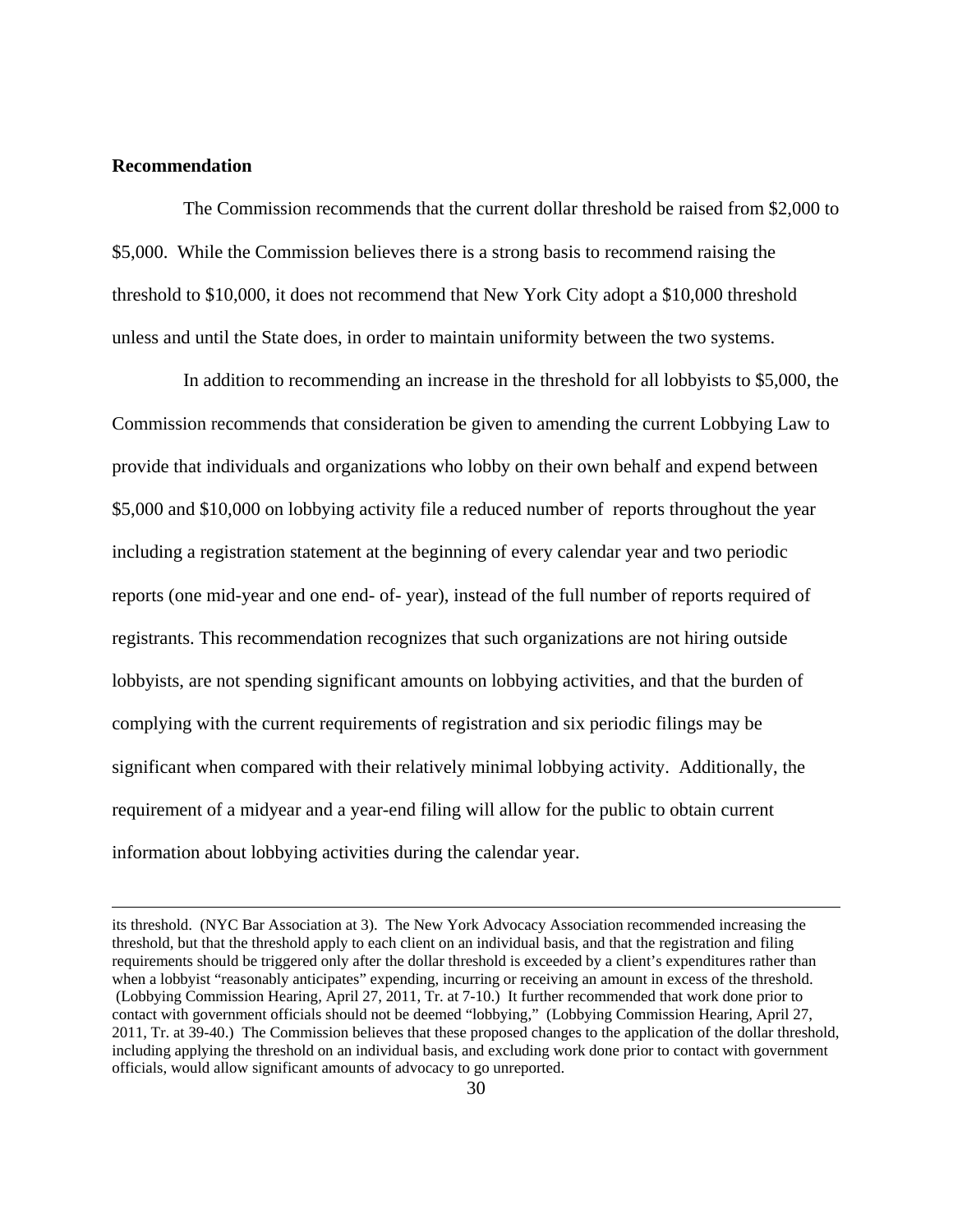The Commission is aware that because of design issues in the e-Lobbyist system, reconfiguring the system to allow for only two reports by this small category of lobbyists may incur scheduling delays and budget issues that should be considered before making a final determination on this issue.

## **Scope of Lobbying Activities**

**The law should be clarified to ensure that lobbying on legislation does not require the existence of a formally introduced piece of legislation.** 

**In addition, this clarification should be made to other lobbying activities where it might be argued that the lack of a formal or official proposal means that lobbying did not occur. Similarly, the law should be clarified to ensure that lobbying can occur without proposed rules or rates being published as well as without a formal proposal or agenda item before a board or commission.** 

**Finally, the definition of lobbying should be extended to include attempts to influence the Council to conduct or refrain from conducting oversight or investigations and attempts to influence Mayoral executive orders.** 

## **Background**

The City's Lobbying Laws define the term "lobbying" as "any attempt to influence…

the passage or defeat of any local law or resolution by the city council."<sup>90</sup> Under the State

Lobbying Act — prior to changes made by the State Public Integrity Reform Act of 2011--

legislative "lobbying" was similarly defined as any attempt to influence "the passage or defeat of

any legislation by either house of the state legislature or approval or disapproval of any

legislation by the governor."91 The State Act also covers the lobbying of local officials and

defines such lobbying activities in part, as any attempt to influence the "passage or defeat of any

 $^{90}$  NYC Ad. Code § 3-211(c).

<sup>&</sup>lt;sup>91</sup> NY Leg. Law  $\S$  1-c(c)(i).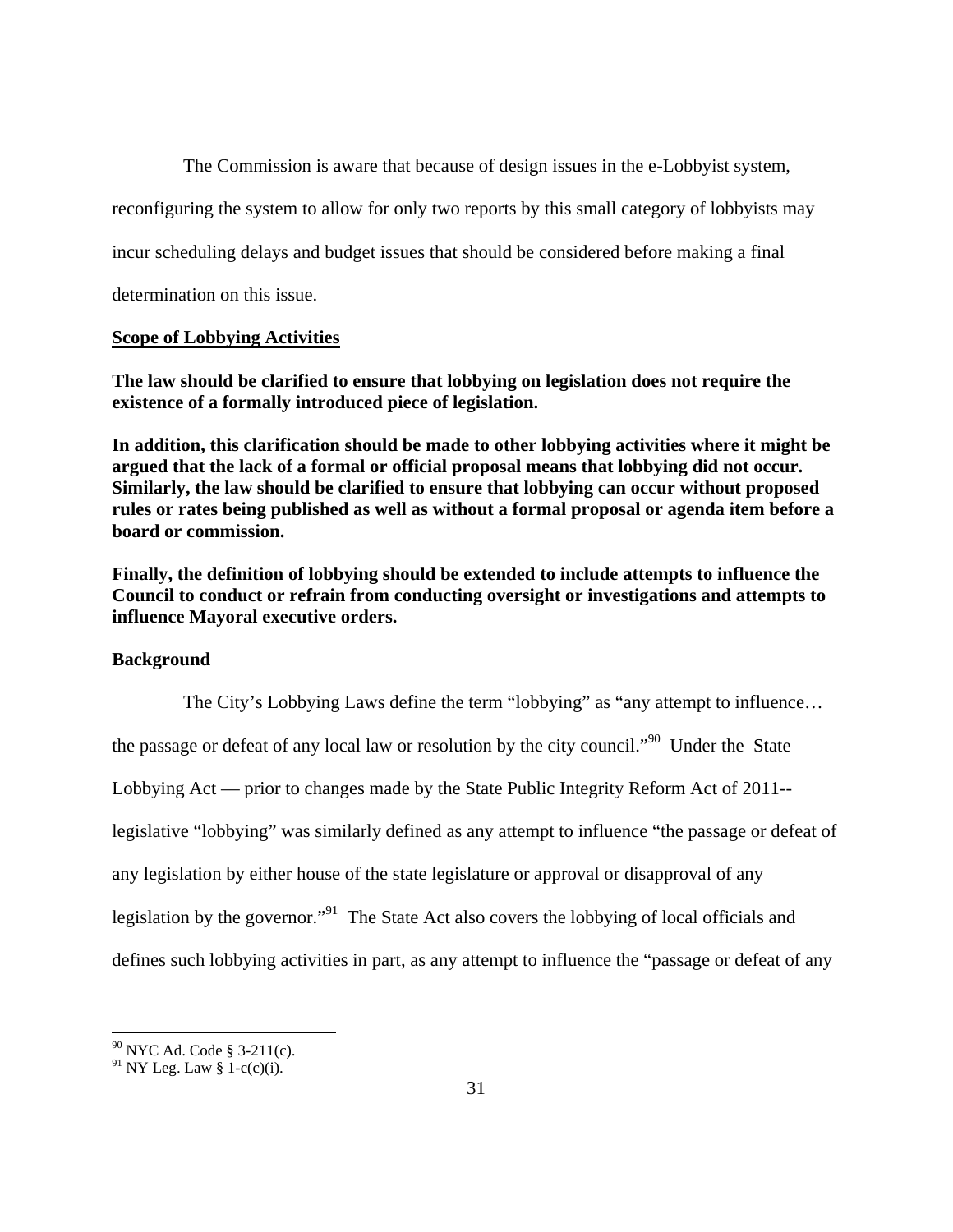local law, ordinance, resolution or regulation by any municipality or subdivision thereof."<sup>92</sup> The State Commission on Public Integrity interpreted this definition of lobbying, at least as it relates to proposals involving State legislation, to cover only "actual" existing legislation, stating in an advisory opinion that, "[a]ction with respect to proposed but non-existent legislation usually is not lobbying."93 Based upon this advisory opinion and the Commission's conversations with the State Commission on Public Integrity, it appears that in the case of both state legislation prior to the recent amendments in the Public Integrity Reform Act of 2011, and local legislation, the State Lobbying Act did not cover attempts to influence the passage of legislation unless an actual piece of legislation was introduced before a legislative body. The State Public Integrity Reform Act of 2011 amends the definition of lobbying to include attempts to influence "the introduction or intended introduction" of legislation or resolutions, but this change appears to apply only to State legislation and resolutions, not to legislation being considered by municipalities.<sup>94</sup>

 In addition, a recent State Commission on Public Integrity decision indicates that the State Commission has adopted a similar approach to rulemaking, finding that contacts between someone representing a hospital, and a state agency regarding changes to agency rules did not constitute lobbying until the agency had decided to formally consider a rule change.<sup>95</sup>

 This interpretation is not consistent with the Clerk's interpretation of the commencement of legislative lobbying under the City's Lobbying Laws.<sup>96</sup> While there are differences in the legislative process of the State and local legislative bodies, which could justify

 $92$  N.Y. Legis. Law § 1-c (c).

<sup>93</sup> New York Temporary State Commission on Regulation of Lobbying, Opinion No. 16 (78-16).

<sup>&</sup>lt;sup>94</sup> New York State Public Integrity Reform Act of 2011, Part D, Section 1(i).

<sup>&</sup>lt;sup>95</sup> "Cuomo Health Advisor Absolved in Ethics Inquiry," Nicholas Confessore, *The New York Times*, June 6, 2011.<br><sup>96</sup> Lobbying Commission Public Meeting, March 15, 2011, Tr. at 57-58.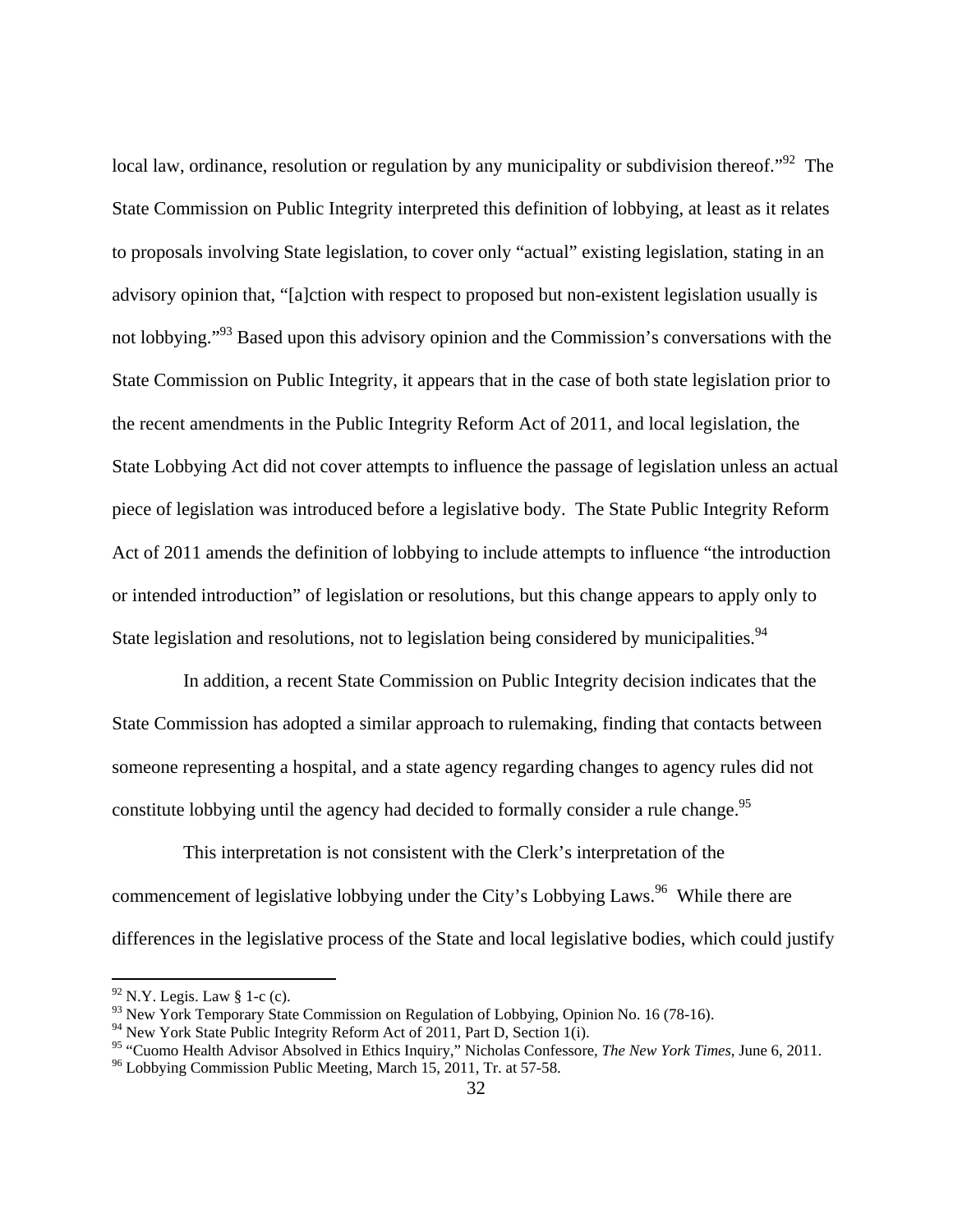a broader scope in what is considered lobbying on local legislation, no formal opinion or judicial decision has ever been issued interpreting the language in the City's Lobbying Laws.

#### **Testimony before the Commission**

 Because of the State Advisory Opinion concluding that lobbying does not occur until an actual piece of legislation exists, and the similarity of the language of the State Lobbying Act (prior to its amendment by the Public Integrity Reform Act of 2011) and the City's Lobbying Laws, the Clerk testified at the Commission's first public meeting that the City's Lobbying Laws should be clarified to ensure that the restrictive State interpretation is not applied to the City's Lobbying Laws. $97$ 

 New York Public Interest Research Group ("NYPIRG") and Common Cause testified before the Commission in favor of amending the City's Lobbying Laws to make clear that attempts to influence legislation prior to the introduction of an actual piece of legislation should be considered "lobbying."<sup>98</sup> Citizens Union put forth a similar recommendation.<sup>99</sup>

## **Recommendation**

1

 Attempts to influence government actions, even before those proposed actions are formally embodied in legally cognizable forms (such as when a bill is introduced), do and should constitute lobbying, and indeed, may be viewed by clients as significantly more effective or desirable. Therefore, the Commission recommends amending the current definition of "lobbying" or "lobbying activities" to specifically include attempts to influence legislation prior to its introduction, as well as attempts to cause or prevent the introduction, of legislation.

 $97$  Lobbying Commission Public Meeting, March 15, 2011, Tr. at 42-43.

<sup>&</sup>lt;sup>98</sup> Lobbying Commission Public Meeting, May 11, 2011, Tr. at 18 and 41.

<sup>&</sup>lt;sup>99</sup> Lobbying Reform Recommendations to the 2011 Lobbying Commission, Citizen Union, at 2.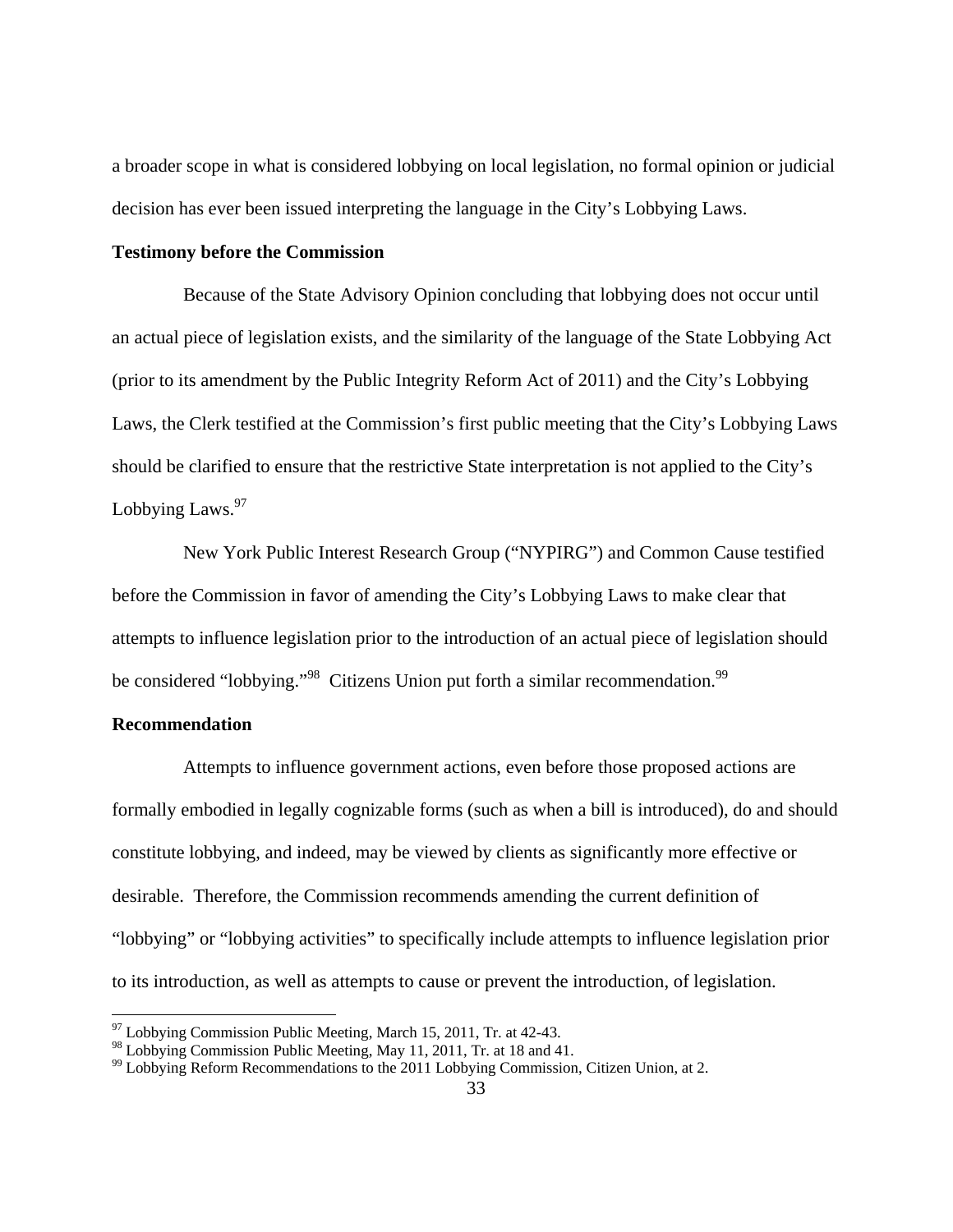In discussing this proposal, the Commission also sees a necessity to clarify the definition of lobbying in the rulemaking and ratemaking contexts. As in the case of legislation, the definition of lobbying should explicitly encompass advocacy in administrative rulemaking and ratemaking, even prior to the publication or formal announcement of proposed rules or rates.100

 Similarly, the Lobbying Laws do not mention the role of the City Council in oversight and investigations. A decision to hold or refrain from holding an oversight hearing on a subject may have as much impact on private interests as legislation. Thus, the Commission proposes to clarify and ensure that lobbying activities include all attempts to influence or prevent the introduction of legislation, attempts to influence the decision to conduct or refrain from conducting oversight hearings, all attempts to influence or prevent the commencement of rulemaking or ratemaking as well as attempts to influence boards or commissions on actions that have not been formally published or calendared.

 Finally, although the Lobbying Laws do not expressly include attempts to influence mayoral executive orders as "lobbying," State law does define "lobbying" to include attempts to influence both State and municipal executive orders.<sup>101</sup> Given the importance of executive orders as binding policy and operational directives to executive agencies, which are often

 $100$  Another logical extension of this proposal is that attempts to influence boards or commissions to take up, or refrain from taking up, certain matters, before those matters are actually proposed or calendared on an agenda, would also constitute lobbying activities. For example, attempts to keep the Landmarks Preservation Commission from considering a proposal to designate a certain area of the City should be considered lobbying activities, even if consideration of the proposed designation never appears on a Landmarks Preservation Commission agenda. Amending the Lobbying Laws to make this explicit would be consistent with our proposal that the scope of lobbying activities be broadened to cover attempts to influence decisions in cases where the lack of a formal or official proposal could allow one to argue under the current law that lobbying did not occur.

 $101$ <sub>NY</sub> State Lobbying Act § 1-c(c)(ii), (viii).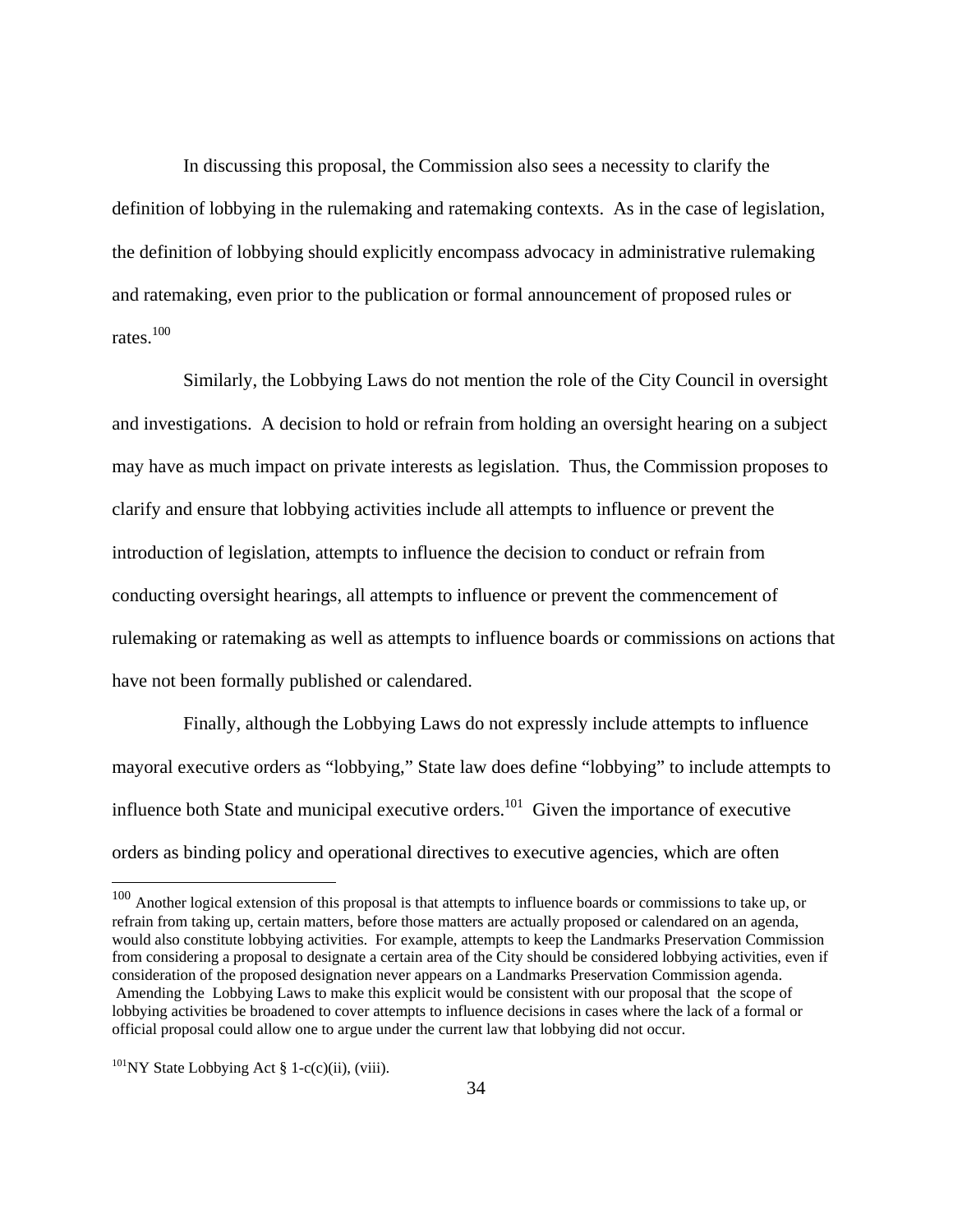continued by subsequent mayors, the Commission recommends, for reasons of logic and

consistency, that the City's definition of lobbying expressly include mayoral executive orders.

#### **Professional Advocates with Technical Expertise**

**Professionals with certain technical expertise, such as engineers or architects often advocate before City officials on behalf of clients. Under current law these professionals must register if they expend or receive more than the dollar threshold.** 

 **The Commission recommends that the Clerk's Office undertake significant outreach, education and training on lobbying registration requirements for architects, planners, engineers and other professionals with the express purpose of educating them that attempts to influence decisions of City officials by them on behalf of clients are lobbying.** 

 **In addition to such outreach, the Commission further recommends that the Lobbying Laws be amended to clarify which activities of engineers, and architects should not constitute "lobbying activity." The amendments should exempt: (1) design work and drafting of plans, even when the design or drafting work is followed or preceded by contacts with City officials (which contacts would still be considered a lobbying activity if they involved attempts to influence decisions); (2) work (including attempts to influence Boards or Commissions) on capital projects under the direction of a City agency; and (3) presentations before Community Boards where attempts to influence the ultimate determination by a board or commission to which the Community Board makes its recommendation (such as the Board of Standards and Appeals) would not themselves be considered lobbying.** 

**In addition, the legislation should authorize the City Clerk to exempt by rule certain attempts to influence decisions of boards or commissions in the land use context by licensed architects or engineers where the action which is the subject of the decision, for purposes of the Lobbying Laws' goals of transparency regarding lobbyists' attempts to influence governmental decisions, is relatively minor. Factors guiding the Clerk's determination as to what decisions are "minor" should be enumerated in the legislation and might include the size and cost of the project, whether the project is being undertaken on behalf of a small property owner such as a one, two or three family home, and the size of the architecture or engineering firm typically involved in such actions.** 

#### **Background**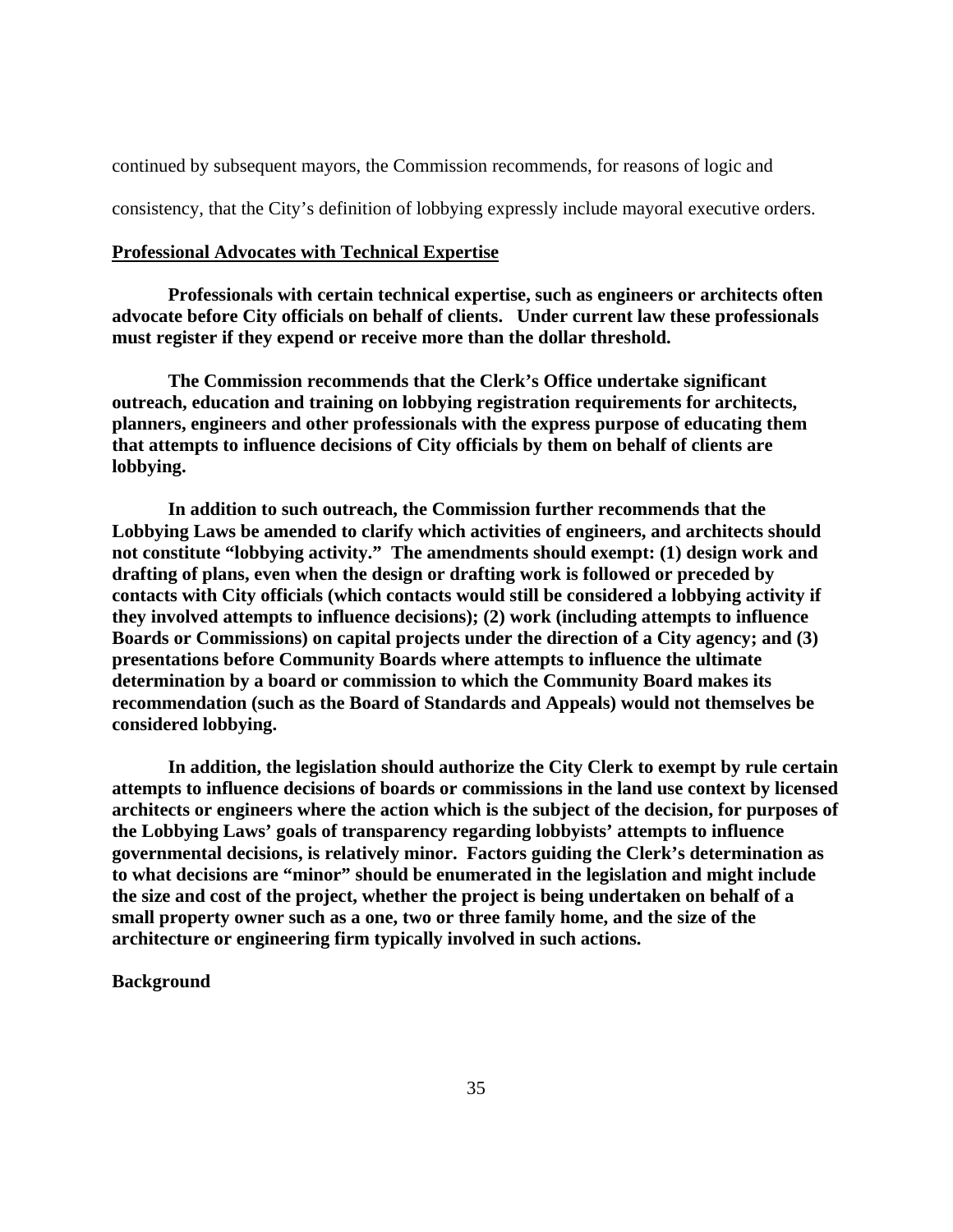Currently, the Lobbying Laws define a lobbyist as "every person or organization retained, employed or designated by any client to engage in lobbying."<sup>102</sup> Lobbying is defined as "any attempt to influence" a number of governmental decisions including, but not limited to (i) the passage or defeat of any local law or resolution by the Council; (ii) the approval or disapproval of any local law or resolution by the mayor; (iii) determinations made with respect to procurements; (iv) zoning or land use determinations; (v) acquisition or disposition of property; (vi) adoption, amendment or rejection of rules; (vii) outcomes of ratemaking proceedings; and (viii) any determination of a board or commission.<sup>103</sup>

 Advisory opinions issued by the Clerk indicate that whether an attempt to influence a decision by a board or commission is considered lobbying will generally be determined by evaluating whether the decision of the board or commission is adjudicatory in nature, in which case the attempt to influence the determination is not a lobbying activity.<sup>104</sup> Factors to be considered in determining whether or not a determination is adjudicatory include the extent to which discretion in reaching a decision is limited by standards or criteria, the number of individuals whose rights, duties or privileges are being decided by the determination, the breadth of allowed participation in the proceedings and the characteristics of the proceedings.105 However, based upon the Clerk's advisory opinions, because of the generally non-adjudicatory nature of community boards, appearances before community boards are generally considered a "lobbying activity" even if the attempt to influence the ultimate decision-making authority to

<sup>&</sup>lt;sup>102</sup>NYC Ad. Code§ 3-211(a).<br><sup>103</sup>NYC Ad. Code §3-211(c) (1)(i)–(vii).

*<sup>104</sup>Advisory Opinion 1987-4 and 1987-8.* <sup>105</sup> *Id.*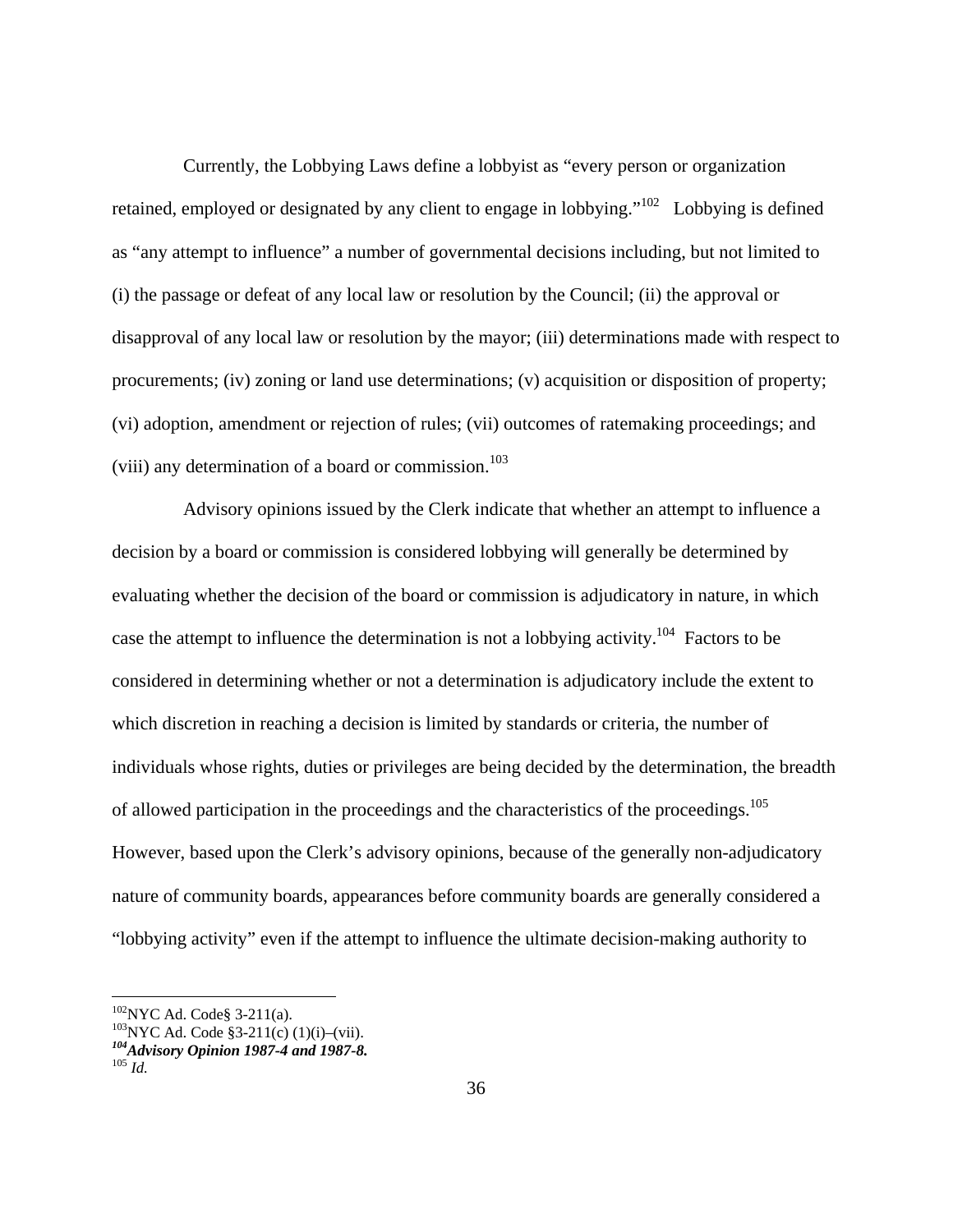which the community board is making its recommendation is not considered a "lobbying activity" because it is itself adjudicatory in nature.<sup>106</sup>

 Certain activities are not deemed to be lobbying including: "(i) persons engaged in advising clients, rendering opinions and drafting, in relation to proposed legislation, resolutions, rules, rates or other proposed legislative, executive or administrative action, where such persons do not themselves engage in an attempt to influence such action", $107$  and (ii) in the case of contractors or prospective contractors, those who appear before city contracting officers or employees in the regular course of procurement planning, contract development, the contractor selection process or administration or audit of a contract if the communication is made by the contractor or prospective contractor personally or through "persons who provide technical or professional services."108 Because the Lobbying Laws state that those rendering advice or drafting materials in relation to executive or administrative action are not engaged in lobbying "where such persons do not themselves engage in an attempt to influence such action," the law could be interpreted to cover activities of architects and engineers, such as drafting of plans and working with and advising clients on design or engineering matters, if the architects or engineers subsequently attempt to influence decisions on those plans before a board or commission or agency.

 The exception from the definition of "lobbying" for those who communicate with government on behalf of a client by providing technical or professional services applies only in

<sup>&</sup>lt;sup>106</sup>Advisory Opinion 1987-7.<br><sup>107</sup>NYC Ad. Code § 3-211(c)(3)(i).<br><sup>108</sup> NYC Ad. Code §3-211(c)(3)(vi)(A).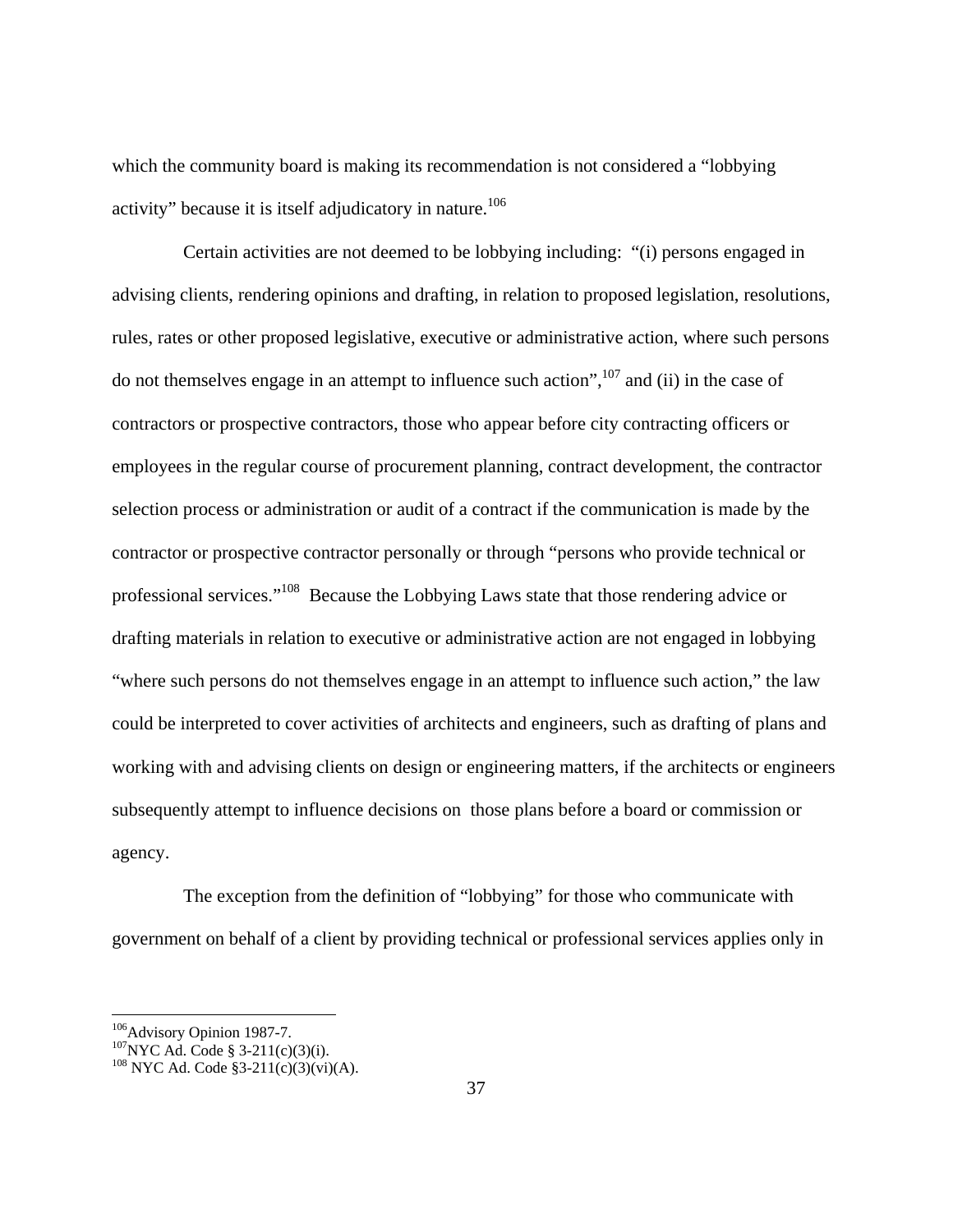the procurement context.<sup>109</sup> Thus, in general, communications with the City Council on legislation, with agencies on rules or ratemaking (other than public appearances at rulemaking or ratemaking proceedings), with City Planning on land use applications and with officials in all the other activities enumerated in the definition of "lobbying activities," by professionals with technical expertise in an effort to influence a decision of these governmental actors, constitute lobbying.

 According to the Clerk, however, very few professionals, other than lawyers and government relations professionals, register as lobbyists.<sup>110</sup> The Clerk estimates that no more than a handful of architects or engineers have registered as lobbyists.

#### **Testimony before the Commission**

 The New York Advocacy Association testified that it believes the language of the City Lobbying Laws currently applies to professionals such as architects, engineers and economists who advocate before government agencies and officials, but that some subset of these professionals fails to register as lobbyists. They used the example of an architect who accompanies a client on a land use matter to appearances before City agencies and advocates for the approval of an application.<sup>111</sup> The Advocacy Association recommended that the reporting requirements be clarified and that public education be undertaken, so that these types of

<sup>&</sup>lt;sup>109</sup> NYC Ad. Code §3-211(c)(3)(vi)(B).<br><sup>110</sup> The Lobbying Bureau Annual Report dated March 1, 2012 indicates an increase in registration by financial professionals, subsequent to the New York City Law Department's Opinion issued in 2010 (available at www.cityclerk.nyc.gov/downloads/pdf/placementagents.pdf) regarding financial professionals who seek to influence certain pension investment decisions on behalf of their employers or clients. 111Lobbying Commission Public Meeting, Apr. 27, 2011, Tr. at 20-22.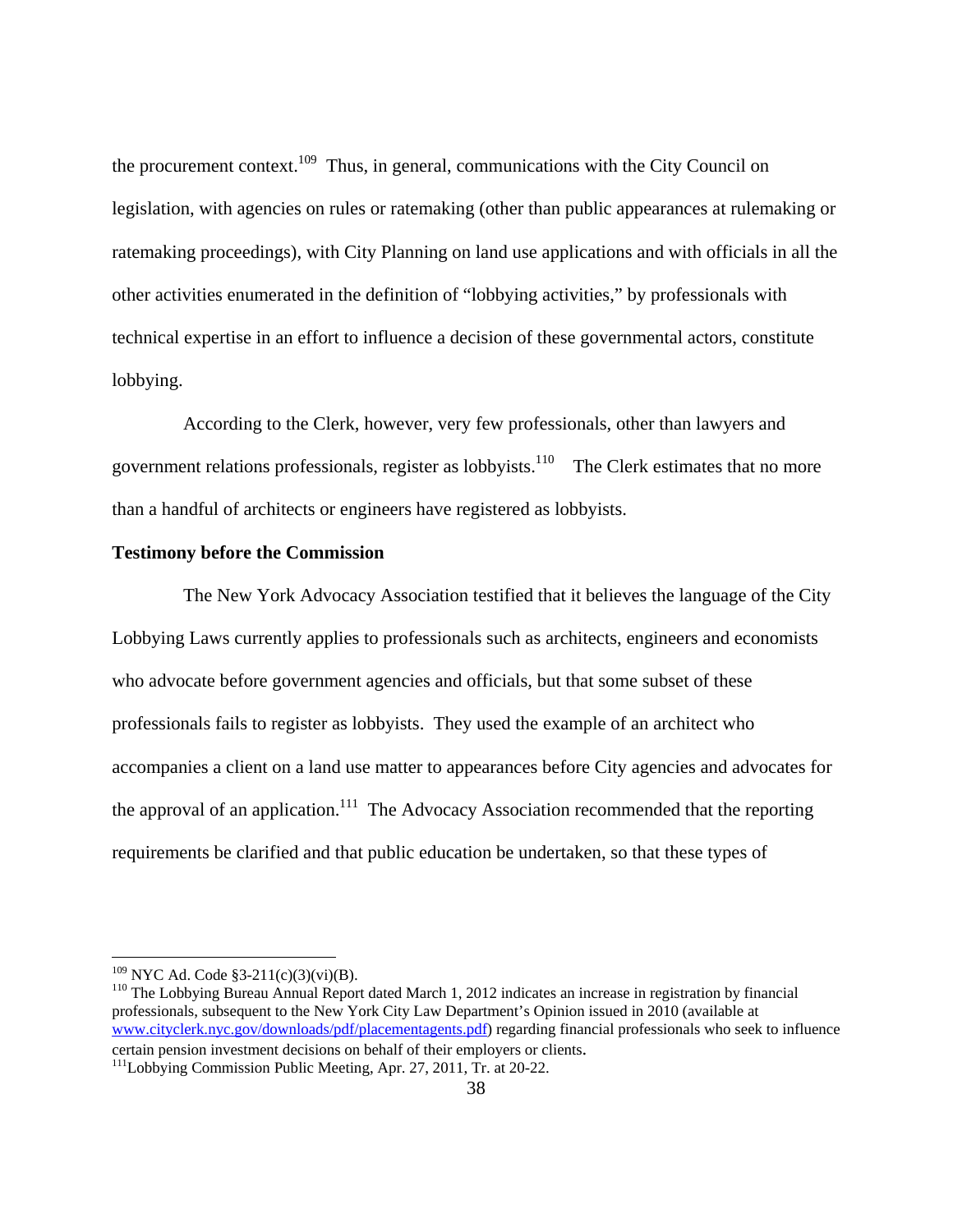professionals who are advocating on behalf of clients before government officials uniformly understand the duty to register as lobbyists. $112$ 

At the Commission's September 15, 2011 hearing on the Preliminary Report, representatives of the American Institute of Architects New York Chapter testified about their concerns with the Commission's recommendation that the Clerk's Office conduct education and enforce the Lobbying Laws as they apply to the obligation of other professionals such as architects and engineers who advocate before City agencies and commissions, especially in the land use context.

The architects' representatives initially testified that many of their contacts with government are technical and educational in nature "intended to inform the community about the project that will be built in their neighborhood. The information speaks to the building's size, area, height, materials and so on. Such presentations are informational based on the technical special knowledge and skills possessed by the architect and other design professionals on the development team…."113 Representatives of planners and engineers testified as to the technical nature of information and reports that they often prepare and submit that may become part of a project's environmental impact statement.<sup>114</sup> Subsequent discussions between representatives of the architects and Commissioners revealed that the line between technical and educational description and advocacy may not always be clear. $115$ 

 $^{112}Id.$ 

<sup>112</sup>*Id*. 113 September 15, 2011 Commission Hearing, Tr. at 30-31. 114 *Id*. at 47. 115 *Id*. at 35-43.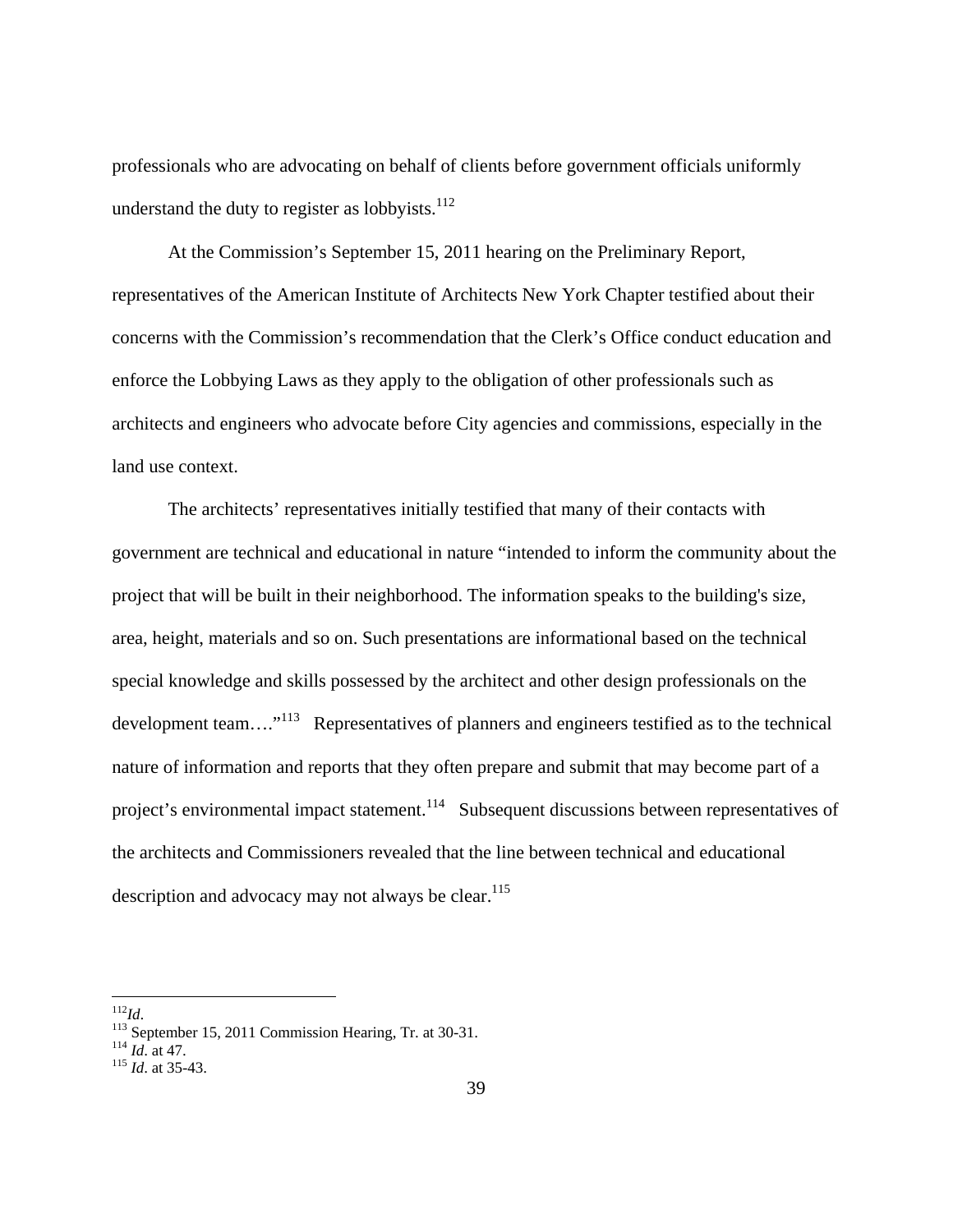A second area of concern that was raised by Commissioners was whether there was a need to exempt from the Lobbying Laws' requirements, advocacy by land use and design professionals such as architects and engineers who were working on capital projects where the City or a City agency is the client.<sup>116</sup>

Finally, the architects' representatives raised concerns over situations in which architects may make presentations to boards and commissions that could be found to constitute lobbying for purposes of the Lobbying Laws. This concern appeared to be greatest in the case of presentations made before community boards by architects on what they described as relatively routine matters.<sup>117</sup> The examples given were when architects appear before community boards prior to seeking Landmarks Preservation Commission approval for window replacement in a landmarked building or approval for construction of a porch or deck in a single family house.<sup>118</sup> One of the representatives noted that there are some cases in which attempts to influence the ultimate decision-maker – e.g., the Landmarks Preservation Commission or the Board of Standards and Appeals – may not be considered lobbying because of the nature of the determination sought, but that appearances before the Community Board in furtherance of the same determination would be considered lobbying. $119$ 

#### **Recommendation**

 The Commission has concluded that under the current law, all professionals who attempt to influence, on behalf of a client, a determination made by the officers or employees

 $116$  *Id.* at 41-44.

<sup>&</sup>lt;sup>117</sup> September 15, 2011 Commission Hearing, Tr. at 55.<br><sup>118</sup> *Id.* at 55-56.

<sup>119</sup> *Id*. at 52-53.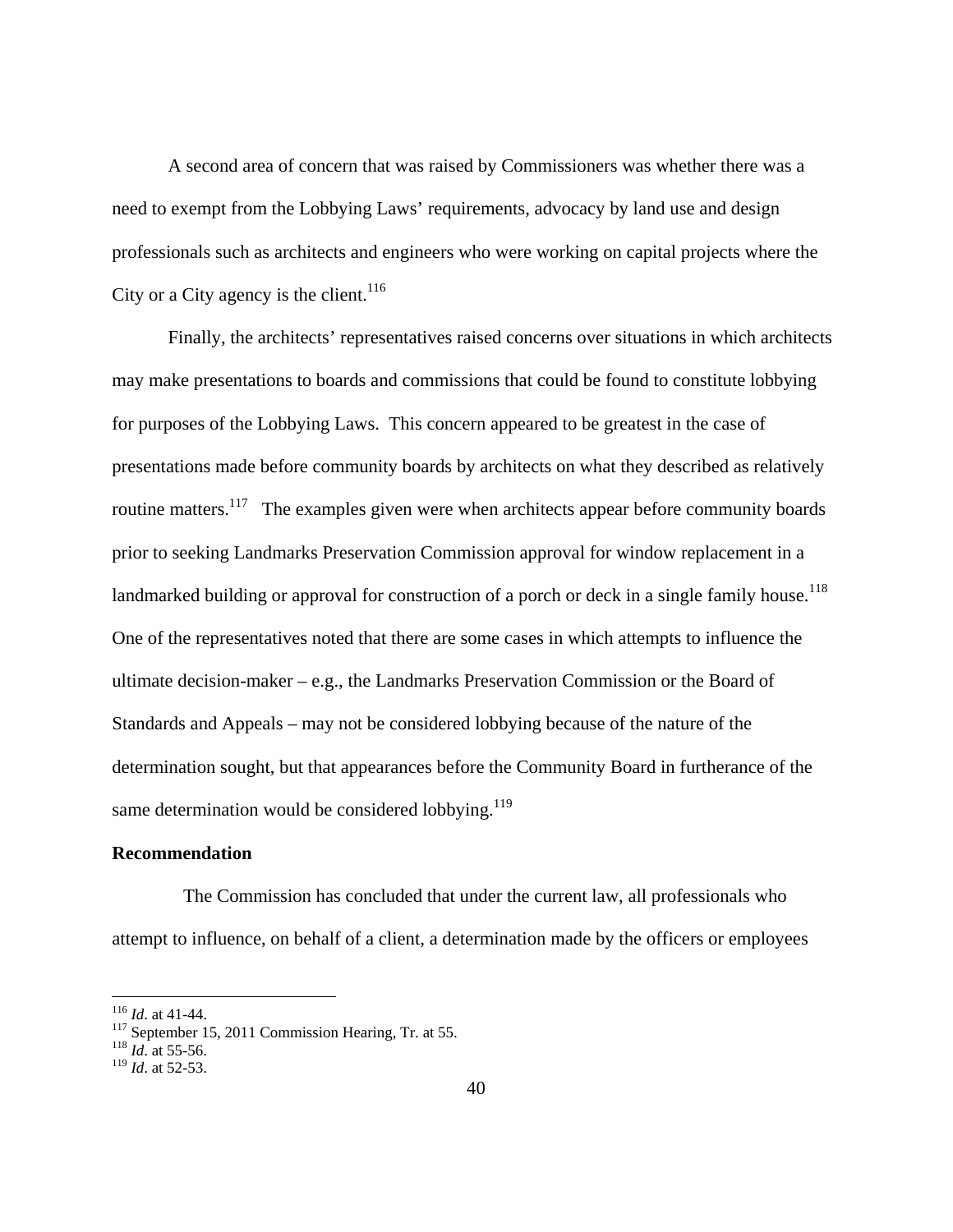listed in subparagraph (iv) of paragraph (1) of subdivision (c ) of section 3-211 of the Administrative Code relating to the zoning, use or development of real property subject to City regulation are engaged in lobbying. Thus, if an architect or an engineer appeared before City Planning in an attempt to influence the agency's decision on an application relating to a zoning variance, this professional would be engaged in lobbying. After extensive discussions with the Law Department and other City agencies, the Commission's view is that, while a conversation between an architect and City Planning staff on a technical rule could be found not to be an attempt to influence, the presentation of designs for approval by the City Planning Commission would likely be found to be an attempt to influence the ultimate determination, even when that professional was simply one member of a larger team working for a client.

 The Commission recommends that the applicability of the law to these types of professionals be made clear through an education and outreach effort by the Clerk. This outreach can be directed to City Planning, Community Boards and professional associations where architects, engineers, city planners, accountants and other similar professionals are likely to be reached.

 In response to the specific issues and examples raised by representatives of architects and engineers in reaction to the Preliminary Report, the Commission further recommends that the Lobbying Laws be amended to provide greater guidance on certain activities of engineers, and architects that should not constitute "lobbying activity."

First, the Commission recommends that the Lobbying Laws should be clarified to ensure that design work and drafting of plans done by architects and engineers pursuant to their State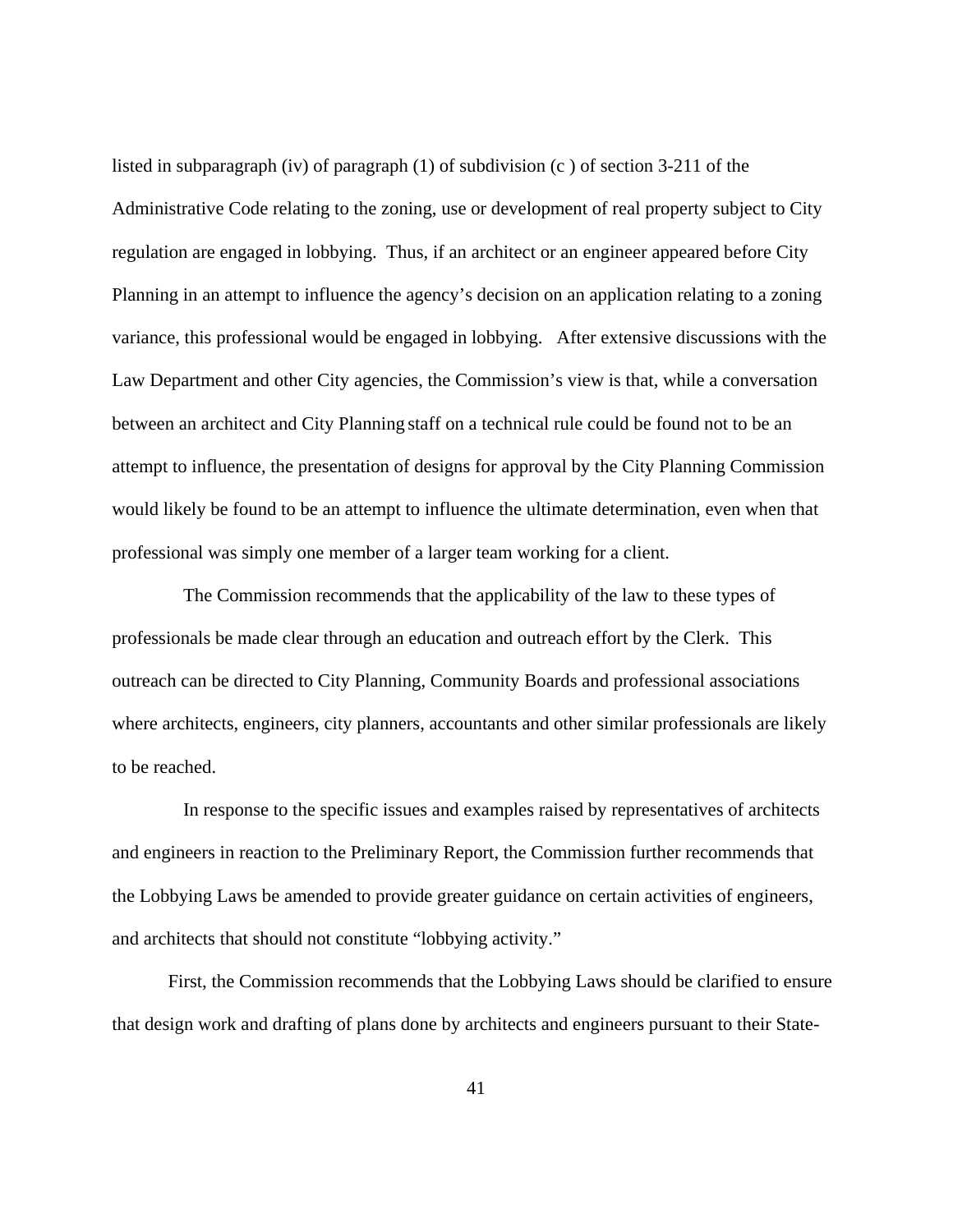issued professional licenses, or under the direct supervision of one holding such a license, should not be considered a part of any "lobbying activity," even if that work is followed or preceded by attempts to influence the decisions listed in paragraph (1) of subdivision (c) of Section 3-211 of the Administrative Code.

Second, the Commission recommends that the Lobbying Laws be amended to authorize the Clerk to formulate rules as necessary, regarding whether some architects' and engineers' activities that are designed to influence certain governmental decisions, should nonetheless not be considered lobbying activities for the purpose of complying with the Lobbying Laws.

Authorizations granted by the City Planning Commission under the Zoning Resolution often involve the exercise of land use discretion, although not to the same extent as special permits. However, the Commission finds that the burden of compliance with the disclosure requirements of the Lobbying Laws for some of these authorizations may far outweigh the benefit to the public of the reporting of specific contacts, meetings and appearances. For example, to require lobbyist registration for an authorization involving a single-family home, as well as client registration for the homeowner and six periodic reports, may be excessively burdensome given the public's interest in transparency, and finite resources for administration, education and enforcement, and may yield little to no useful data to the public about the potential influence of money on the City's system of government.

 Accordingly, the Commission recommends that such a change to the Lobbying Laws set forth factors to guide the Clerk's exemption by rule of those activities of architects and engineers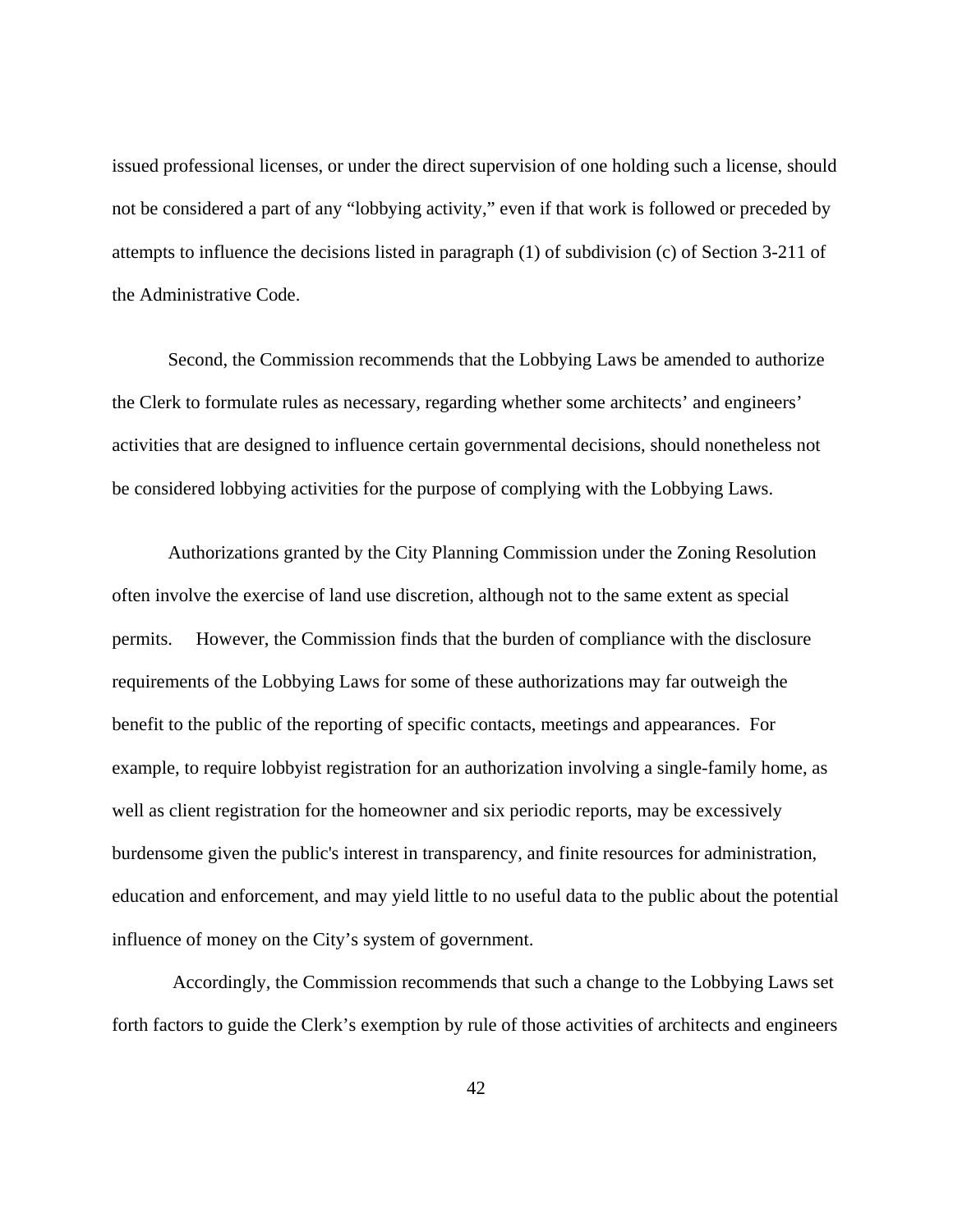that seek to influence such actions that, for purposes of the goals of the Lobbying Laws, would be considered relatively minor. These factors might include the size and cost of the project, whether the project is being undertaken on behalf of a small property owner, such as the owner of a one, two or three family home, and the size of the architecture or engineering firms typically involved in such actions.

Third, the Commission recommends that the Lobbying Laws be amended to ensure that work (including advocacy before boards or commissions) on capital projects under the direction of a City agency be exempted from the definition of "lobbying activity" when that work is pursuant to contracts between the City agency and architects and engineers and within the scope of the capital project. In these instances the professional has been retained by the City or its agents, the project itself is subject to numerous integrity and transparency controls, and the ultimate "client" is, of course, the City itself, spending City money to effectuate City policy.

Finally, the Commission recommends that presentations before Community Boards by licensed architects and engineers in certain instances not be considered a lobbying activity. These instances would be those in which the attempt to influence the ultimate determination by a board or commission to which the Community Board makes its recommendation (such as the BSA) is not a lobbying activity. The Lobbying Laws could be amended to specifically require the Clerk to make rules exempting those community board appearances (or types of appearances). Thus, if an architect or an engineer appeared before a Community Board to describe a proposal that he or she is presenting to the BSA, and the attempt to influence the BSA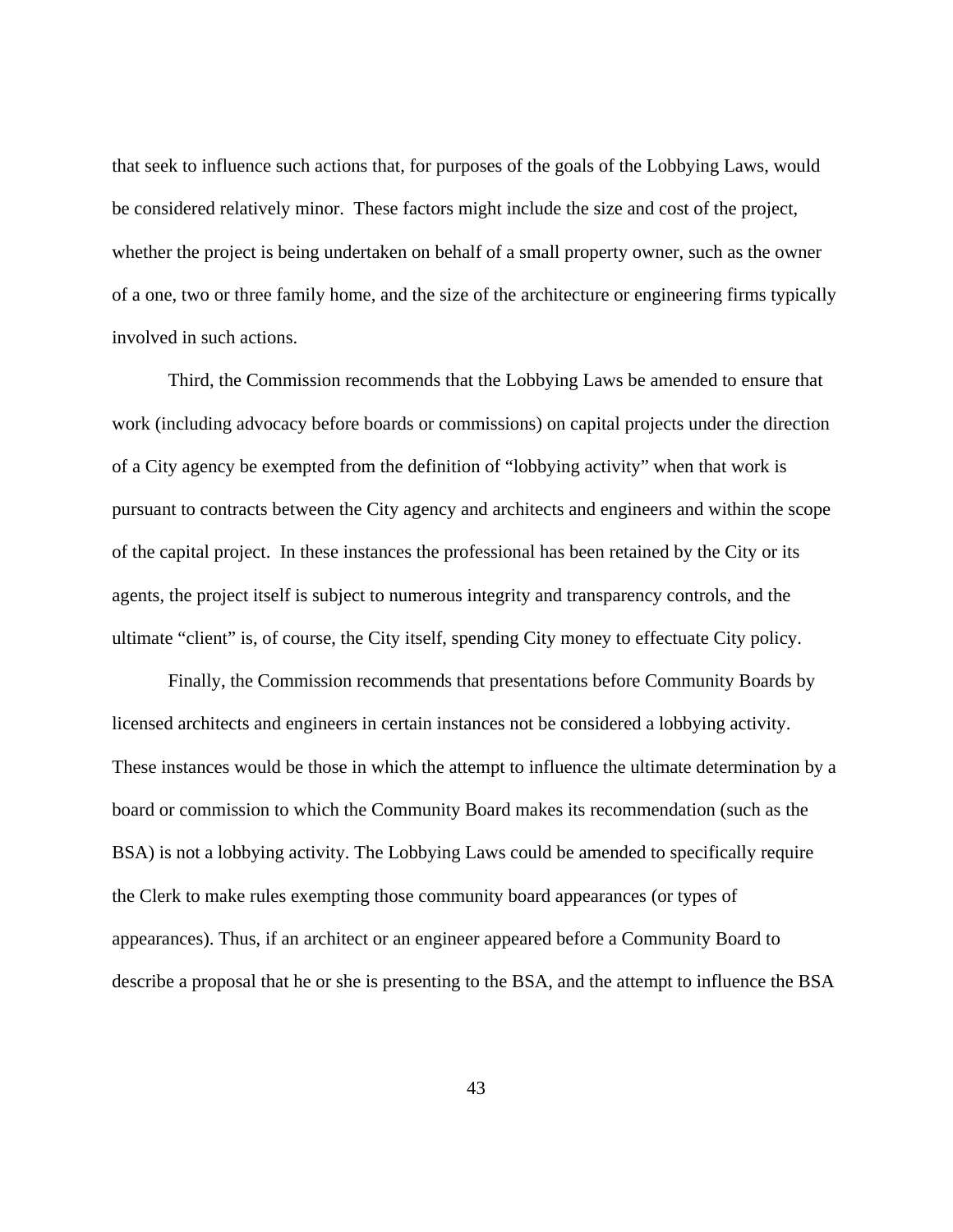is not itself a lobbying activity, then the Community Board appearance would not be considered a lobbying activity.

## **Education and Training**

**Training should be mandated for all registered lobbyists to be administered by the Clerk. In addition, as soon as an anti-corruption component for on-line training can be developed by the Clerk, DOI and DoITT, this should be a part of the required training.** 

**The Lobbying Bureau should have a designated full-time staff person responsible for conducting education and outreach not just to registered lobbyists, but to persons likely engaged in unregistered lobbying in New York City.** 

## **Background**

 The 2006 overhaul of the Lobbying Laws included a requirement that the Clerk develop "compliance programs for lobbyists and clients."120 However, the Lobbying Laws contain no other express requirement for education or training on the Lobbying Laws.

 Prior to the recently enacted Public Integrity Reform Act of 2011, the State Lobbying Act did not require any type of compliance education or training of lobbyists. The Public Integrity Reform Act of 2011, however, amends the State Lobbying Act to require an "online ethics training course" for registered lobbyists that must include "explanations and discussions of the statutes and regulations of New York concerning ethics in the Public Officers Law, the election law, the legislative law, summaries of advisory opinions, underlying purposes and principles of the relevant laws, and examples of the practical applications of these laws and principles."<sup>121</sup>

<sup>&</sup>lt;sup>120</sup>NYC Ad. Code §3-223 (h). <sup>121</sup> NY State Public Integrity Reform Act of 2011, Part A, Section 7.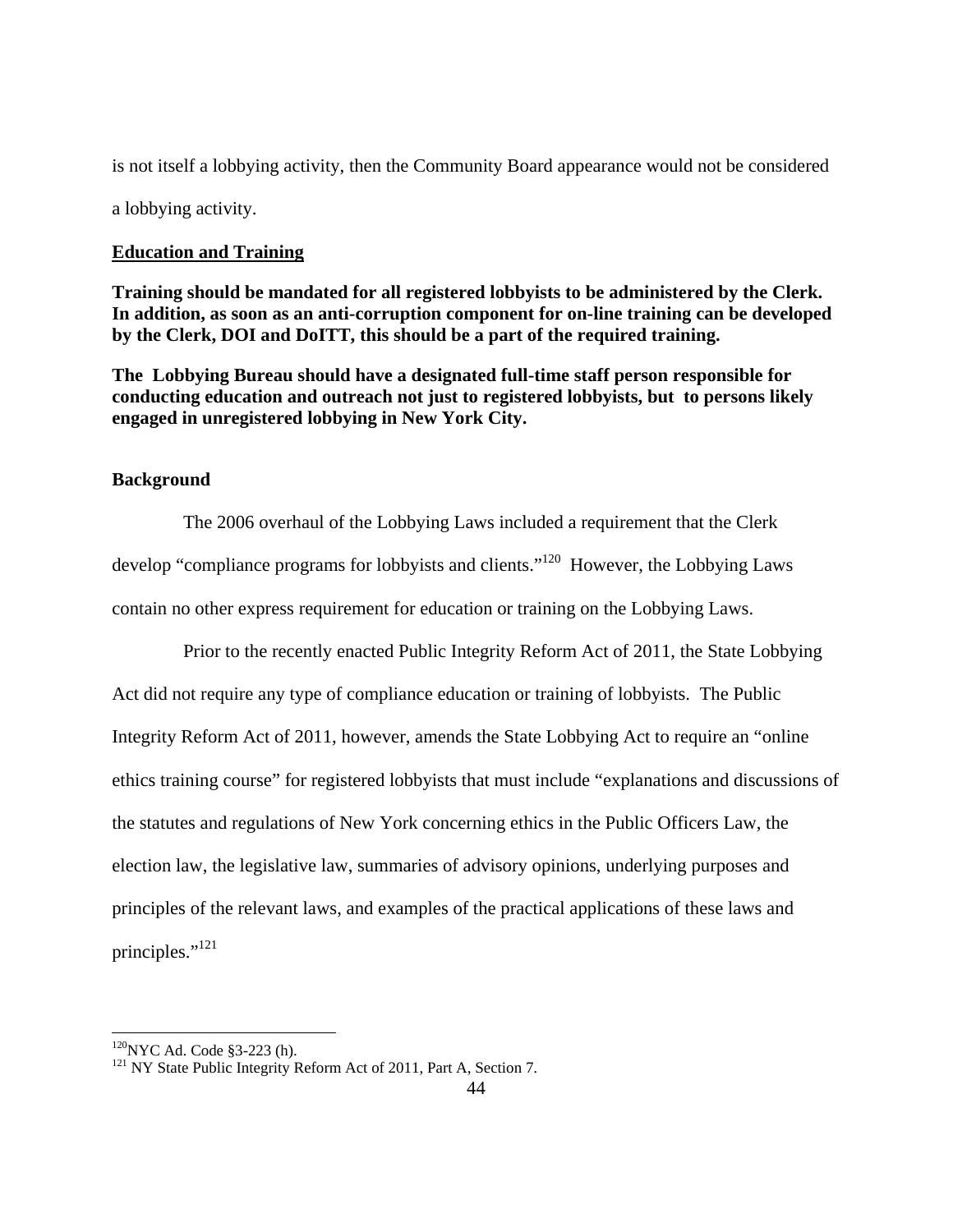The Clerk has taken significant steps in education and training on the Lobbying Laws. In December 2006, the Clerk held two training courses on the overhaul of the Lobbying Laws and the e-Lobbyist filing system for approximately 200 lobbyists. Three additional training sessions were held in 2007 as well as training sessions in each subsequent year.<sup>122</sup> In addition, the Clerk has conducted significant outreach to constituencies who are, or may be, subject to the filing requirements of the Lobbying Laws, but who are currently unregistered. In 2010 the Clerk sent letters to certain recipients of Council discretionary funding with a summary of the requirements of the Lobbying Laws, advising them of their duty to understand whether, and to what extent, the Lobbying Laws may apply to them.<sup>123</sup> Similarly, as noted above, the Clerk sent letters to investment firms, placement agents and others who may have business before the City's five pension boards, as well as to the Comptroller's Office and the pension board trustees informing them of the Lobbying Laws' applicability to those seeking to influence the investment decisions of the pension funds.

### **Testimony before the Commission**

 At the first public meeting of the Lobbying Commission, the Clerk testified that a substantial portion of its Lobbying Bureau staff's time is spent on assisting filers in complying with the requirements of the Lobbying Laws.<sup>124</sup> The Clerk testified that during late 2006 and 2007, when the Clerk's Office transitioned from accepting paper filings to the newly-mandated e-Lobbyist system, a majority of the investigators' time was spent answering questions from filers and walking them through the new electronic filing requirements. Even subsequent to this

 $122$ City Clerk, Report to the Lobbying Commission, 2011, at p. 17.

<sup>&</sup>lt;sup>123</sup>City Clerk, Lobbying Bureau Annual Report, 2011, at p. 5.<br><sup>124</sup> Lobbying Commission Public Meeting, March 15, 2011, Tr. at 22.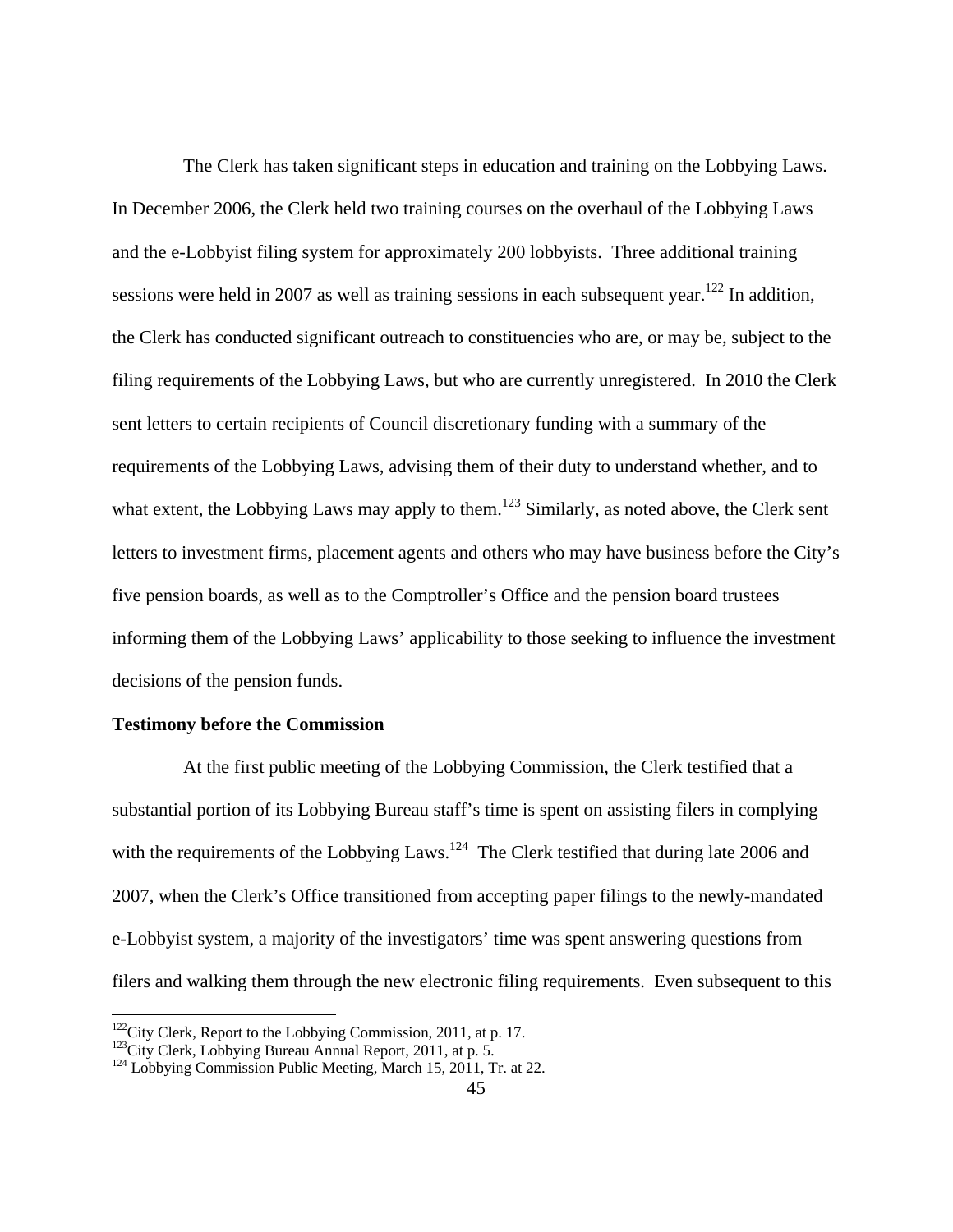initial period the Clerk testified that a large portion, if not the majority, of the investigators' time is spent on compliance assistance.<sup>125</sup>

 The Clerk also outlined recent efforts to work with DoITT to develop online training sessions.<sup>126</sup> Additionally, the Clerk testified that he would like to send staff members to visit Community Boards to ensure that those who appear before them are aware of the Lobbying Laws' registration requirements; however such an effort would likely divert a large portion of staff time for several months. $^{127}$ 

 At the Commission's second public meeting, representatives from the State Commission on Public Integrity testified concerning the importance of training and education efforts to increase compliance with the State Lobbying Act's registration requirements.<sup>128</sup> The State Commission testified that it provided online resources for training in addition to legal staff who could answer questions.<sup>129</sup> The State Commission had a staff person, whose principal function appeared to be training and ensuring compliance with the filing requirements. The State Commission also provided five courses, in a variety of settings, including one-on-one trainings with organizations that lobby. $130$ 

 Citizens Union has recommended in its report to the Commission that training be required for all new lobbying registrants.<sup>131</sup> NYPIRG and Common Cause recommended that

 $125$  Lobbying Commission Public Meeting, March 15, 2011, Tr. at 22.

<sup>&</sup>lt;sup>126</sup> Lobbying Commission Public Meeting, March 15, 2011, Tr. at 26.<br><sup>127</sup> Lobbying Commission Public Meeting, March 15, 2011, Tr. at 45.<br><sup>128</sup> Lobbying Commission Public Meeting, March 30, 2011 Tr. at 36-37.<br><sup>129</sup> Lobbyi

<sup>&</sup>lt;sup>130</sup> Id. at 6, 38-39, 56-59.<br><sup>131</sup> Citizens Union, Lobbying Reform Recommendations to the 2011 City Lobbying Commission, May 11, 2011, p. 3.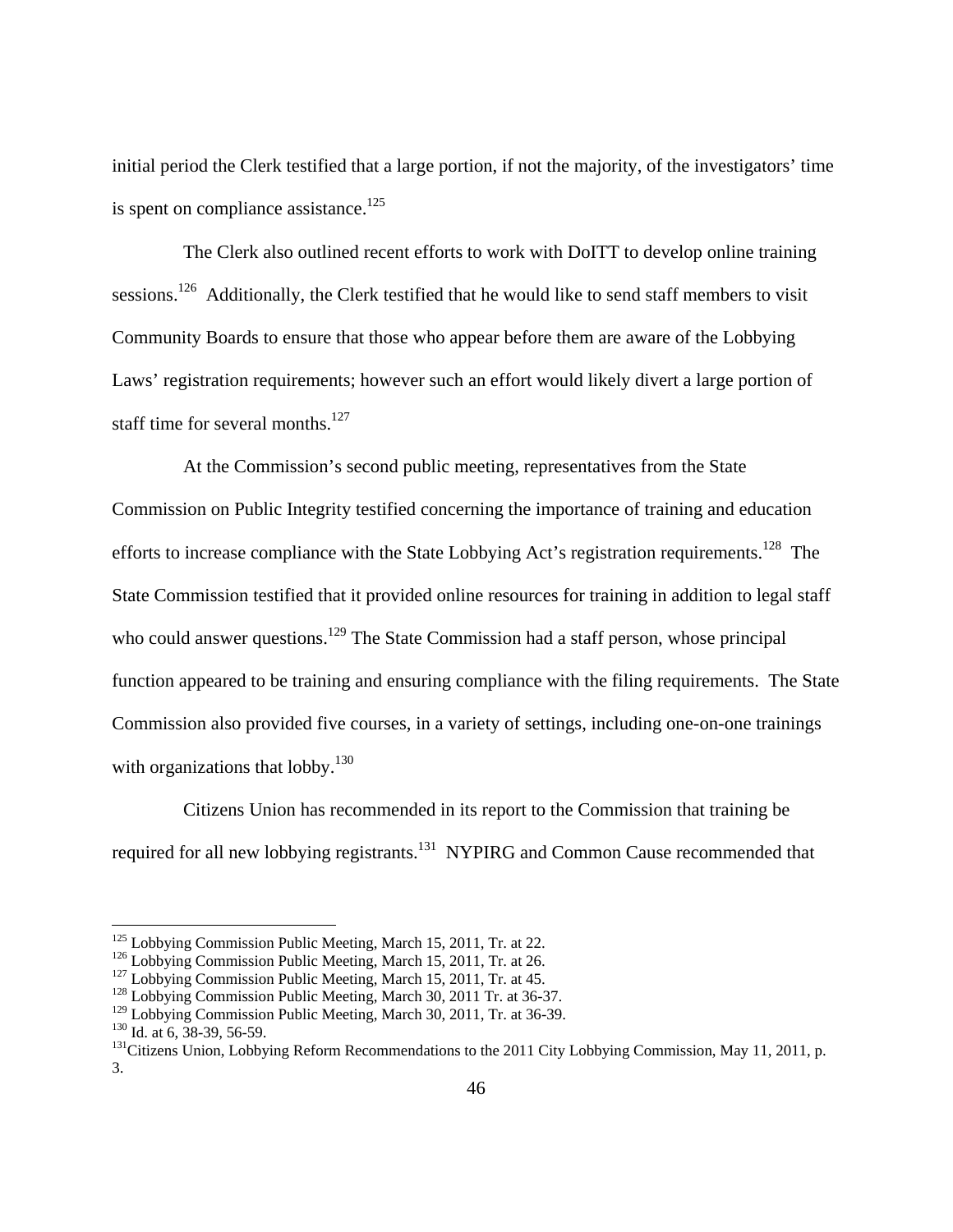lobbying registration fees be increased and that the additional funds be used to fund enhanced training and education programs by the Clerk's Lobbying Bureau.<sup>132</sup>

 In its comments on the Preliminary Report, DOI supported the Commission's recommendation for mandatory training for all registered lobbyists and further recommended "that at least two people, including a lobbyist, should be required to be trained in the use of the e-Lobbyist system."<sup>133</sup> According to DOI, this would avoid situations in which lobbying firms with only one employee trained on e-Lobbyist failed to file reports in a timely manner. DOI has also suggested that exemptions from the requirement that a second person be trained could be based upon the size of the lobbyist organization. In addition, DOI recommends that this training be required of registered lobbyists every two years, and that online training for registered lobbyists should include an anti-corruption component based on DOI's Corruption Prevention Lectures, given by DOI to City employees and vendors.

### **Recommendation**

 $\overline{a}$ 

 The Commission strongly recommends mandating training for all registered lobbyists on the City's Lobbying Laws and registration requirements, either online or in person. The requirement for training should take effect after online training is made operational by the Clerk and DoITT. The Commission agrees with DOI's recommendation that the training be required every two years and that lobbying firms – as opposed to client lobbyists – who have five or more employees listed on their lobbyist registration statements and who have 30 or more clients, be

<sup>&</sup>lt;sup>132</sup> Lobbying Commission Public Meeting, May 11, 2011, Tr. at 43-44. Allocating registration fees for a specific purpose outside of the normal budget allocation process would contravene the City Charter's budget process. New York City Charter §227.

<sup>&</sup>lt;sup>133</sup> DOI Comments on Preliminary Report, August 11, 2011, pp. 2-3.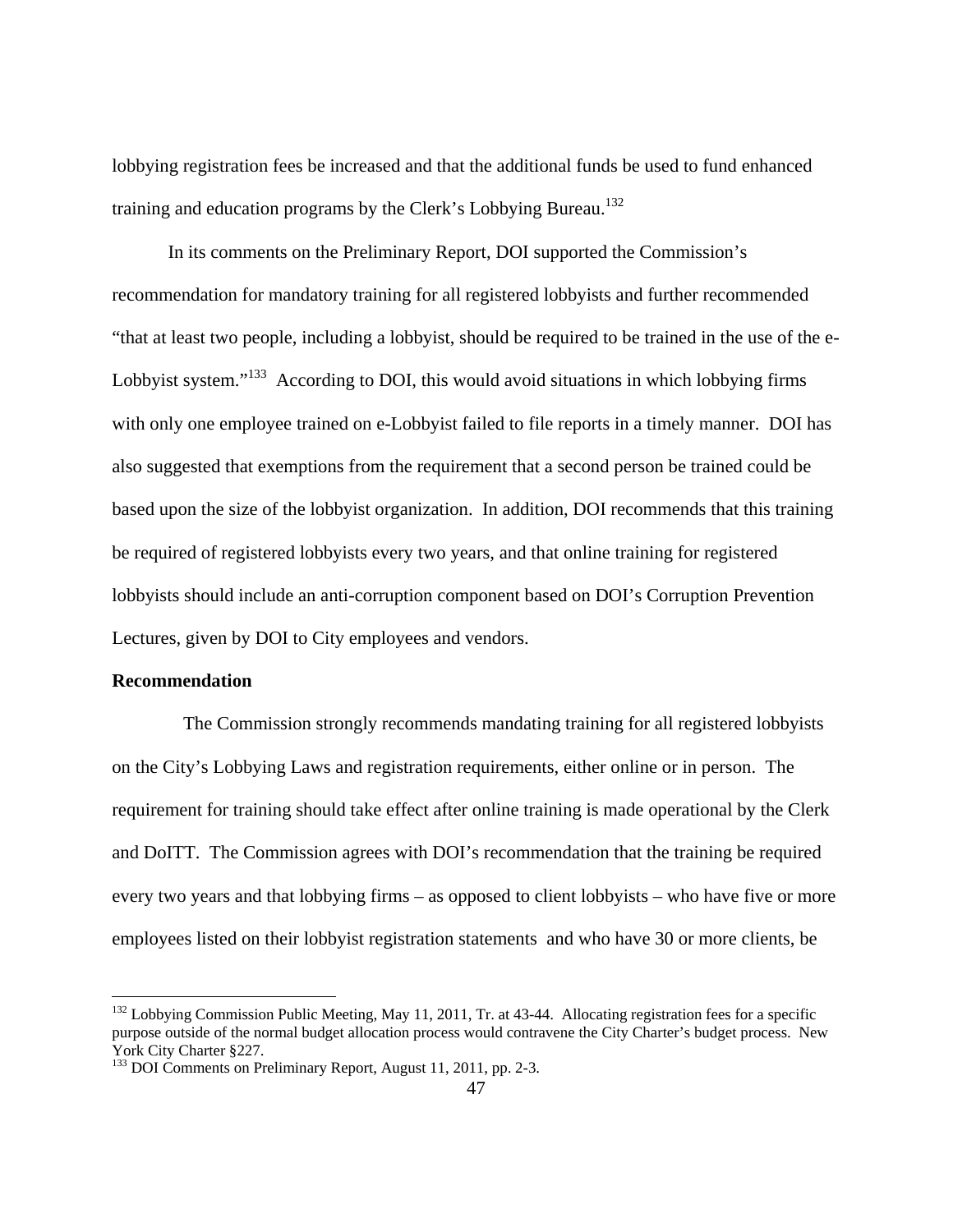required to have two employees receive training every two years at least one of which is actually engaged in lobbying. The Commission also recommends that the Clerk's Office work with DOI and DoITT toincorporate an anti-corruption component into online training for registered lobbyists.

 The Commission believes that training those who have entered or are entering the system is necessary for a successful compliance effort. However, the more difficult and laborintensive effort is education and outreach to those who may potentially be subject to the City's Lobbying Laws but are not yet registered.

 The Commission urges the creation of a dedicated, full-time education and outreach officer in the Clerk's Lobbying Bureau to implement these training and outreach programs. While understanding that resources are scarce, the Commission believes that such a position could greatly enhance the ability of the Clerk's Lobbying Bureau to achieve compliance with the registration requirements – especially among those who may be subject to the laws but are not yet registered. This is especially important given the outreach that this Commission is recommending to certain groups of professionals such as architects, planners and engineers who may advocate before governmental entities without registering. This position would allow the Clerk's Office to regularly reach out to venues where organizations interact with City government, such as Community Boards and assist registrants with compliance issues, while at the same time freeing up the Clerk's Office to investigate those who fail to register (rather than spending so much of their time on compliance issues). This approach of outreach and education,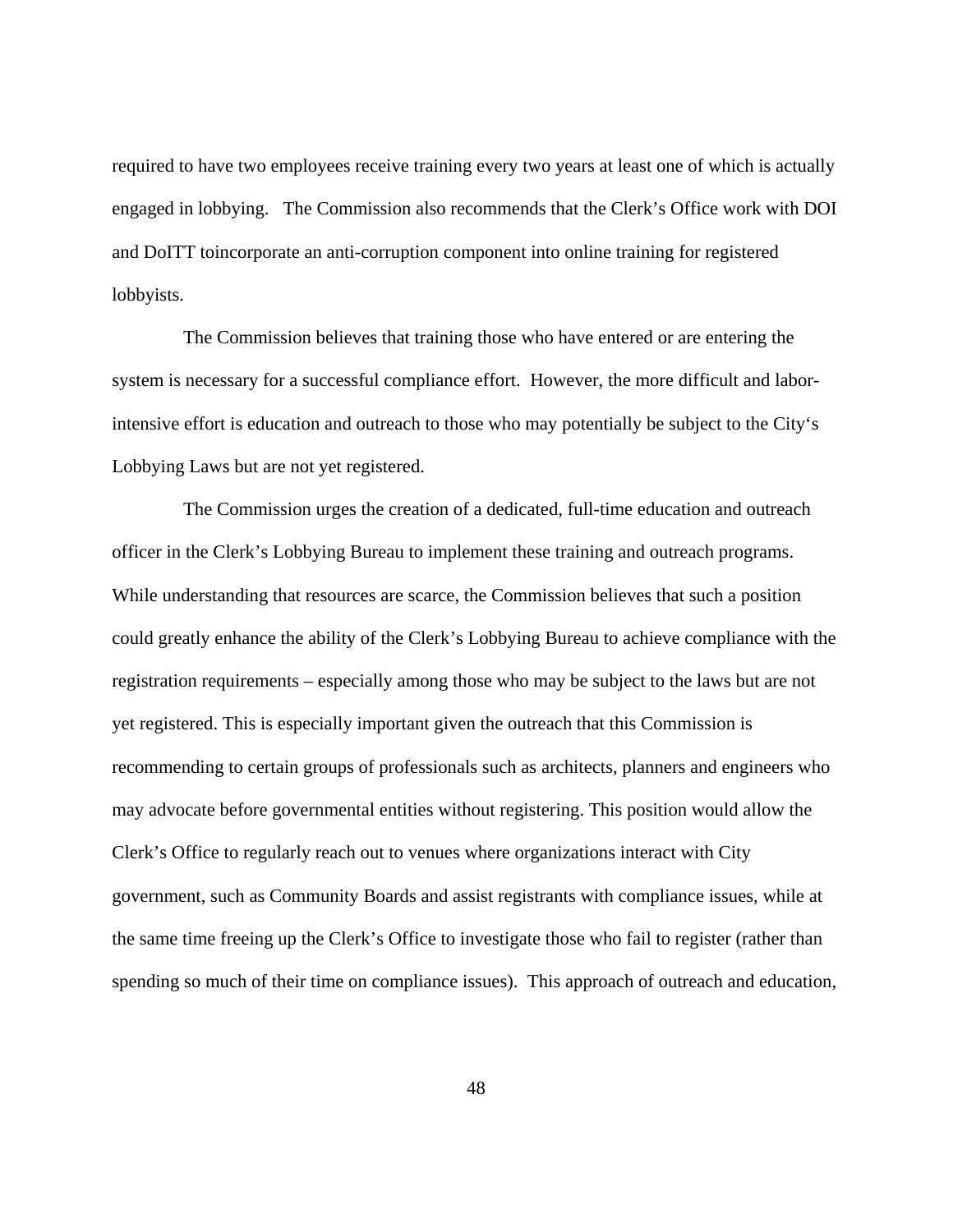combined with more resources devoted to investigating those who are unregistered, should create a fairer system with greater incentives to comply and better enforcement capabilities.

#### **Assessment of Late Penalties**

**The Commission recommends amending the Lobbying Laws to give the Clerk limited discretion to reduce or waive late filing penalties but only when certain specifically enumerated factors are found, based upon documentation supplied to the Clerk, to mitigate the imposition of the penalties.** 

## **Background**

 Before the adoption of the 2006 amendments to the Lobbying Laws, the Clerk never assessed penalties for late filings or failure to file required lobbying reports.<sup>134</sup> Local Law 15 of 2006, which strengthened enforcement and reporting requirements, amended section 3-223 of the Administrative Code to provide that the Clerk shall "designate by rule penalties for late filing of any statement or report required by this subchapter, which shall conform with the schedule established by the New York State Commission on Lobbying, or any successor thereto...."<sup>135</sup> During the hearings on Local Law 15 of 2006, the Chair of the Council's Committee on Governmental Operations expressed the view that the provisions of the law should not give too much discretion to the Clerk, and that limiting or eliminating discretion would decrease external political pressures on the Clerk's Office.<sup>136</sup>

<sup>&</sup>lt;sup>134</sup> See Committee on Governmental Operations, April 14, 2006, Tr. at 83-84 and Lobbying Commission Public Meeting, March 15, 2011, Tr. at 15-16.<br><sup>135</sup> NYC Ad. Code§3-223(c).

 $136$  Committee on Governmental Operations Hearing, April 4, 2006, Tr. at 86-87.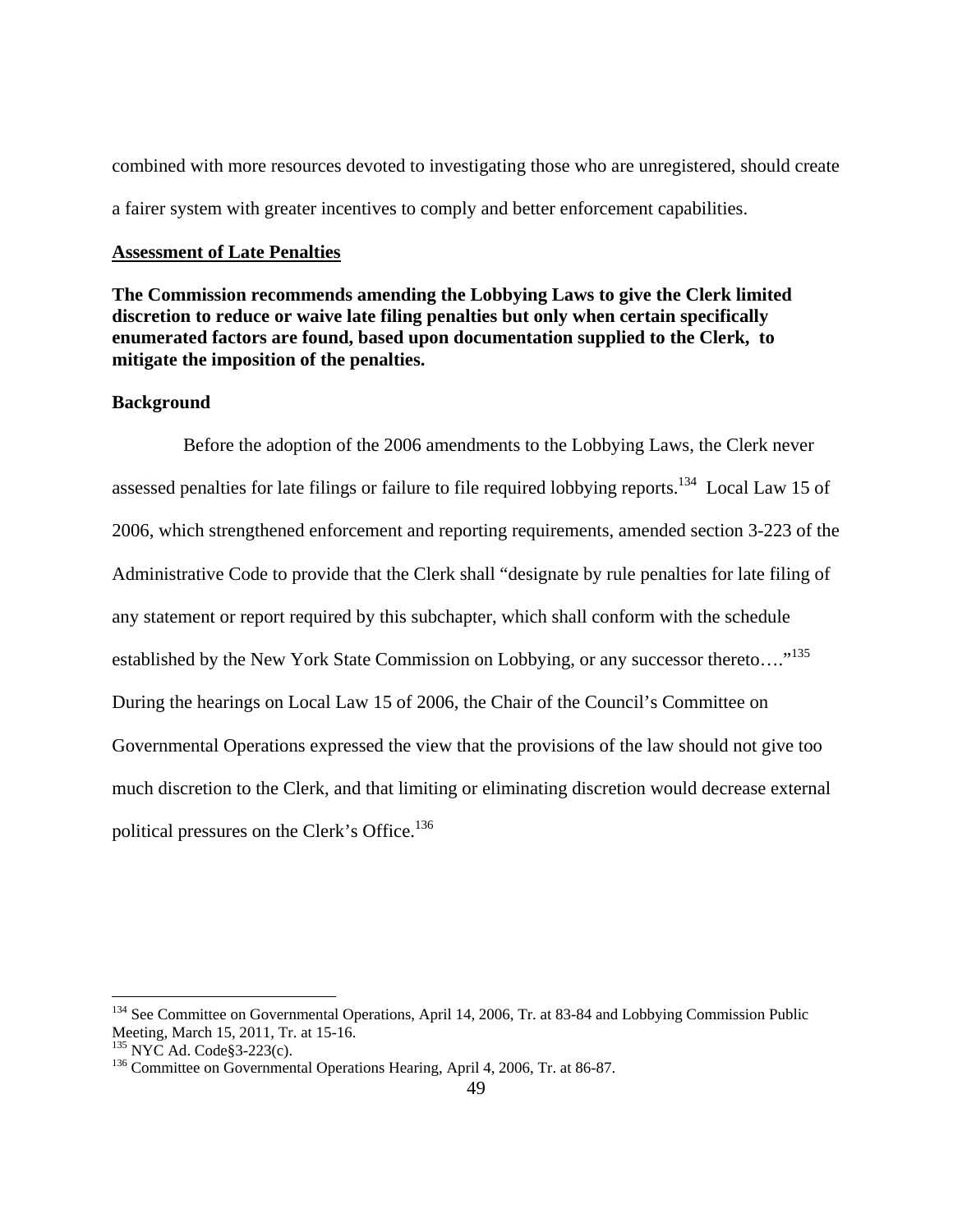The rules promulgated by the Clerk on late fees provide that for first time filers, a late penalty of \$10 per day for each late filing shall be assessed, and for other filers the late penalty shall be \$25 per day for each late filing.<sup>137</sup>

By contrast, the State Lobbying Act gives significant discretion to the State Commission on Public Integrity (now JCOPE) in the assessment of penalties. The State Lobbying Act states that the penalties for late filings are "not to exceed" \$10 for first time filers and \$25 for all others, and leaves the determination of the late filing penalty to the discretion of the State Commission on Public Integrity.<sup>138</sup> According to the State Commission, decisions have been based on an internal set of criteria, and rarely have the maximum fines been imposed.<sup>139</sup> The State Commission, however, had no formally adopted or officially established schedule of penalties.140 In addition, the State Commission, and now JCOPE, has a procedure whereby late fines can be waived altogether upon the filing of an affidavit and a determination that there was a justifiable reason for the delay. $^{141}$ 

### **Testimony before the Commission**

 At the Commission's hearing on March 15, 2011, the Clerk testified that while he understood the desire for a system of defined late penalties that did not allow for the exercise of a

<sup>&</sup>lt;sup>137</sup> 51 RCNY § 1-03.

<sup>&</sup>lt;sup>138</sup> New York State Lobbying Act § 1-e.<br><sup>139</sup> Lobbying Commission Public Meeting, March 30, 2011, Tr. at 28.

 $140$  For the first time, JCOPE, the successor to the State Commission, has published its schedule of late penalties. See "Guidelines to the New York State Lobbying Act" April 24, 2012, p.30 at ww.jcope.ny.gov/about/lob/Lobbying Guidelines 4\_24\_12revised2.pdf. Subsequent to this publication, an Administrative Judge at OATH determined that because the City's Lobbying Laws require "conformity" with the State schedule, the State schedule should be used in determining late penalties assessed by the Clerk. These State penalties are only a small fraction of the maximum penalties that the Clerk has been assessing. The Commission's recommendations for reduction and waiver of late penalties under limited circumstances and a one-time amnesty program are predicated on the continuation of the penalty fee structure that has been in place since 2006.<br><sup>141</sup> Lobbying Commission Public Meeting, March 30, 2011, Tr. at 26.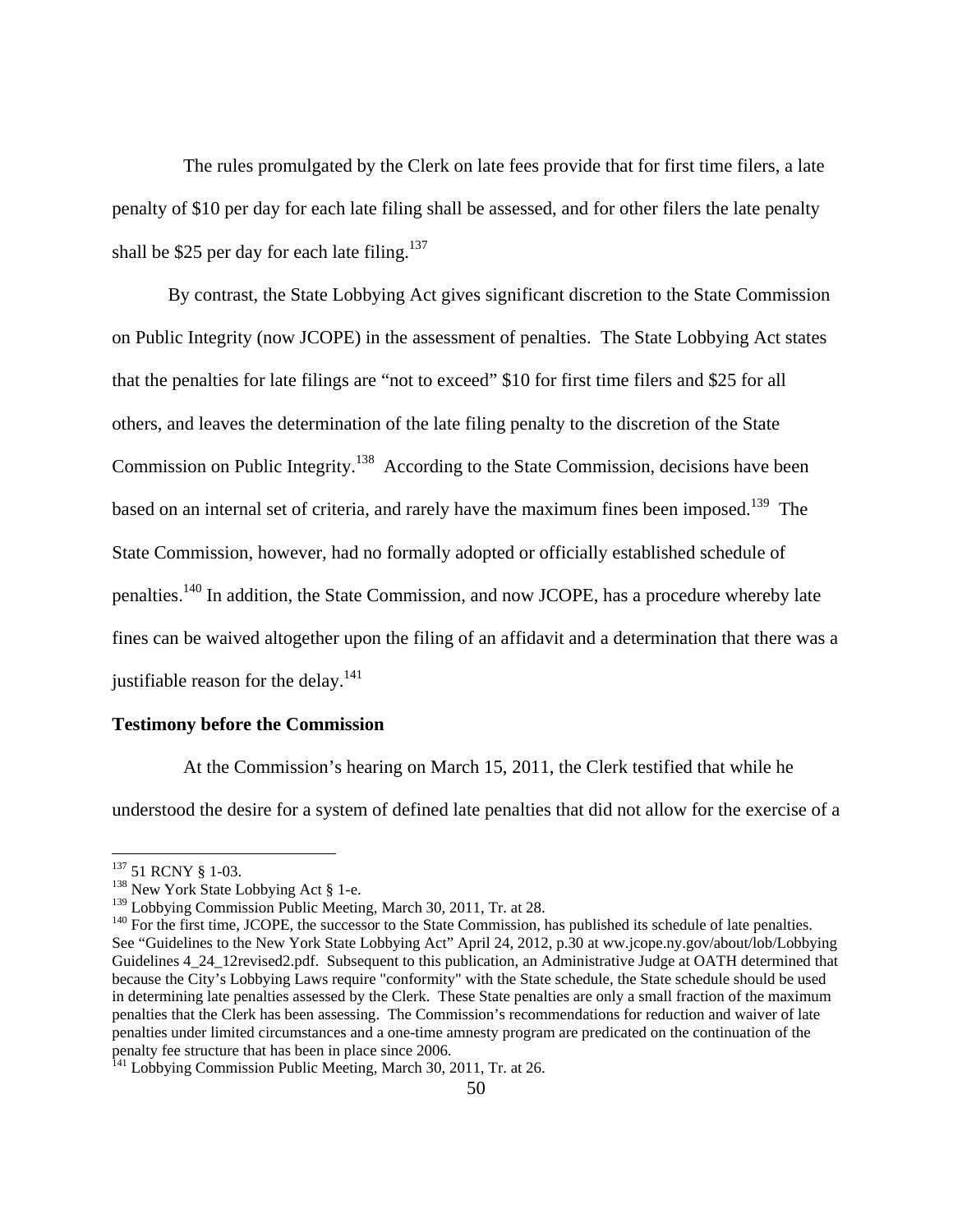substantial amount of discretion, the current system might be overly restrictive and work hardship in certain cases.<sup>142</sup> He went on to caution, however, that any added discretion "would have to come with very clear objective criteria that would describe how the discretion would be applied."<sup>143</sup>

At the public meetings of the Commission on May 3, 2011 and May 11, 2011, both representatives of lobbying firms and representatives of not-for-profit, social services organizations expressed the view that some discretion should be afforded the Clerk in the assessment of late filing penalties. The Human Services Council and Lawyers for the Public Interest testified that the mandatory late penalties could work a severe hardship on small, not-forprofit organizations and could deter compliance with the registration requirements if, for example, several months into a year an organization realizes that it had exceeded the \$2,000 threshold for lobbying registration earlier that year but had failed to register.<sup>144</sup> Both organizations testified that providing the Clerk with mitigating factors that it must consider in order to reduce or eliminate late penalties would allow for flexibility without overwhelming the Clerk with requests for reductions of late charges.<sup>145</sup> DOI recommends, in its comments on the preliminary report, that waivers or reductions of late filing penalties be based upon written documentation showing that the recipient of the waiver satisfies the factors necessary for mitigation. $146$ 

#### **Recommendation**

<sup>&</sup>lt;sup>142</sup> Lobbying Commission Public Meeting, March 15, 2011, Tr. at 47.<br><sup>143</sup> Lobbying Commission Public Meeting, March 15, 2011, Tr. at 47.<br><sup>144</sup> Lobbying Commission Public Meeting May 3, 2011, Tr. at 17-23.<br><sup>145</sup> Lobbying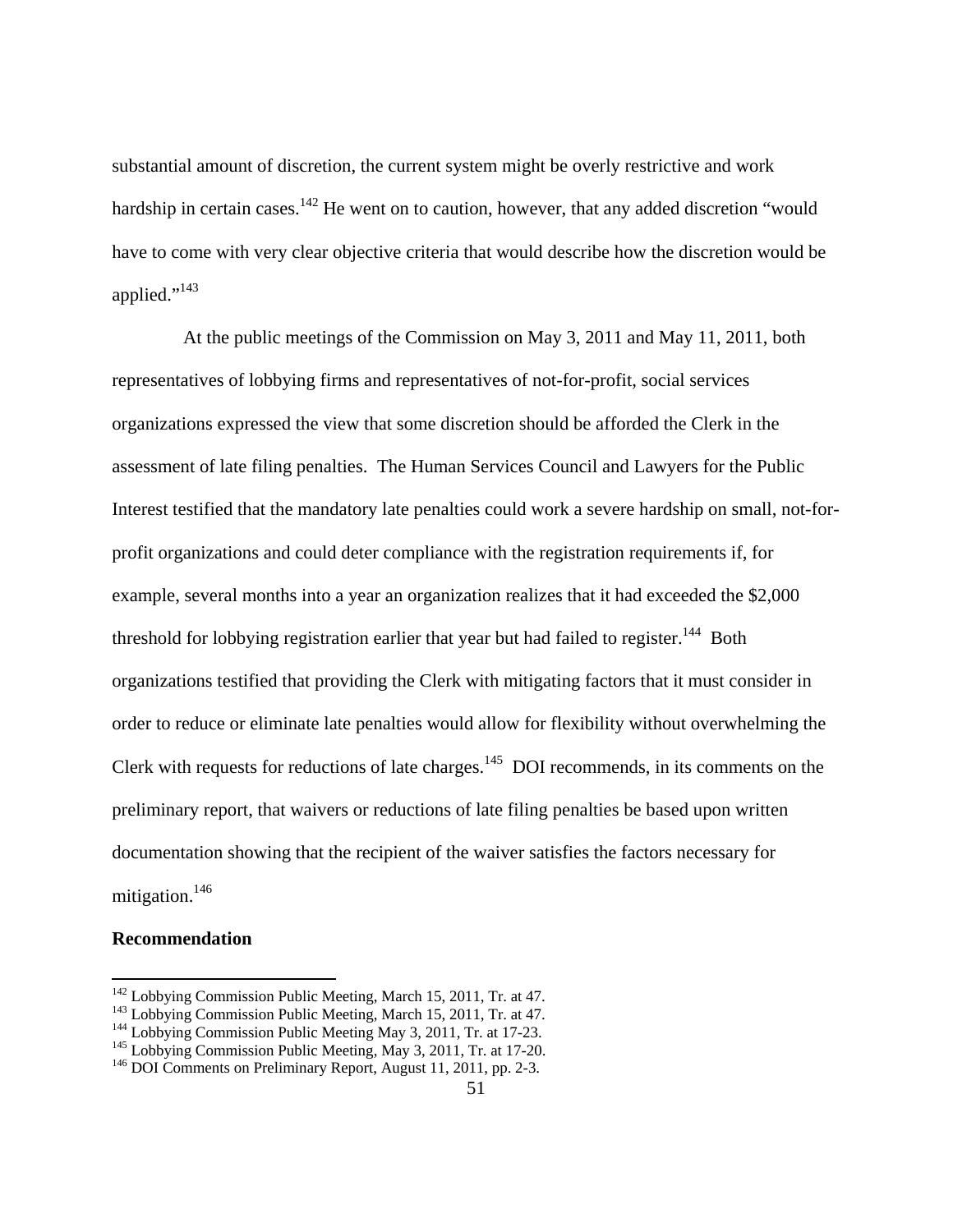The Commission recommends the enactment of legislation providing the Clerk limited discretion in the waiver and reduction of the daily penalties for late filings. The Commission further recommends that the law enumerate specific guidelines for the exercise of this discretion. In particular, the Clerk should consider a specified list of factors before reducing or waiving a late filing penalty. The Commission believes that appropriate factors are: (1) whether and how many times the organization has filed late in the past; (2) the annual budget of the organization; (3) whether the entity is in the business of lobbying (i.e., a lobbying firm) or is a client who lobbies on its own behalf; (4) how much lobbying activity was unreported during the period; and (5) the reason(s) for the late filing.

 These criteria should make it very difficult for a large, for-profit, outside lobbying firm to have a late penalty waived or reduced. However, a small, not-for-profit organization, lobbying on its own behalf, whose only lobbying activity consists of lobbying for a single grant or contract would, in limited and appropriate circumstances, be able to establish that its late penalty should be reduced or waived.

The Commission agrees with DOI's recommendation that any waiver or reduction of late penalties be in writing by the Clerk and be based upon documentation supplied by the recipient of the waiver or reduction in penalties that they satisfy the factors necessary for mitigation of penalties. The Clerk should promulgate a rule specifying the type of documentation necessary which could include an affidavit or, for example, public records showing that the organization is a not-for-profit and the size of its budget, etc.

## **Amnesty**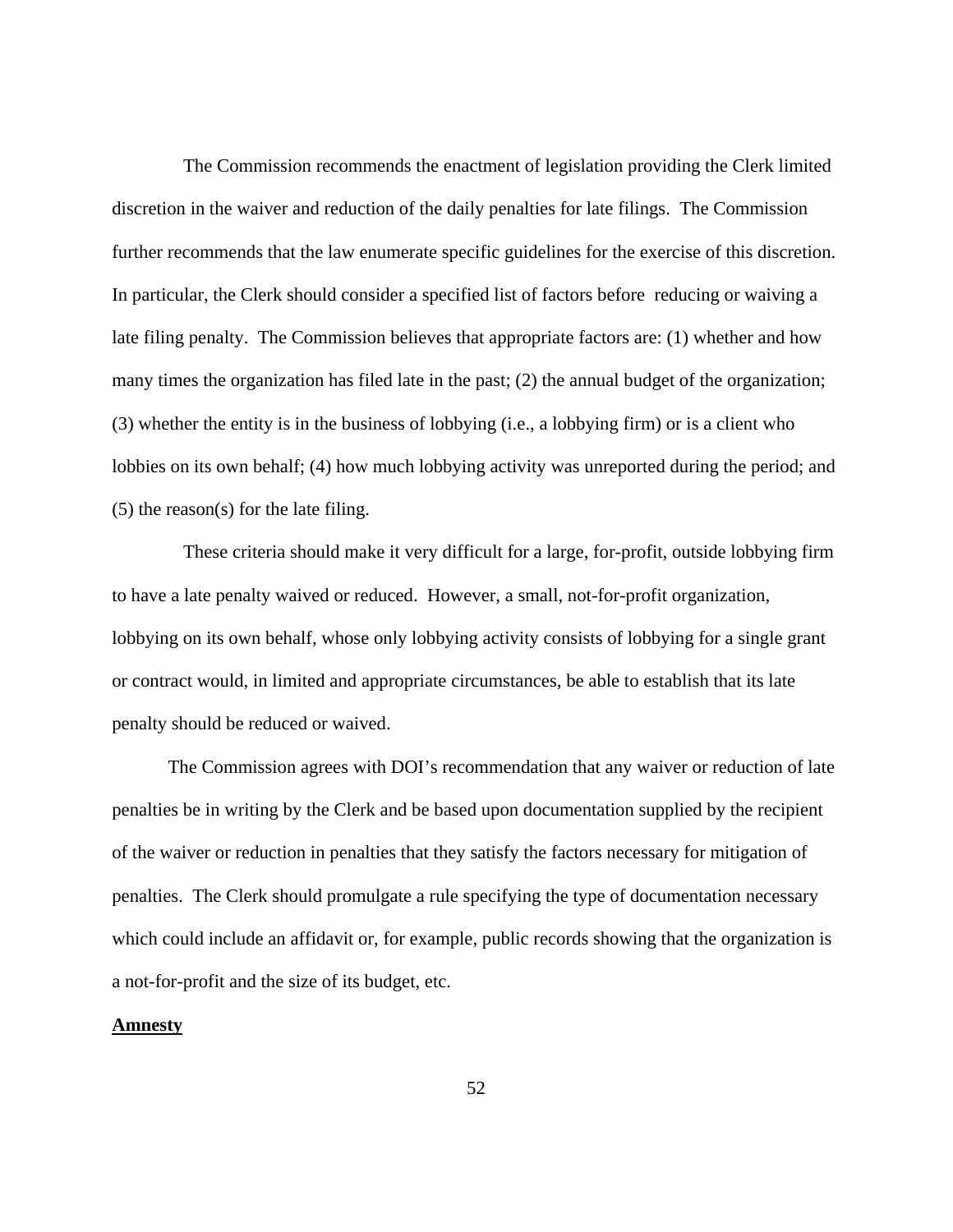**The Commission recommends legislation providing for a one-time amnesty from late filing penalties for registrants under the City Lobbying Laws who have never previously registered.** 

## **Background**

Currently, the late filing penalties for non-registration under the City's Lobbying Laws are mandatory and set at the level of \$10 per day for first time filers and \$25 per day for all others. In addition, the Lobbying Laws authorize the Clerk to impose civil penalties. The State Act also provides for penalties of up to \$10 per day for first time filers and up to \$25 per day for all others.<sup>147</sup> However, the State Commission on Public Integrity testified that it has a program under which late filers can apply for a waiver of all penalties for good cause.<sup>148</sup> The Commission heard substantial testimony that mandatory daily late fees constitute a growing and self-perpetuating obstacle to registration, particularly for smaller entities. The Commission believes that accrued late fees present a long-term obstacle to increasing the number of persons and entities that comply with the Lobbying Law.

### **Testimony before the Commission**

 At the Commission's May 3, 2011 hearing on issues facing not-for-profits, representatives of the Human Services Council and the Lawyers Alliance recommended an amnesty for non-registrants, testifying that providing a means of entering the system without being subject to substantial penalties would enable registration by smaller and/or less sophisticated organizations that may not have been aware of their registration and filing

 $147$  Infra at 25.

 $148$  Infra at 25-26.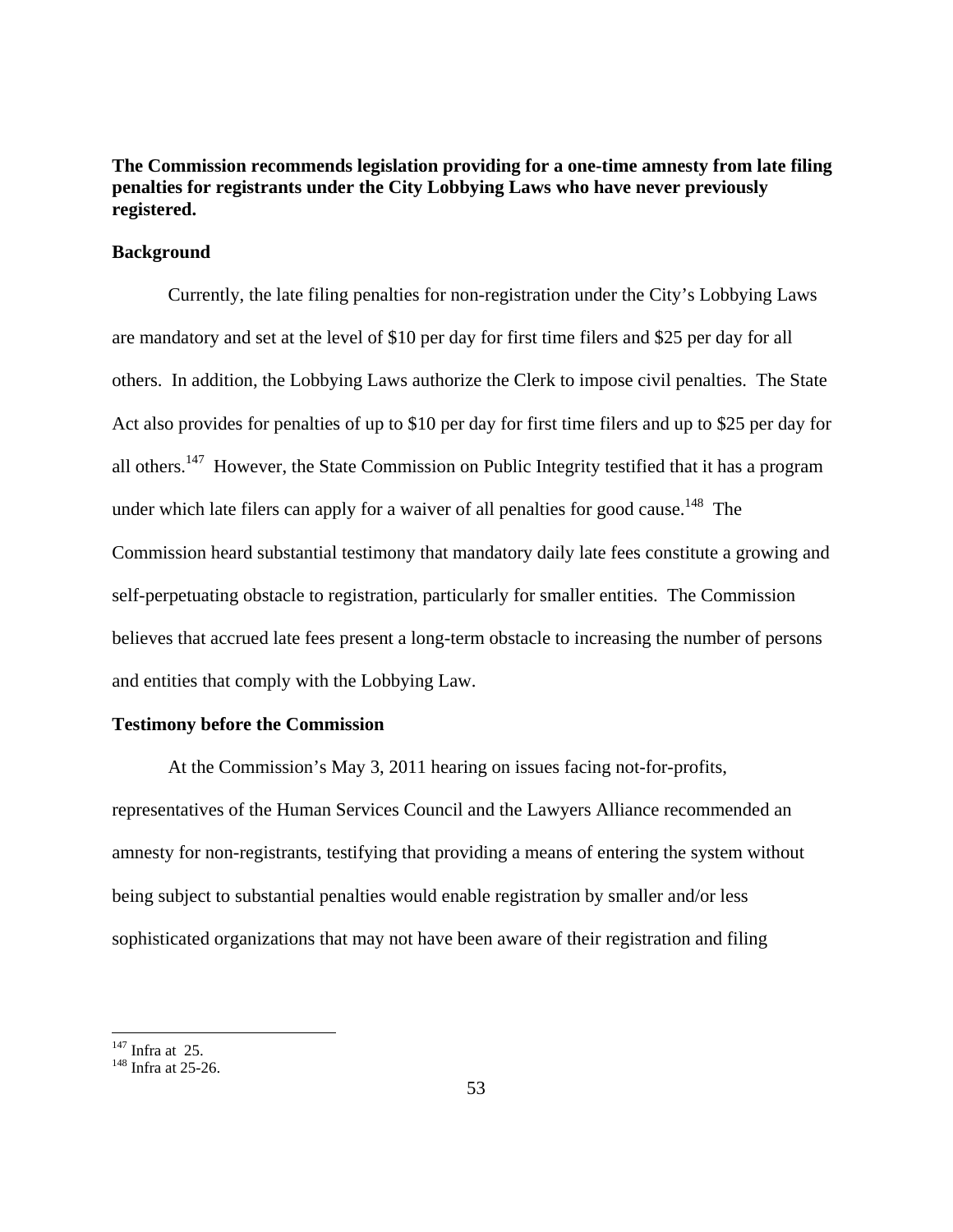obligations.149 It appears that the amnesty they envisioned was not a one-time event, but that any self-identified first time filer would be allowed to come into the system without facing late filing penalties.150

 Citizens Union, in its report to the Commission dated May 11, 2011, recommended a one- time blanket amnesty to address the concern that organizations are choosing to operate outside of the registration system because of fear of the accumulation of costly late fees.<sup>151</sup> Citizens Union stated that this amnesty should be a one-time or infrequent occurrence and should be coupled with extensive public outreach and education.<sup>152</sup>

## **Recommendation:**

Legislation should be enacted creating a one-time amnesty, limited in duration, during which non-registrants who come forward would have daily late penalties, and any other civil penalties, waived with respect to the failure to register and file, and those registrants would be required to provide an annual report of any previously unreported lobbying activity for the prior calendar year -- within 90 days of registering with the Clerk. This would ensure that two important goals of the Lobbying Laws, broad compliance and full disclosure to the public of covered activities are met. This amnesty should not be available to anyone who has registered as a lobbyist since the 2006 amendments to the City's Lobbying Laws because such persons and organizations would have been aware of their obligations under the laws.

<sup>&</sup>lt;sup>149</sup> Lobbying Commission Public Hearing, May 3, 2011, Tr. at 33.<br><sup>150</sup> Lobbying Commission Public Hearing, May 3, 2011, Tr. at 16-17.<br><sup>151</sup> Citizens Union Report, May 11, 2011 at 8.<br><sup>152</sup> Citizens Union Report, May 11, 2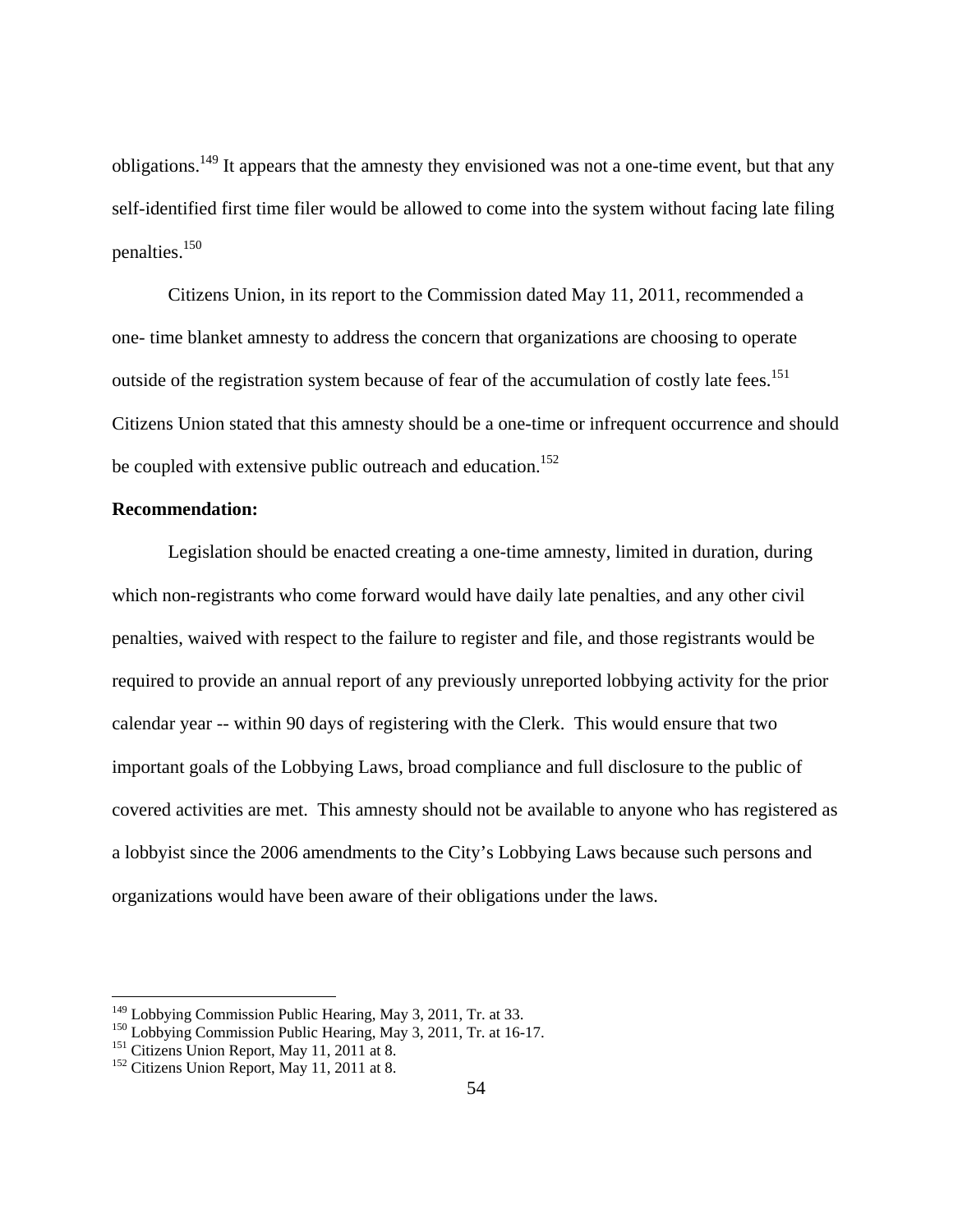To ensure the success of this one-time amnesty program, the Clerk should inform every individual and entity that has business dealings with City government through public outreach and education. This amnesty should not begin until the Clerk has conducted significant outreach to the public, including targeted outreach to professionals such as architects, planners and engineers who represent clients before government entities.

## **Locating Unregistered Lobbyists**

**The one-time amnesty should be coupled with a new protocol for the Clerk to regularly review, monitor and correspond with organizations and individuals that have multiple dealings with agencies that are not registered as lobbyists.** 

## **Background**

 Prior to the 2006 overhaul of the City's Lobbying Laws, lobbyists operated, in essence, on an honor system. Although the Clerk had certain investigative powers, including subpoena power,<sup>153</sup> the Lobbying Bureau functioned primarily as a repository for the filings of those lobbyists who complied with the law.<sup>154</sup> As the Clerk testified before the Council in 2006, prior to 2006, no late penalties were assessed against late filers. Rather the Clerk's Office notified those it knew of who had failed to file and gave them a 14 day period to cure. Even after the 14 days elapsed, the Clerk warned of a possible future fine in order to induce compliance.<sup>155</sup>

 With the 2006 overhaul of the Lobbying Laws, the Council and Mayor sought to strengthen enforcement. The 2006 amendments to the Lobbying Laws set forth significantly

1

<sup>&</sup>lt;sup>153</sup>NYC Ad. Code §3-212(a).<br><sup>154</sup> Lobbying Commission Public Meeting, March 15, 2011, Tr. at 15-16.<br><sup>155</sup> Committee on Governmental Operations, April 4, 2006, Tr. at 83-84 and Lobbying Commission Public Meeting, March 15, 2011, Tr. at 16.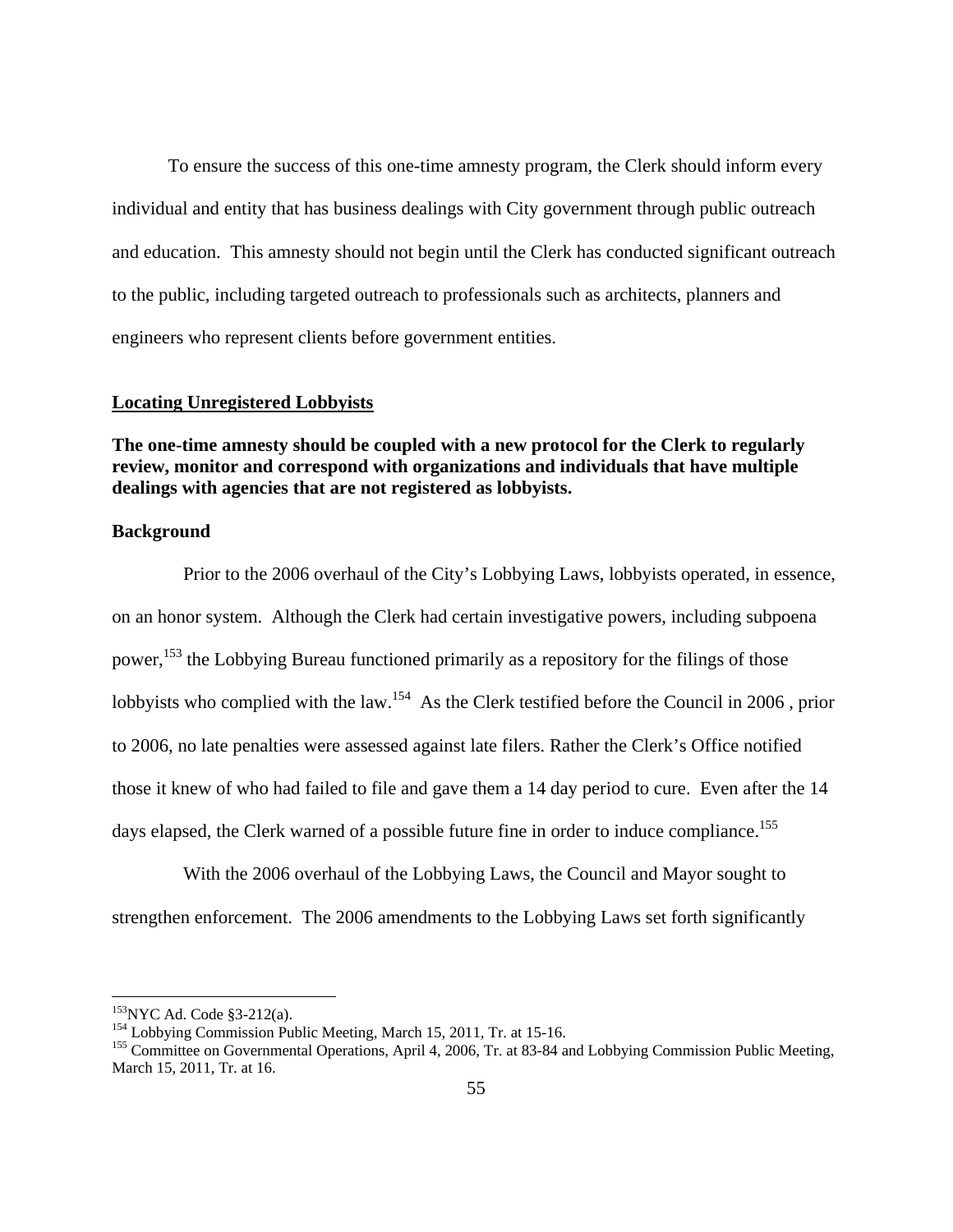increased penalties that are required to be levied for late filings.<sup>156</sup> Local Law 15 of 2006 required the Clerk to randomly audit lobbyists.<sup>157</sup> In addition, the law directed the Clerk to develop compliance programs, and directed the DOI to assist in training the Clerk's staff to enforce the Lobbying Laws.<sup>158</sup> However, the amendments did not set up any specific mechanisms to identify or enforce the Lobbying Laws against unregistered lobbyists. Local Law 15 requires the Clerk to report on and make public, complaints received by the public, and orders requiring violators to "cease all lobbying activities."<sup>159</sup> This provision, while aimed at restricting unregistered lobbying, is limited.

 Notwithstanding the significance of the changes to the Lobbying Laws in 2006, the enforcement tools provided to the Clerk in the Lobbying Laws -- compliance programs, the random audit and even the late fees, remain oriented towards lobbyists and clients already in the system. The compliance programs, audits and even the mandatory late fees are premised on the assumption that the registrant has filed, albeit in some cases after the filing deadline.

 The State Lobbying Act is similar in this regard to the City's, in that much of the focus of enforcement, including late penalties, audits, and requirements to review all statements, are directed at those who are already registered with the State registration system. However, the State Executive Law does provide that State executive agencies maintain and provide to the State

<sup>&</sup>lt;sup>156</sup> NYC Ad. Code §3-223; § 3-223(h).<br><sup>157</sup> NYC Ad. Code §3-312.<br><sup>158</sup> NYC Ad. Code § 3-212(c)(v).

<sup>&</sup>lt;sup>159</sup> NYC Ad. Code §3-312.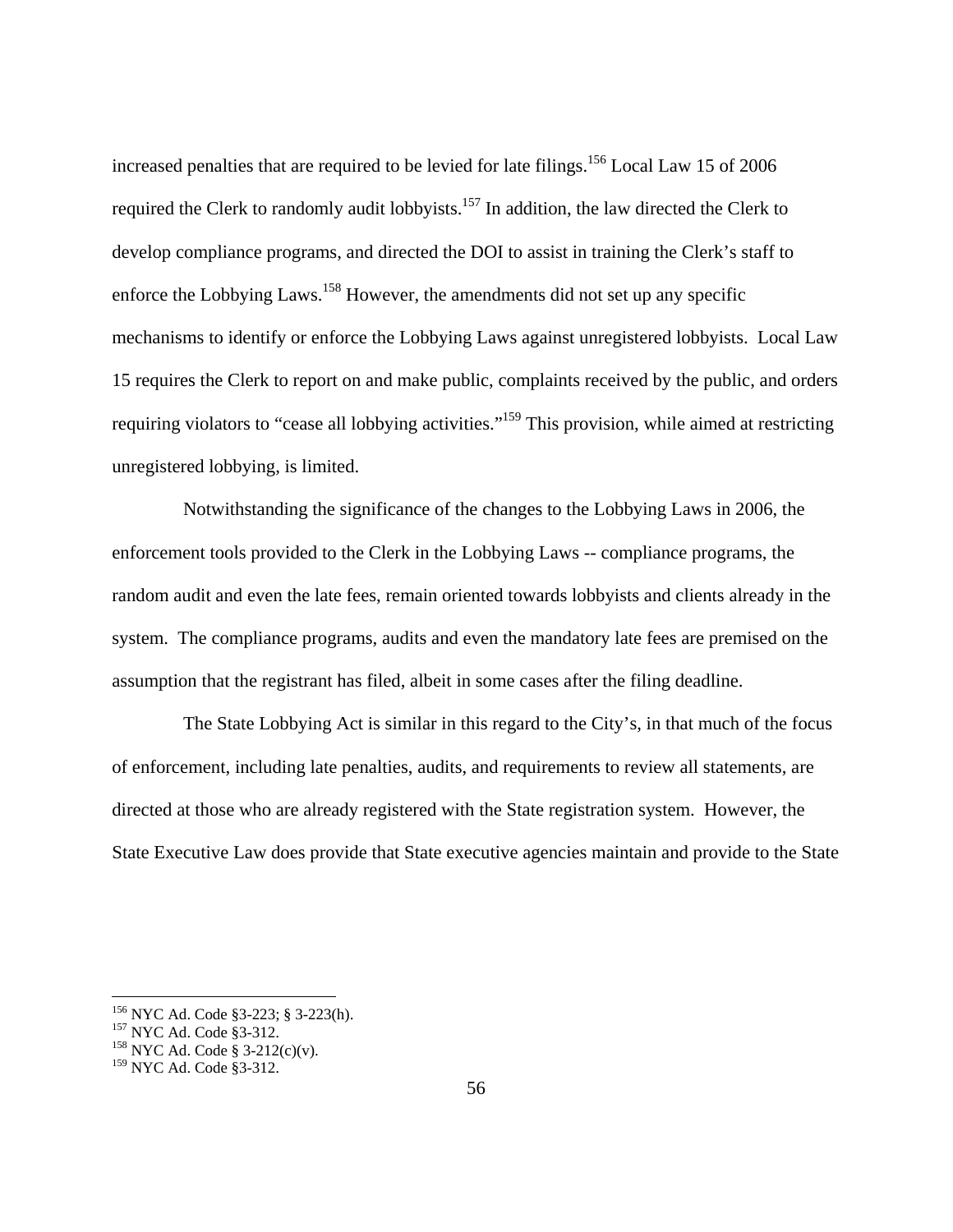Commission on Public Integrity, a record of those who appear, for a fee, on behalf of someone with dealings before the agency.<sup>160</sup>

### **Testimony before the Commission**

 At the March 15, 2011 public meeting of the Lobbying Commission, the Clerk testified on its efforts to use the tools given it to enforce the Lobbying Laws against potentially unregistered lobbyists and clients. First, in the Clerk's Report submitted to the Commission, the Clerk's Office reported that it had received and pursued a number of complaints concerning unreported lobbying since 2006, and that out of a total of ten complaints of unregistered lobbying since 2006, the Clerk substantiated the allegations in two cases.<sup>161</sup> The Clerk assessed  $$104,290$ in late penalties against one subject and \$59,090 in late penalties against the other.<sup>162</sup>

The Clerk also testified concerning a significant initiative it has undertaken in the wake of press reports about abuses by State officials of their relationships with those seeking State pension fund business. In 2009, the Clerk requested an opinion from the Law Department on whether those who are retained or employed by investment firms are lobbying when they attempt to influence the decisions made by the City Comptroller, members of his staff, the boards of trustees, or members of their staff about the investments of the City's pension funds. The Law Department's 2010 opinion stated that such persons would be engaged in "lobbying activities." $163$  Since then the Clerk has conducted extensive outreach to publicize this opinion.

<sup>&</sup>lt;sup>160</sup> NY Exec. Law §166.

<sup>161</sup> Reports Pursuant to Section 3-212(c) of the New York City Administrative Code, 2007-2012, *appended to* the Clerk's Report to the Lobbying Commission.

<sup>&</sup>lt;sup>162</sup> Report Pursuant to Section 3-212(c) of the New York City Administrative Code, March 1, 2010 at 2.<br><sup>163</sup> New York City Corporation Counsel Advisory Opinion, available at www.cityclerk.nyc.gov/downloads/pdf/placementagents.pdf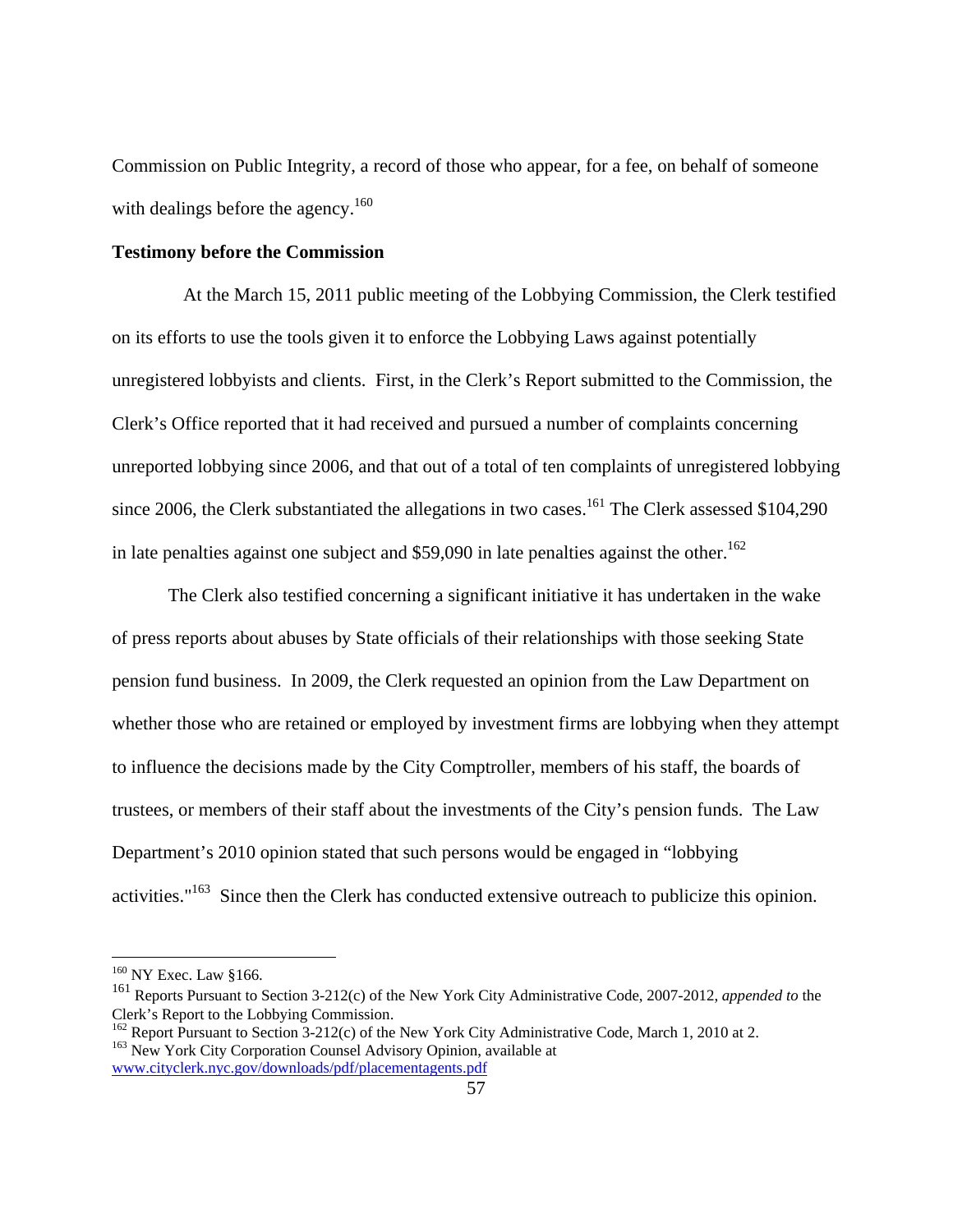According to the Clerk's report to the Commission, it has sent letters to investment firms, placement agents and other third parties who may have dealings with the City's pension funds or the Comptroller's office.<sup>164</sup> The letter notified parties of the Lobbying Bureau's intention to prospectively enforce the Law Department's opinion, commencing in January 2011.<sup>165</sup> Another letter was sent to the Comptroller with a copy to each member of the boards of trustees of the City's five pension funds, and the executive director of each entity, requesting assistance in announcing the opinion by posting it on the Comptroller's and the pension funds' websites. The Law Department's opinion has also been posted on the Clerk's website.<sup>166</sup>

Similarly, in 2010 the Clerk sent letters with a summary of the requirements of the Lobbying Laws to organizations receiving Council discretionary funding in the Doing Business Database.<sup>167</sup> Those letters advised all those organizations that they were responsible for reviewing the Lobbying Laws and determining whether or not their activities constituted lobbying activities pursuant to the City's Lobbying Laws.<sup>168</sup>

 At the Commission's second public meeting, representatives from the State Commission on Public Integrity testified about their own efforts to identify unregistered lobbyists. The State Commission explained that its principal enforcement efforts are accomplished through the auditing process, an indication that like the Clerk, the State's efforts are focused primarily on those who are already in the lobbying registration system.<sup>169</sup> Similarly,

<sup>&</sup>lt;sup>164</sup> See Lobbying Commission Public Meeting, March 15, 2011, Tr. at 32.

<sup>&</sup>lt;sup>165</sup> Lobbying Commission Public Meeting, March 15, 2011, Tr. at 32.<br><sup>166</sup> Report to the Lobbying Commission 2011, Office of the City Clerk, pp. 18-19.<br><sup>167</sup> Lobbying Commission Public Meeting, March 15, 2011, Tr. at 53,

<sup>&</sup>lt;sup>169</sup>Lobbying Commission Public Meeting, March 30, 2011, Tr. at 19.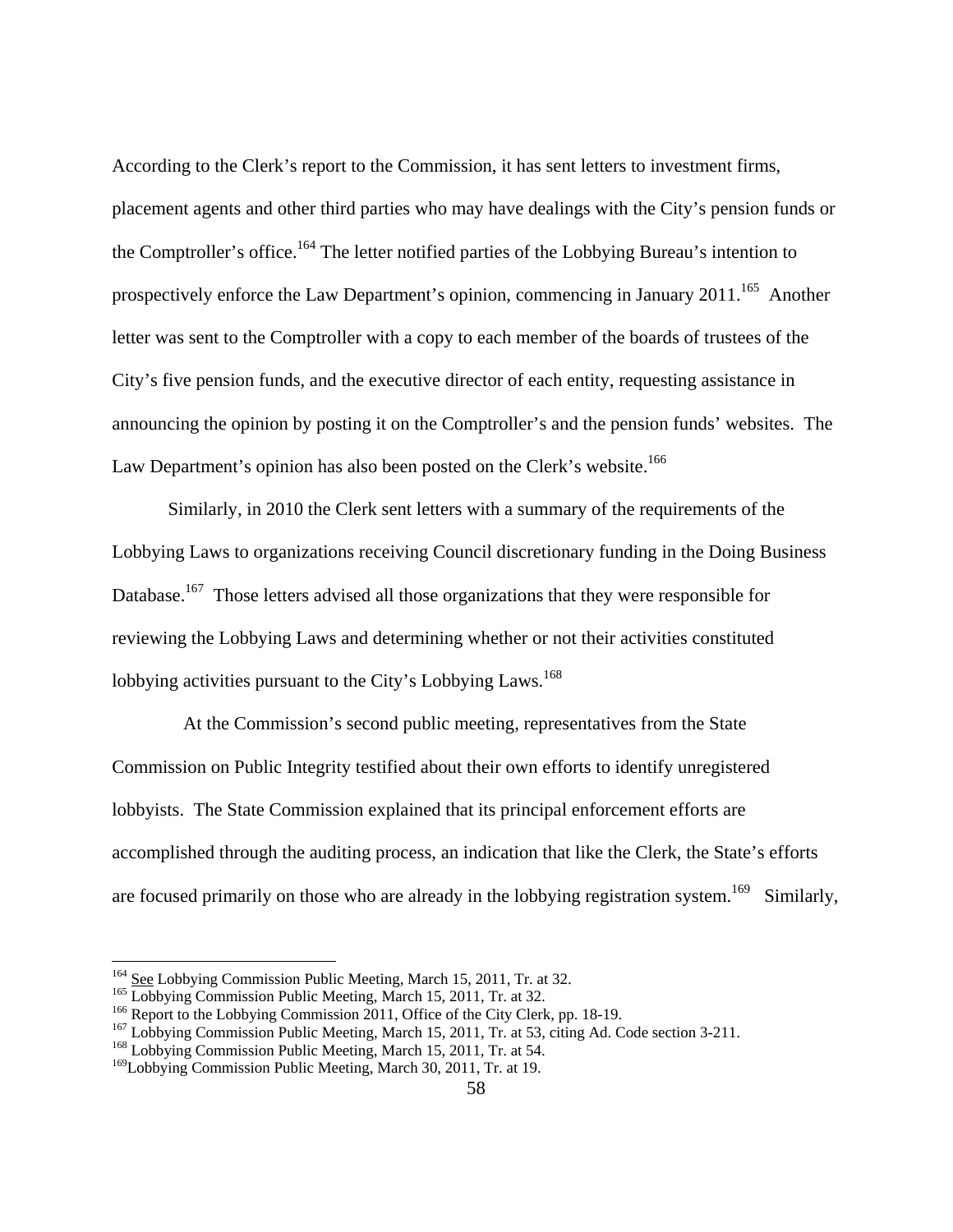the representatives of the State Commission testified that the number of investigations into unregistered lobbying activity generated through public complaints is small. The representatives of the State Commission testified to a number of other ways they attempted to identify potentially unregistered lobbyists by: (1) by monitoring advertising done by groups and then checking to see if a group advertising for or against a particular policy is registered; (2) by sending staff to "lobby days" at the State Legislature (although they acknowledged that resources for this are limited); and (3) by examining the filings of State Agencies pursuant to the State Executive Law Section 166.<sup>170</sup>

 Finally, the good government groups asked that the Commission consider two proposals (other than an amnesty) for bringing unregistered lobbyists into the City's lobbyist registration system: (1) the use of advertising to inform people potentially engaged in lobbying activities of their obligations; and (2) the requirement of executive agencies to provide a listing of contacts, similar to the State Executive Law filings pursuant to Section 166 and the new database of those contacting State agencies on behalf of clients required by the new State Public Integrity Reform Act of  $2011$ <sup>171</sup>

#### **Recommendation**

<u>.</u>

 The Commission recommends that the Lobbying Laws direct the Clerk to focus some of its limited resources on those organizations who are not registered, but whose dealings with City government may subject them to the Lobbying Laws' requirements. This can be accomplished by authorizing the Clerk to develop a protocol it can use to periodically check

<sup>&</sup>lt;sup>170</sup> Lobbying Commission Public Meeting, March 30, 2011, Tr. at 19-21.<br><sup>171</sup> Lobbying Commission Public Meeting, May 3, 2011, Tr. at 67; May 11, 2011 Tr. at 39.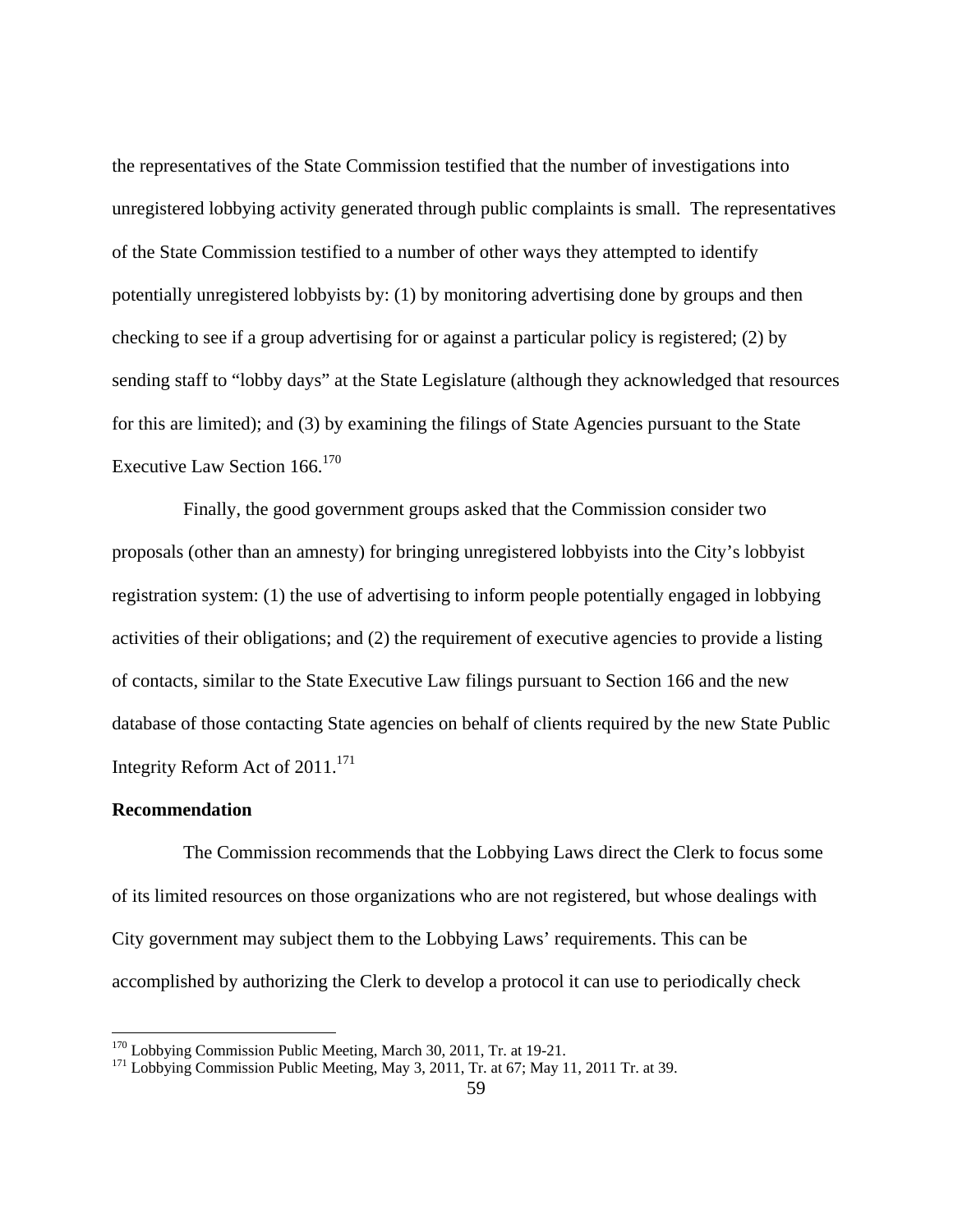sources of information that should assist it in identifying potential unregistered lobbyists. Lists of contacts with State agencies currently required by the State Executive Law, while used from time to time according to the State Commission on Public Integrity, cover many activities that do not constitute lobbying, do not appear to be kept uniformly by all agencies and do not appear to have been designed as a lobbying law enforcement aid.

 This protocol should include periodic review by the Clerk of: (1) all lobbying registrations of the State Public Integrity Commission by organizations who are disclosing to the State Commission that they engage in lobbying at the City level to ascertain any State registrants who are not registered with the Clerk:<sup>172</sup> (2) notices of appearance before the City Planning Commission identifying the lead contact or representative on behalf of an applicant; and (3) the City's Doing Business Database.

 In addition, the Commission recommends that the law require the Clerk to work with agencies, the Law Department and the Council to develop notices and advertisements to be placed in documents, on websites and in media likely to reach those with business dealings with the City. For example, land use applications and City contracts could contain a notice that the applicant/contractor must review the Lobbying Laws and determine, if they expend more than the allowable dollar threshold to influence certain government decisions, whether they may be required to register as a client of a lobbyist and whether their representative may be required to register as a lobbyist.

## **Increasing Public Information and Improving the e-Lobbyist System**

 $172$  In response to the Commission's hearings and Preliminary Report, the Clerk's Lobbying Bureau has been comparing registration statements filed with the State against registration statements filed with the Clerk. *See* City Clerk, 2011 Lobbying Bureau Annual Report, March 1, 2012 at 7.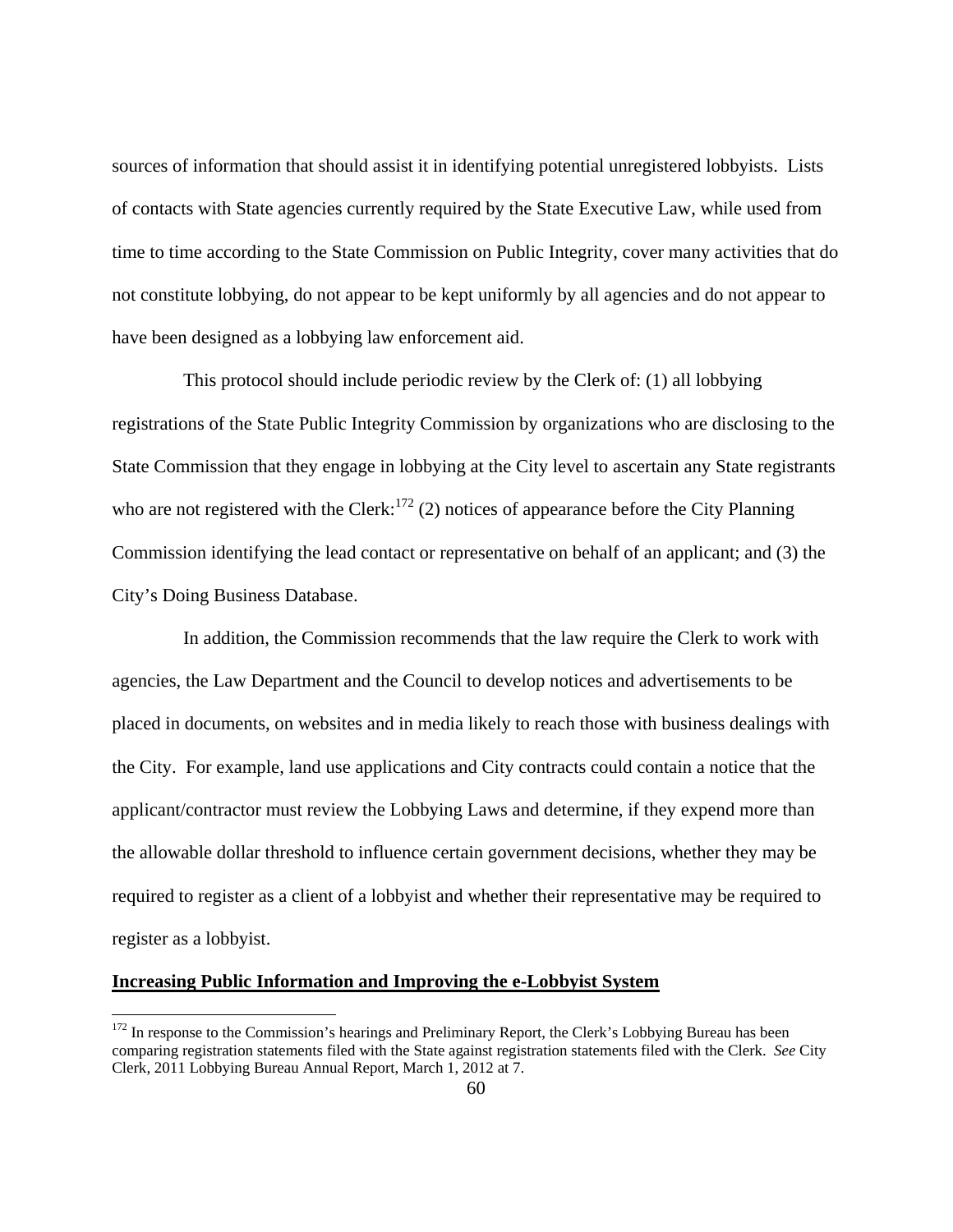## **Background**

 The registration required for lobbyists and clients, and its inclusion in the Clerk's database, are intended to increase public awareness of lobbyists' interactions with public officials. Local Law 15 of 2006 required the Clerk to "prepare and post on the internet an annual report relating to the administration and enforcement of" the Lobbying Laws.<sup>173</sup> The report is required to include (i) the number of complaints received by the public and their disposition; (ii) the number and amount of civil penalties imposed under the penalty provisions of the law; (iii) the number and duration of orders to cease all lobbying activities issued by the Clerk; (iv) the number of random audits conducted and their outcomes; (v) compliance programs developed and implemented; and (vi) any other information the Clerk deems appropriate.<sup>174</sup>

 In addition, the overhaul of the registration requirements mandates that all required reports "be filed by electronic transmission in a standard format as required by the City Clerk," and that the reports, as well as any other information required to be maintained by the Clerk, "be kept in a computerized database and . . .be posted on the internet as soon as practicable."<sup>175</sup>

However, not all of the information collected by the Clerk is available to the public in a searchable format; the City's database only allows the public to search for a lobbyist, or client. In contrast, the State database allows searches by "bill number, compensation, expenses, lobbyist or client name, and level of government, among other criteria."<sup>176</sup>

## **Testimony before the Commission**

<sup>&</sup>lt;sup>173</sup> NYC Ad. Code §3-212 (c).

<sup>174</sup> Id.. 175 NYC Ad. Code §3-221.<br><sup>175</sup> NYC Ad. Code §3-221. <sup>176</sup>Lobbying Commission Public Meeting, March 30, 2011 Tr. at 80-81.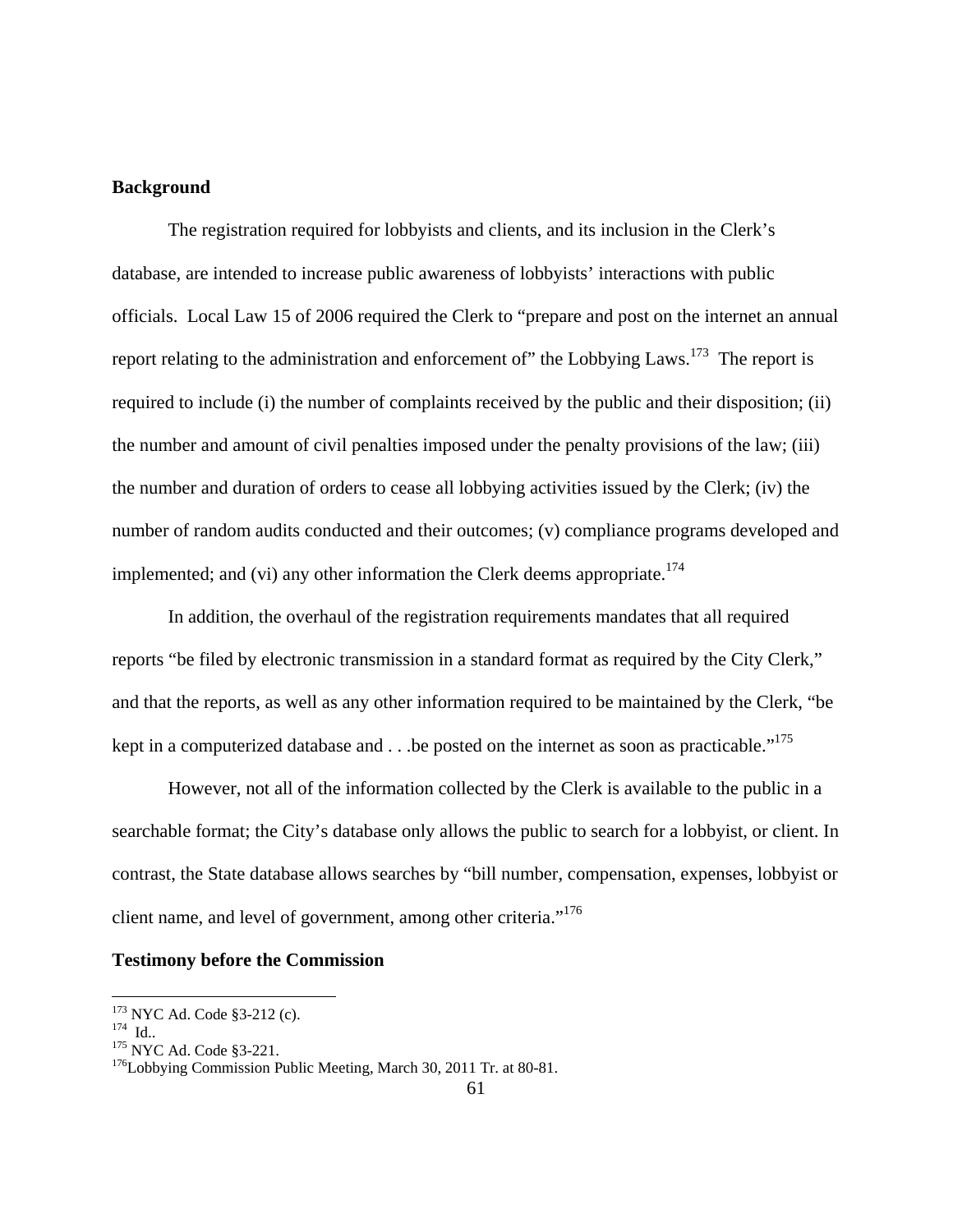There was some tension in the recommendations between registrants seeking to reduce the burden of providing substantial amounts of detailed information in their reports to the Clerk, and those government watchdog groups who felt that the information currently required was necessary to obtain a complete and accurate picture of lobbying activity in the City.

 At the March 30, 2011 Commission hearing, Citizens Union testified that the City's system was superior to the State's, in its ability to demonstrate links between information such as subject matter and targets of lobbying activity.<sup>177</sup> At the May 3, 2011 hearing on issues facing not-for-profits, Common Cause favorably contrasted certain aspects of the City's system with the the State's for providing more uniform information that could be tracked, while suggesting that greater pre-population of reports with information from prior filings could make the system easier to use.<sup>178</sup> Commission staff has reviewed print-outs of reported activities from the State Public Integrity Commission database, and noted that while information may be input into the State system in a manner that connects the subject matter with any identifying information such as a bill or resolution number and the target of the lobbying activity, these connections are not clear to others searching the State database.179 Citizens Union noted that the City had made these connections clearer.<sup>180</sup> At the May 3, 2011 hearing, however, representatives of the social services not-for-profit community testified that it was burdensome for smaller organizations to provide some information, such as specific contact information.<sup>181</sup> Similarly, the New York Advocacy Association testified in support of limiting the requirement for information on the

<sup>&</sup>lt;sup>177</sup> Lobbying Commission Public Meeting, March 30, 2011, Tr. at 81.<br><sup>178</sup> Lobbying Commission Public Hearing, May 3, 2011, Tr. at 56.

<sup>&</sup>lt;sup>178</sup> Lobbying Commission Public Hearing, May 3, 2011, Tr. at 56.<br><sup>179</sup> Lobbying Commission Public Hearing, May 3, 2011 Tr. at 61-62.<br><sup>181</sup> Lobbying Commission Public Hearing, May 3, 2011, Tr. at 11-12.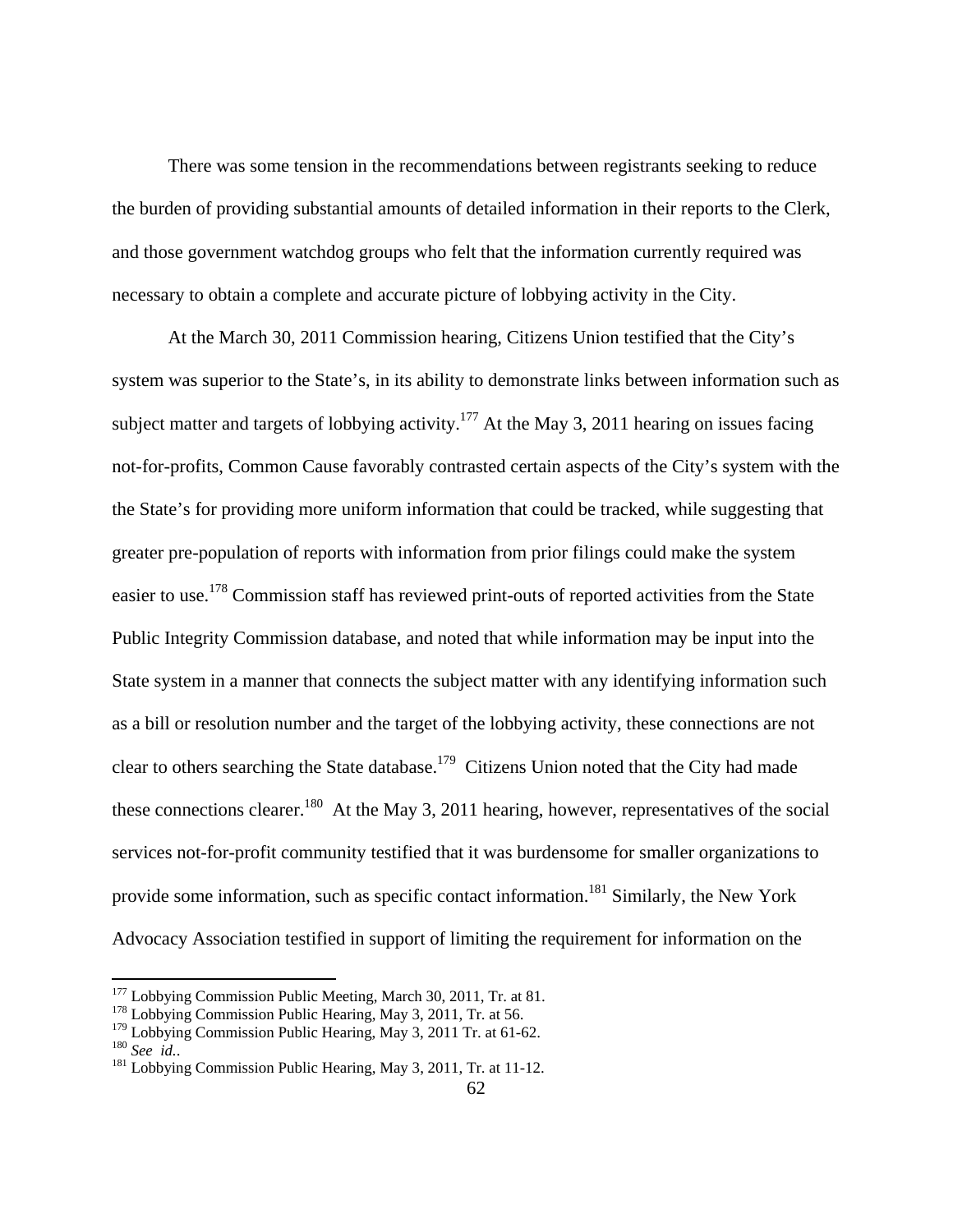target of the lobbying activity to the agency or decision-making body lobbied.<sup>182</sup> However, DOI, in its comments on the Preliminary Report, recommended that the Clerk's current practice of requiring the reporting of the agency lobbied, as well as the persons in the agency be maintained, and that the Lobbying Laws be amended to clarify this requirement.<sup>183</sup>

 Although printed reports on registrants in the City system appear clearer and more comprehensive than State reports, both NYPIRG and Citizens Union testified that the City's database should be more easily searchable by the public. They recommended that the system allow searches to be conducted by subject matter and the official lobbied.<sup>184</sup> Both organizations also recommended requiring the Clerk to report on its activities and operations in the Mayor's Management Report.<sup>185</sup> Citizens Union also recommended that the Clerk's annual report contain additional information including information on the Clerk's budget, communications received, and more macro-level information including subjects and issues most lobbied, firms with the most clients and top violators of the Lobbying Laws.<sup>186</sup>

 Those who addressed the issue of pre-populating screens with previously-provided registration information favored increased use of this technique to ease the burden on filers.<sup>187</sup>

 Finally, the Executive Director of the CFB and Citizens Union raised a technological concern regarding the interplay between the lobbyist registration database and the City's Doing Business Database, the database that contains the names of those who, by virtue of their City

<sup>&</sup>lt;sup>182</sup> Lobbying Commission Public Hearing, April 27, 2011, Tr. at 15-16.<br><sup>183</sup> DOI Submission on the Commission's Preliminary Report, August 31, 2011, at 3.<br><sup>184</sup> Lobbying Commission Public Hearing, May 11, 2011, Tr. at 41

<sup>11, 2011,</sup> Tr. at 36.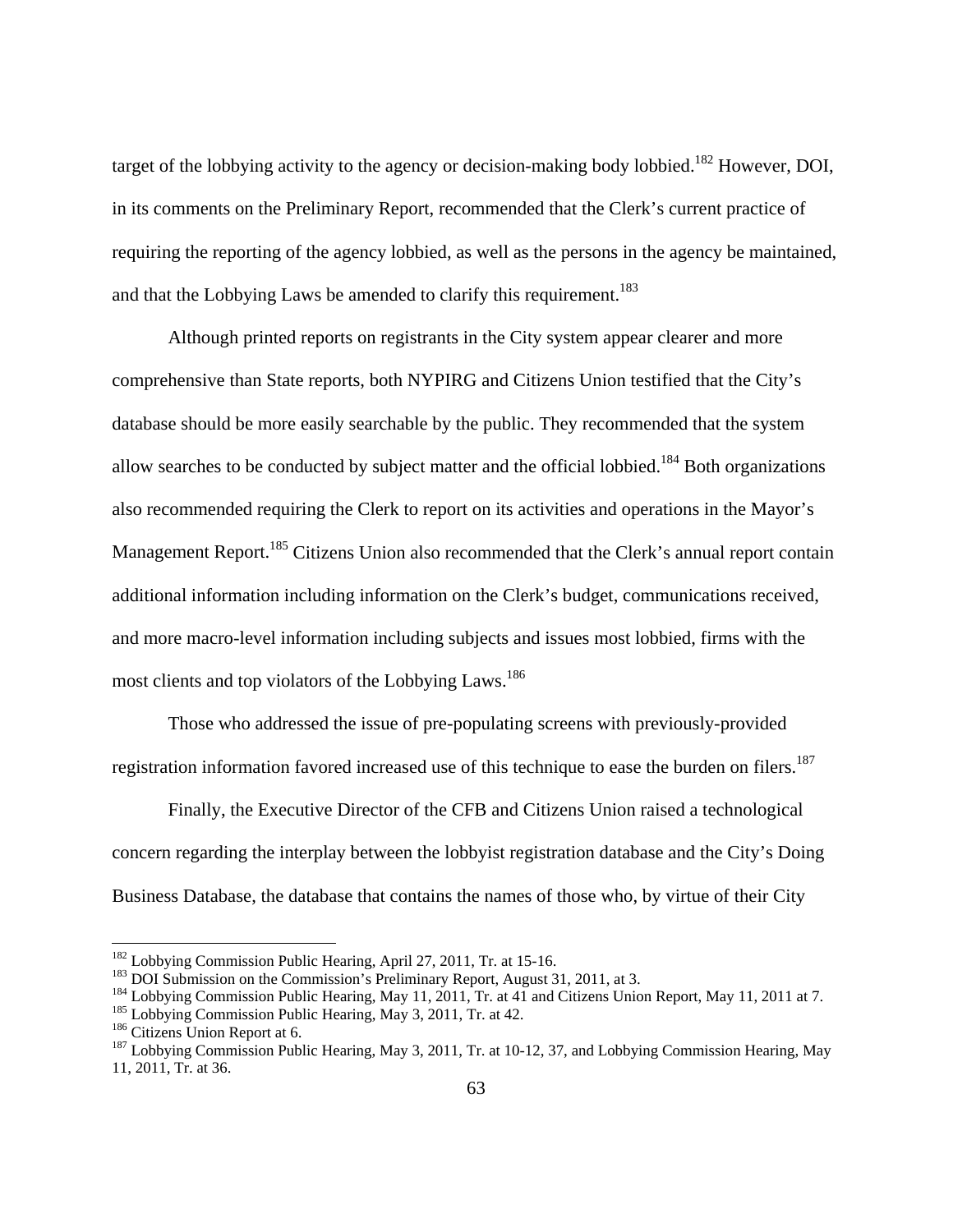business dealings, are limited in the amount they may contribute to candidates for election to City offices.<sup>188</sup> They testified that entities that are engaged in lobbying but have received extensions to file their registration statements are not included in the Doing Business Database. For purposes of the Campaign Finance Law, these entities do not appear as lobbyists for a limited time, despite their activities, and are thus able, also for a limited time, to make contributions in excess of the amount allowed by the City's Campaign Finance Law.<sup>189</sup>

#### **Recommendations**

<u>.</u>

# 1. **More information from the e-Lobbyist Database must be publicly available, and it must be available in a searchable format.**

The Commission has heard from good government groups as well as from its own staff and some of its Commissioners that it is difficult for them to search for information on the e-Lobbyist database and that information is not publicly available in a useful format.

The Commission believes that the City's system should be modeled after the State's. In this respect, search options in the City's database should be expanded so that they match, or more closely resemble, the State's. Doing so would allow the public to retrieve data from the City's database and obtain a clearer picture of lobbying, including which public officials were lobbied on any specific bill, and which lobbyists or clients were active on a particular issue.

The Commission supports DOI's recommendation that when applicable, lobbyists should be required to provide a bill number, resolution number, rulemaking number and such other identifying information when supplying "information sufficient to identify" the subject matter of the lobbying activity. Although the 2006 amendments sought to increase the requirements for

<sup>&</sup>lt;sup>188</sup> These contribution limits are found at NYC Ad. Code §3-703(1)(f).

 $189$  Lobbying Commission Public Meeting, March 15, 2011, Tr. at 86 and Citizens Union Report at 3.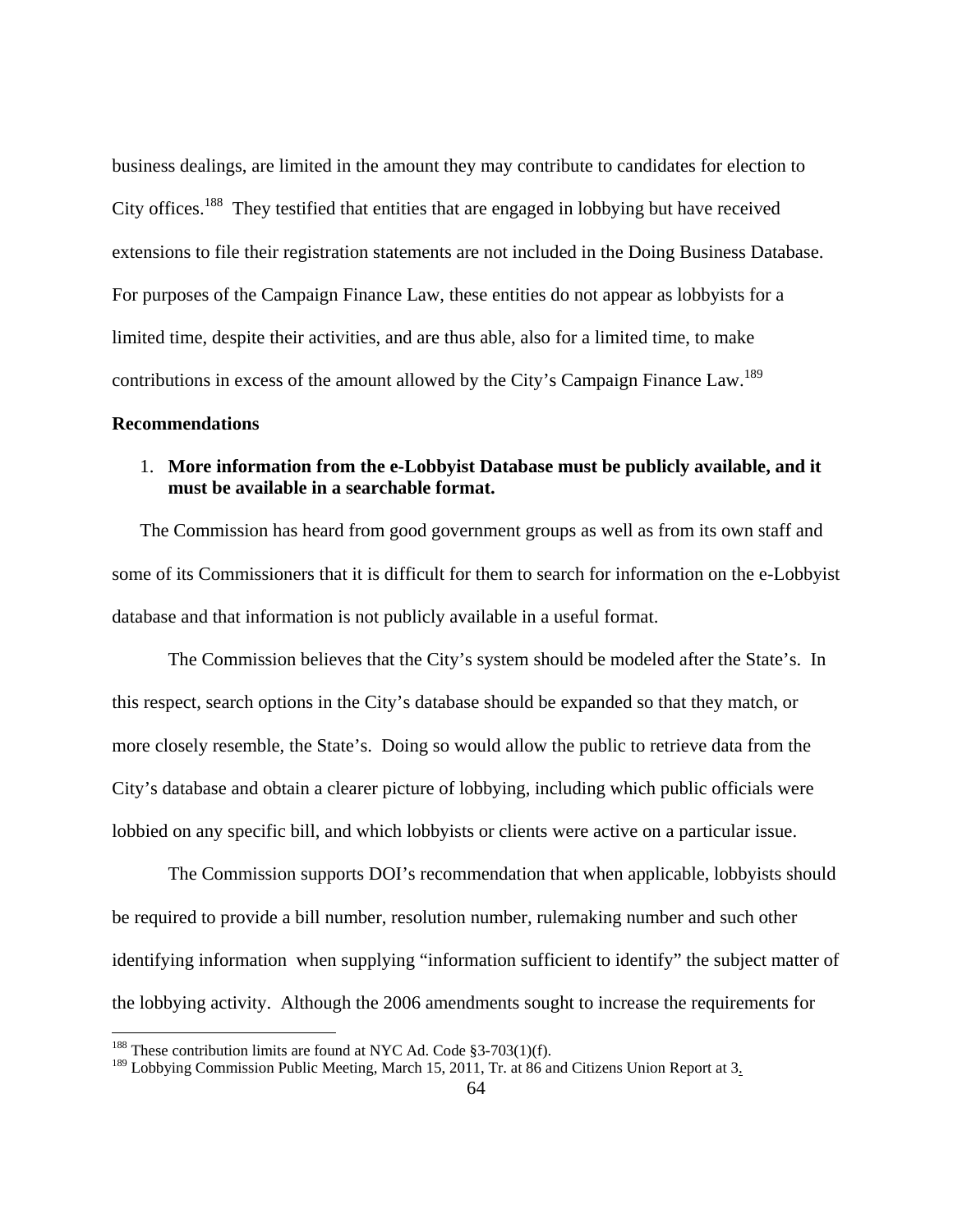subject matter reporting, there is still room for improvement, and this would ensure that specific identifying information, consistent with that required by the State, is supplied, and should enhance the ability of the public to comprehensively search for information on the subjects of lobbying activity.

Increasing the searchability of the e-Lobbyist database and the scope of publicly available information will allow greater transparency and will reduce the amount of time individuals, various groups, and City employees spend on compliance and research/data-mining.

While DoITT is still working on the best ways to accomplish this goal, the Commission believes that, ultimately, DoITT will be able to increase the transparency and searchability of the lobbyist data so that people can search by topic, or government entity as well as other criteria.

2. **Changes should be made to e-Lobbyist that will make the system even more accessible to lobbyists and clients such as more pre-population of fields so that certain information from prior reports is imported into new reports and more use of drop down screens so that information is more uniform. Also, where possible, the City and State labeling and naming schemes should be more consistent.** 

Pre-population of fields is also a recurring theme raised by all lobbyists that have used the system. E-Lobbyist should pre-populate more fields to facilitate inputting data. Staff has learned from the Clerk's Office that the Clerk and DoITT have scheduled revisions to the e-Lobbyist system to enhance its ability to pre-populate fields for client registrations, client and lobbyist periodic reports, and fundraising/political consulting reports.

Lack of standardized reporting categories for certain subject areas is also problematic. Drop-downs for specific information should be created as opposed to the current practice of providing a typed description alone. For example, expense reporting on e-Lobbyist appears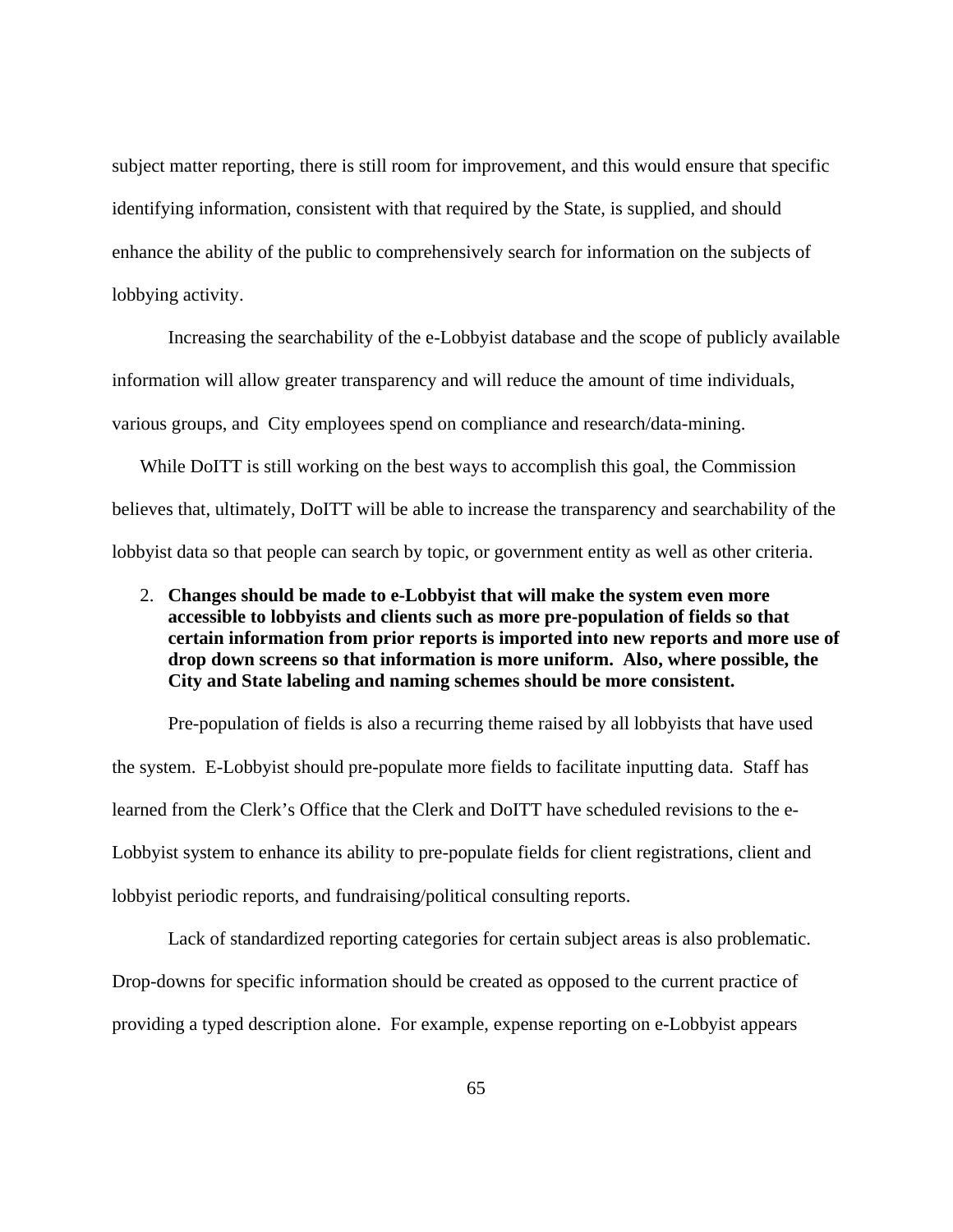overly complicated, and standardizing itemized expense reporting would allow the public to conduct more targeted searches of the databases by category or type of expense. To the extent possible, the labeling/naming schemes of both the State and City systems should be reconciled to create consistency in describing the same information sought to be captured. While it may not be possible to have one form of report meet both City and State compliance requirements, creating consistency through shared terminology may decrease the frustration of lobbyists and clients seeking to comply with both the State and City lobbying laws.

## 3. **Clarify the law to ensure that lobbyists are required to report the person before whom the lobbyist is lobbying as well as the agency.**

The Commission agrees with the longstanding practice of the Clerk as set forth in Advisory Opinion 1987-17 that lobbyists must list both the agency lobbied as well as persons lobbied when reporting on the targets of lobbying activity. The Commission further agrees with DOI that the language of Administrative Code section  $3-213(c)(6)$  should be clarified to reflect this practice.

## 4. **Address the lack of systems communication that delays the Doing Business Database from having information about a lobbyist if that lobbyist has been granted a filing extension by the Clerk.**

The Commission shares the concern of the CFB and good government groups that a small number of lobbyists may not appear in the City's Doing Business Database and thus may not have their campaign contributions subject to the smaller maximum applied to all persons and entities who "do business" with the City. Local Law 34 of 2007, known as the "Doing Business" Law, adds to the existing prohibition against lobbyists' contributions being matched by public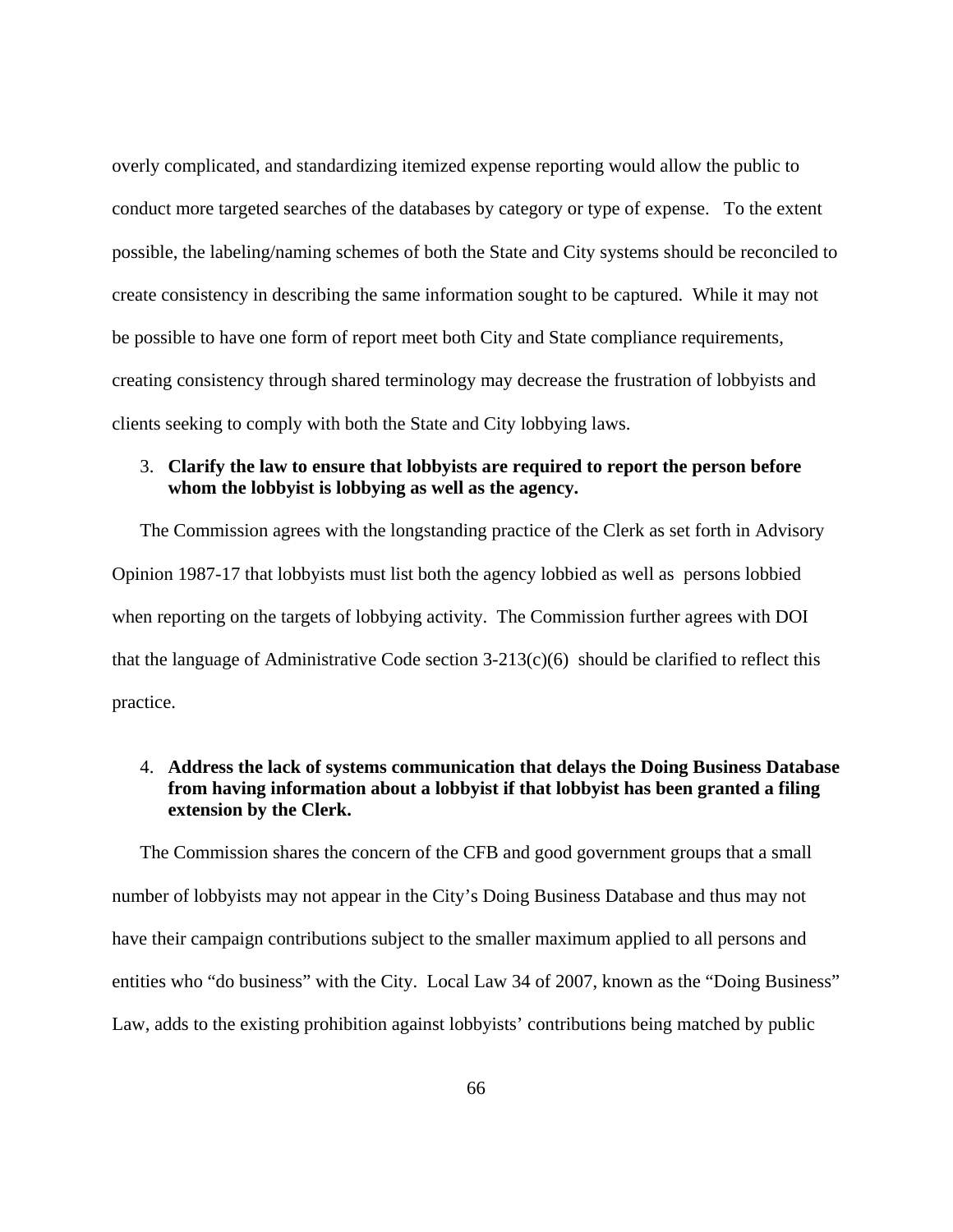funds by also restricting the maximum allowable contribution by a lobbyist to political candidates.

 Information about those doing business with the City is collected in a uniform manner by MOCS and compiled into a central Doing Business Database ("DBDB"). Lobbying Laws registration data are collected through the e-Lobbyist system, maintained by the Clerk's Office. These two databases collect information in a different format, through different systems, complicating CFB's determination of eligibility for matching funds.

 The Commission has learned that if a lobbyist makes a contribution and files a late lobbying registration, the lobbyist will not be automatically entered into the DBDB. That lobbyist will not appear in the DBDB until the registration statement is filed via the e-Lobbyist system or the Clerk notifies the DBDB of the extension. This is because the Clerk routinely grants extensions to file lobbying registrations, but notice of them is only forwarded to the DBDB periodically. As a result, a loophole is created whereby lobbyists might circumvent the lower contribution limit imposed by the Doing Business Law because an extension of time has resulted in a delay in their name appearing in the DBDB.<sup>190</sup>

 The Commission recommends that DoITT develop and implement an automatic reporting feature to forward along all notices of filing extensions granted by the Clerk from the e-Lobbyist Database to the DBDB. By connecting these two agencies and databases, an automated feature will avoid the possibility of human error that may result if each extension had to be reported and forwarded manually. Furthermore, this upgrade to e-Lobbyist should preclude lobbyists from

<sup>&</sup>lt;sup>190</sup> Lobbying Commission Public Meeting, March 15, 2011, Tr. at 81-86; see also Lobbying Reform Recommendations for the 2011 Lobbying Commission, Citizens Union at 3, 5.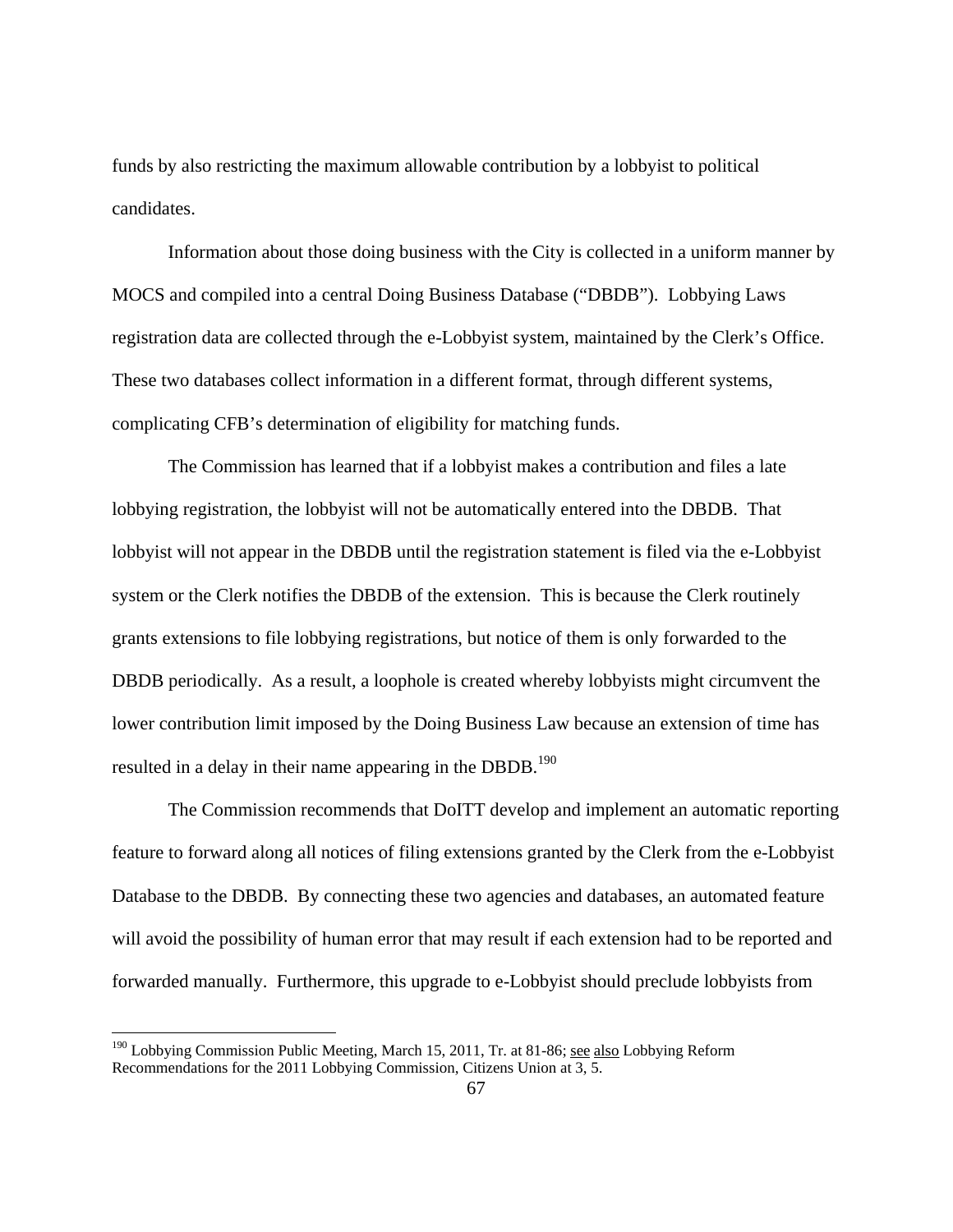evading the lower contribution limit imposed by the Doing Business law. This will result in greater transparency regarding lobbying activity reporting and adherence to the restrictions on contributions by lobbyists contained in the Campaign Finance Law.

## 5. **Allow a lobbyist who retains a co-lobbyist or third-party lobbyist to report this without having to file as a client.**

E-Lobbyist lacks an input category for "co-lobbyists" or "third party lobbyists."<sup>191</sup> Thus, a lobbyist who retains the assistance of a co-lobbyist currently would have to report that arrangement as if the lobbyist were a client retaining a lobbyist. Since the publication of the Preliminary Report, DoITT has implemented the ability to include co-lobbyists on registrations.

## 6. **Require Reporting of More Information by the Clerk**

Local Law 15 requires that the Clerk report more information to the public, including audits, and the assessments of penalties. Until recently, the Clerk's Office correctly focused on complying with these new reporting requirements, and since the Commission began its work, the Clerk has made a good effort to begin to include more data in its 2010 and 2011 Annual Reports, including top lobbyists by compensation, information of much interest to the public.<sup>192</sup> The Commission recommends the Clerk's annual report should, by law, include various benchmarks of interest to the public on the Lobbying Bureau's operations, such as the types of calls and email requests for assistance, response times to these requests and number of new first time filers. In

<sup>&</sup>lt;sup>191</sup> Lobbying Commission Public Meeting, March 15, 2011 Tr. at 46.

<sup>&</sup>lt;sup>192</sup> See Lobbying Bureau Annual Report, March 1, 2011 at 9-15. In another example of the Clerk's Office attempting to implement recommendations contained in the Commission's Preliminary Report, the Clerk's Lobbying Bureau Annual Report dated March 1, 2012 contained even more data of the type called for in the Commission's hearings including types of issues lobbied and top governmental targets of lobbyists. See Lobbying Bureau Annual Report, March 1, 2012 at 33-34.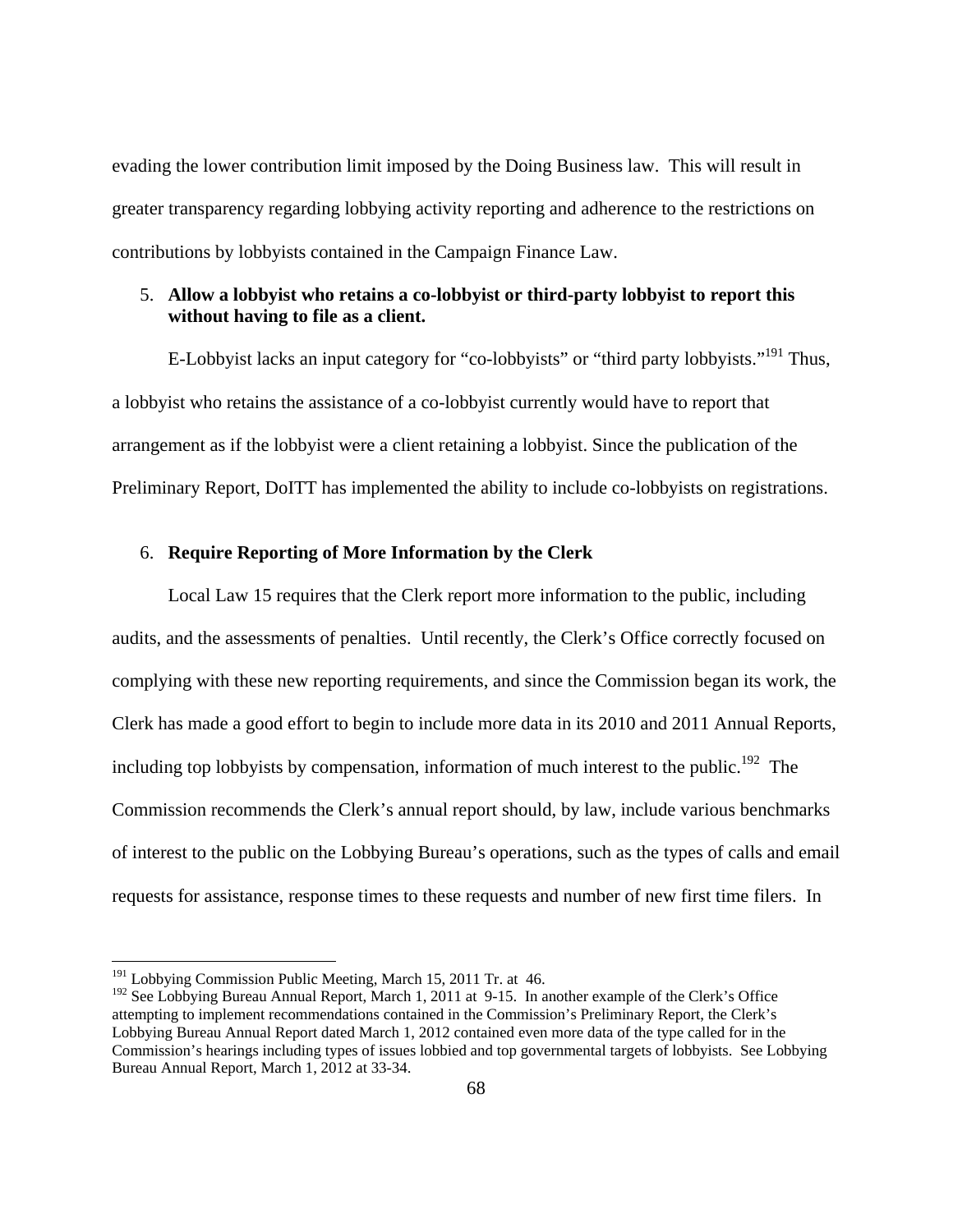addition, the annual report should be required to include other "macro-trends" in City lobbying activities, such as the top issues lobbied on and the entities or officials most lobbied.

#### **Coordination of State/City Filings**

# **The Commission recommends calling on the State to accept the City filings for lobbyists who register under the State Lobbying Act solely by virtue of their lobbying activity in New York City.**

## **Background**

 A lobbyist who lobbies in New York City is required to register under the Lobbying Laws with the Clerk and under the State Lobbying Act (as amended by the Public Integrity Reform Act) with JCOPE, the successor to the State Commission on Public Integrity. Under the City's Lobbying Laws, the lobbyist is generally required to file one statement of registration, six periodic reports and an annual report.<sup>193</sup> Clients are required to file a Client Annual Report.<sup>194</sup> Under the State Lobbying Act, lobbyists are required to file biennial registration statements and six bimonthly reports.<sup>195</sup> Under State law, clients are required to file two semi-annual reports.<sup>196</sup> The 2006 amendments to the City's Lobbying Laws specifically authorized the Clerk to conform the reporting periods of the City's periodic reports to the periods covered by the State's bimonthly reports.<sup>197</sup> Local Law 15 of 2006 also required the Clerk to conform the requirements of reports to the State reports, to the extent practicable.<sup>198</sup>

### **Testimony before the Commission**

<sup>&</sup>lt;sup>193</sup> NYC Ad. Code §§3-213, 3-216 and 3-217, and 51 RCNY §1-05.

<sup>194</sup> NYC Ad. Code §3-217.

 $195$  NY Leg. Law §§ 1-e(c), 1-h.

 $196$  NY Leg. Law §1-j.

<sup>197</sup> NYC Ad. Code §3-216(a).

 $198$  NYC Ad. Code § 3-216(a)(1).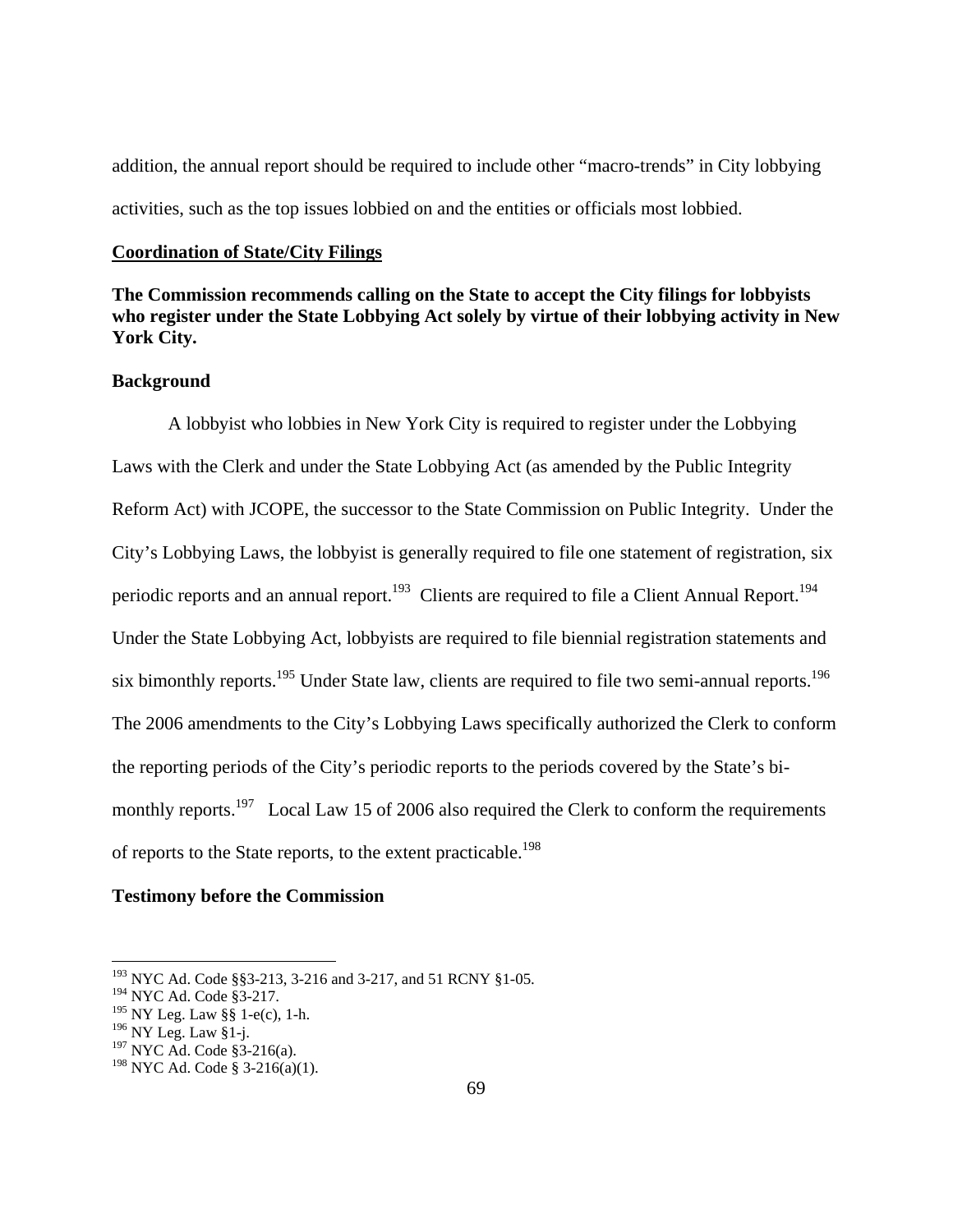Virtually everyone who testified before the Commission on the dual City and State filing systems agreed that a single system for lobbyist registration at both the City and State levels would simplify the registration process.<sup>199</sup> Yet in describing the aspects of each system that they preferred, those who appeared before the Commission had differing views, in part depending on whether their priority was ease of filing or comprehensiveness of information. The Lawyer's Alliance stated that Citizens Union's preference for some aspects of the City's registration system could be attributed to the different perspective from which a good government group would view reporting. $200$ 

 Citizens Union, Common Cause and NYPIRG believe the City system provides more useful information in many ways than the State system especially in terms of contacts and tracing activity on a particular issue.<sup>201</sup> And in those cases where they think the City system provides too little publicly accessible information, the Commission will be proposing changes to address their concerns.

### **Recommendation**

 $\overline{a}$ 

The Commission urges the State to seriously consider accepting City lobbyist filings from those lobbyists whose activities are covered by the State Lobbying Act only because of their lobbying of New York City officials.

### **Requirement for another Lobbying Commission**

<sup>&</sup>lt;sup>199</sup> Lobbying Commission Hearing, May 3, 2011, Tr. at 10-11; Citizens Union Report at 5 and Memorandum from the New York Advocacy Association to the Lobbying Commission, March 29, 2011, "Comments on the City and State Lobbying Schemes."<br>
<sup>200</sup> Lobbying Commission Public Hearing, May 3, 2011, Tr. at 12.

<sup>&</sup>lt;sup>201</sup> Lobbying Commission Public Hearing, March 30, 2011, Tr. at 81, and Lobbying Commission Public Hearing, May 3, 2011, Tr. at 62.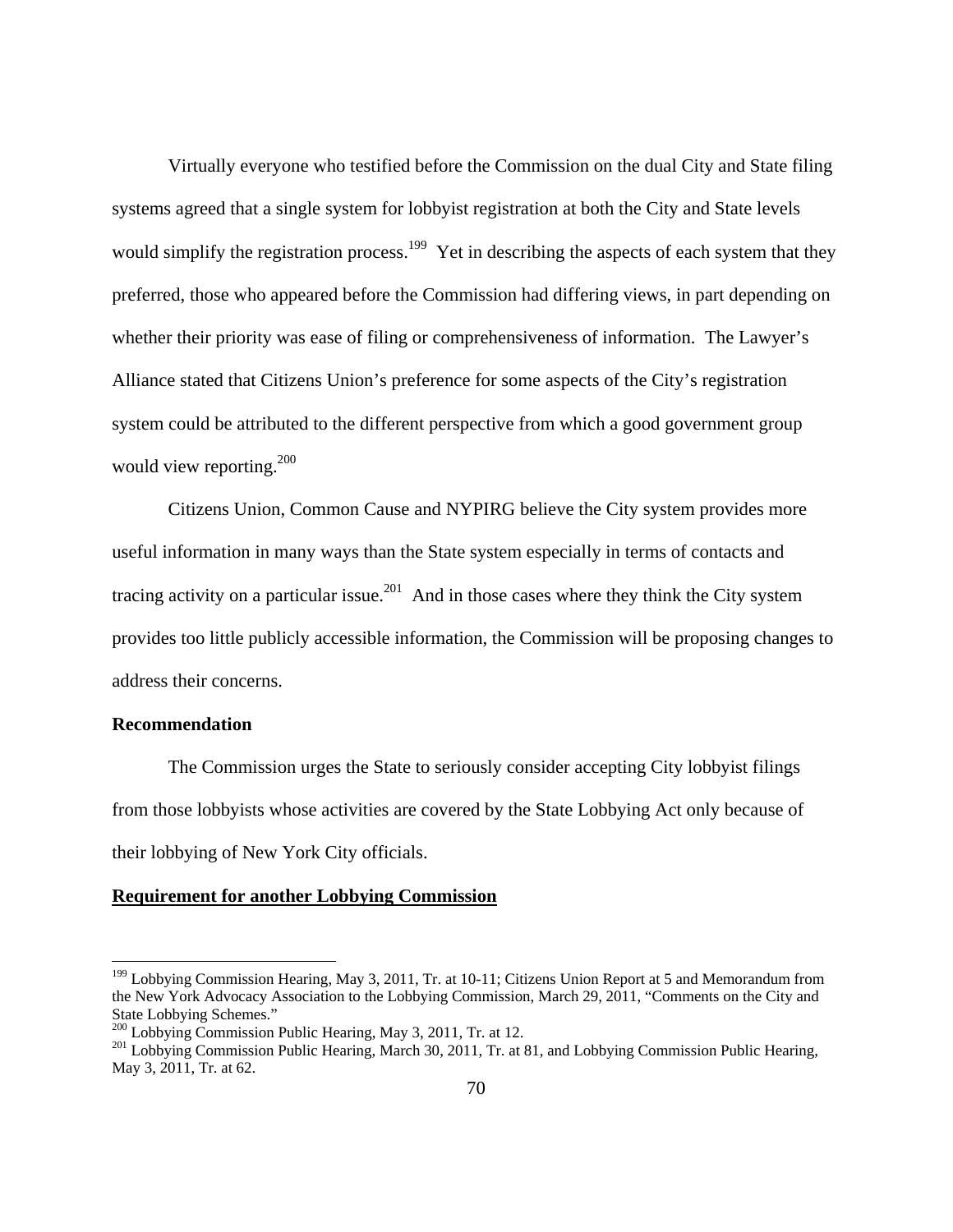**The Commission recommends that the Lobbying Laws be amended to require another Lobbying Commission to review the City's Lobbying Laws three to four years after the effective date of any legislation amending current laws.** 

## **Background**

 Local Law 15 required the Mayor and the City Council to jointly appoint a five-member commission to review the implementation of the overhauled Lobbying Laws, and to report its administrative and legislative recommendations for strengthening the administration and enforcement of the law.

 At the State level, the Public Integrity Reform Act of 2011 requires the Joint Commission on Public Ethics to review the laws, regulations, guidance and enforcement structure and submit a report with any recommendations for regulatory or statutory changes by February 1, 2015.<sup>202</sup>

## **Recommendation**

 Any significant changes to the City's Lobbying Laws in the wake of this Commission should include a requirement for another Commission to continue evaluating the Lobbying Laws in three to four years. The Lobbying Laws are complex and the interplay with the State system adds to that complexity. Recent changes to the State system that occurred while this Commission was meeting, as well as the changes recommended by this Commission, will need to be monitored for any unintended consequences or other issues that the changes may bring to light. Finally, the Commission has not had a chance to review the application of the Lobbying Laws to those who seek business with the City's pension funds, as this is the first year the laws are being applied to these parties. For all of these reasons, any amendment to the Lobbying

<sup>&</sup>lt;sup>202</sup> Public Integrity Reform Act §94.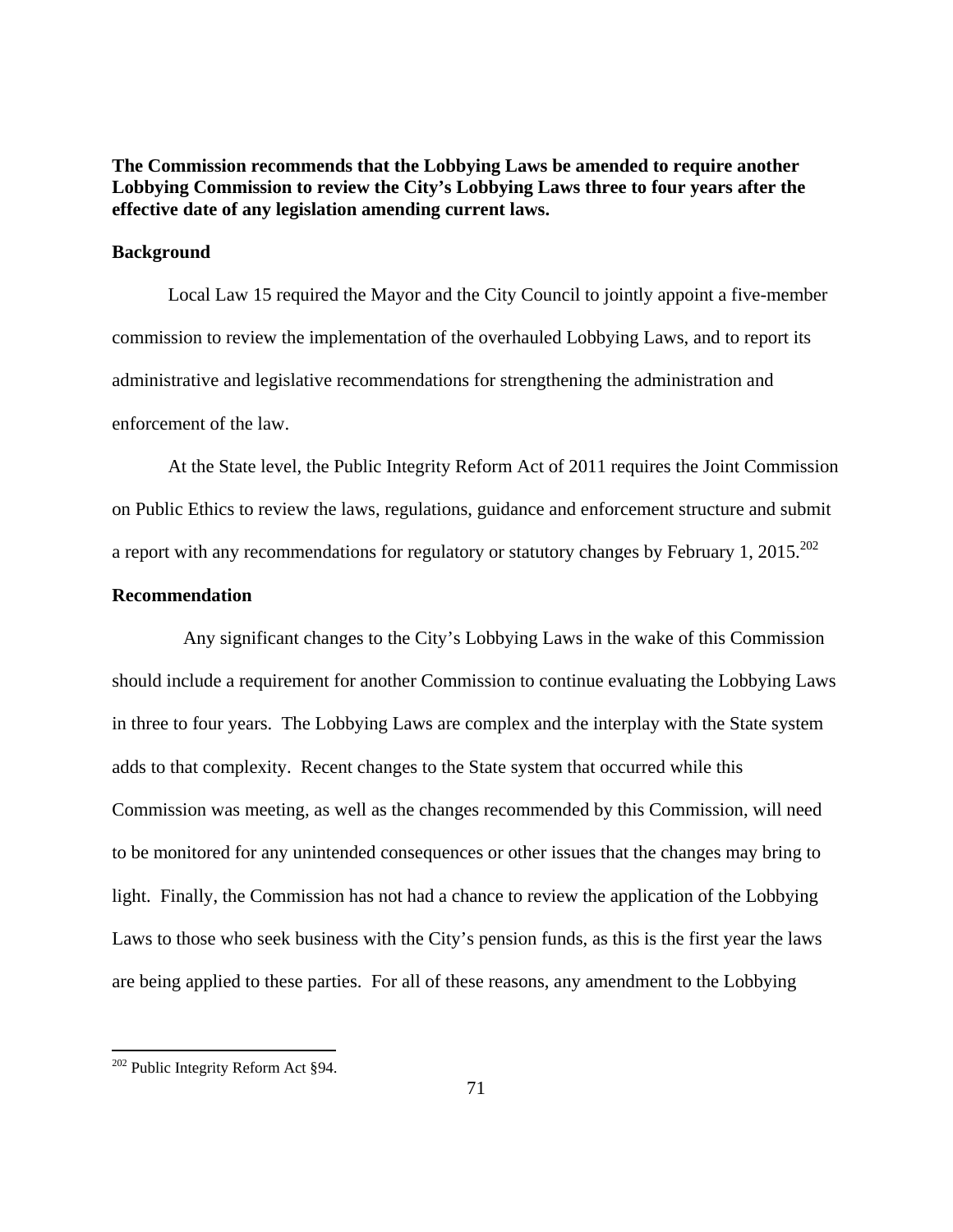Laws should require a new joint Mayoral-Council Commission to be empanelled within three to four years.

### **Other Issues**

 There are several other issues which -- often as a result of the Commission's hearings - are being evaluated by the Clerk and the other responsible agencies. These issues should be addressed by the Clerk and if necessary should be addressed through amendments to either the law or rules. The Commission's recommendations concerning these issues are as follows:

### **1. The accrual basis for receipts should be maintained in reporting lobbying income.**

 The Commission believes that reporting income on a cash basis, rather than an accrual basis, which would require lobbyists to re-file or amend filings as payments were made to them, would be excessively burdensome to registrants without any real public benefit.

# **2. Rulemaking or other means of providing guidance should be used more regularly when the Clerk is providing guidance on issues that may apply to large numbers of filers.**

 Organizations have observed that because the Clerk's advisory opinions can often affect parties other than the subject seeking advice, the Clerk's Office should rely more on the City's rulemaking process, which requires notice and comment, in an effort to allow the regulated community greater input concerning possible consequences of the Clerk's interpretations of the Lobbying Laws. The Commission believes that advisory opinions serve a useful purpose. The Commission nonetheless recognizes the value of public comment provided by the City's Administrative Procedure Act, and it encourages the Clerk to evaluate when rulemaking may be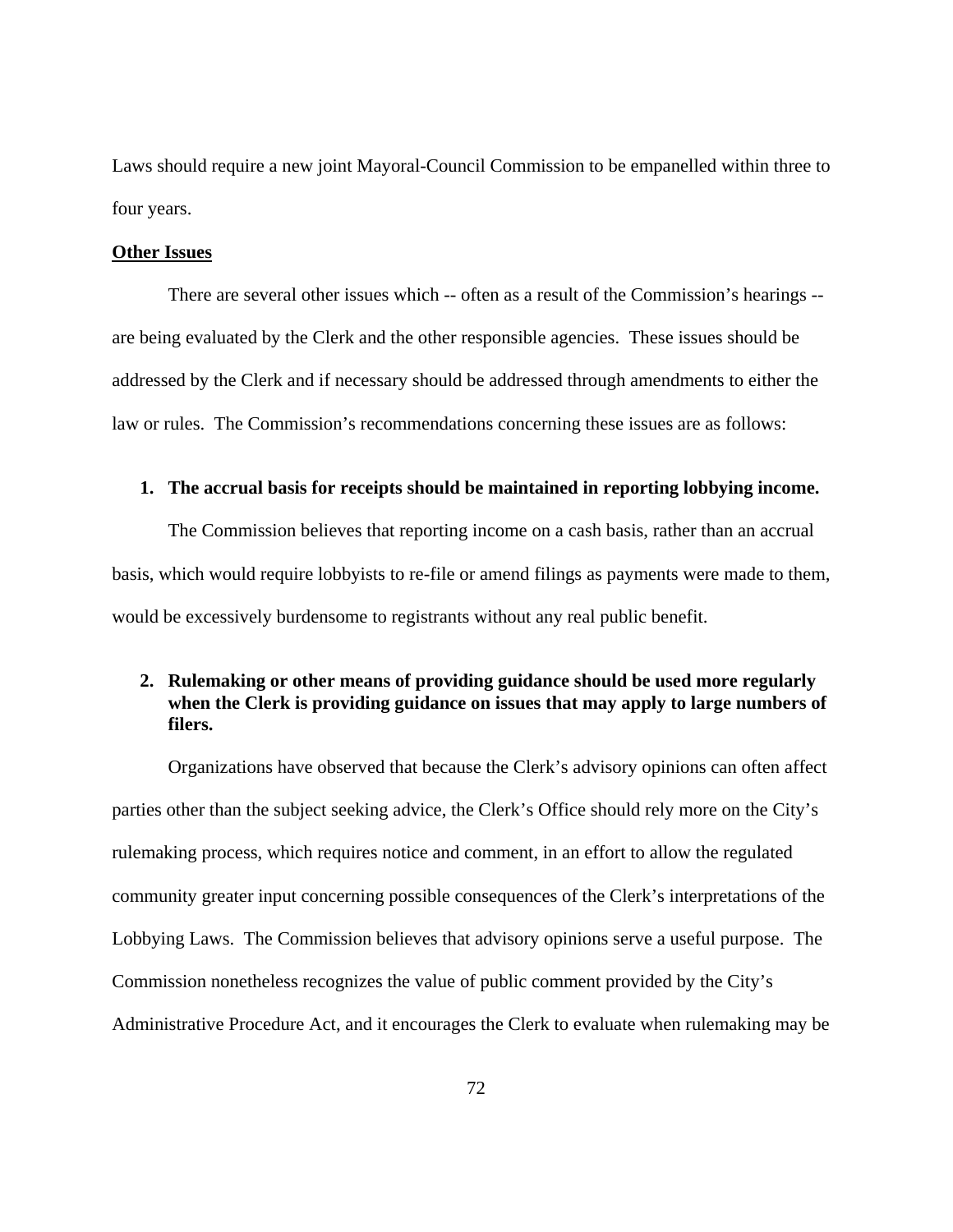more desirable than advisory opinions, particularly in matters of more general application and interest. Further, because the Clerk has received few requests for advisory opinions, and as such requests are one of the key means of alerting the Clerk to the existence of questions relating to interpretation or policies, the Commission encourages the lobbying community to be more active in requesting advisory opinions on specific issues of concern. The Clerk should then decide, in consultation with the Law Department, whether resolution of these issues is best addressed by advisory opinions or rulemaking.

# **ISSUES RAISED THAT FALL OUTSIDE OF THE COMMISSION'S MANDATE OR FOR WHICH THE LOBBYING COMMISSION IS NOT THE BEST VENUE TO CONSIDER THE ISSUE**

# **Restricting Bundling and Working as Political Consultants to Campaigns**

### **Background**

 The 2006 overhaul of the City's Lobbying Laws included a restriction on the matchability of campaign contributions by lobbyists under the City's voluntary campaign finance law. Local Law 17 prohibits contributions by lobbyists and their spouses, domestic partners and unemancipated children from being matched by public funds. In 2007, on the heels of the overhaul of the City's Lobbying Laws, the Council and Mayor undertook a historic overhaul of the City's Campaign Finance Law and restricted campaign contributions to those running for City offices from those deemed to be "doing business with the City." While those doing business include lobbyists, lobbyists are only one segment of this group. Others include contractors or those seeking contracts with the City, recipients of economic development benefits or grants from the City, applicants for land use and zoning changes, and those with or seeking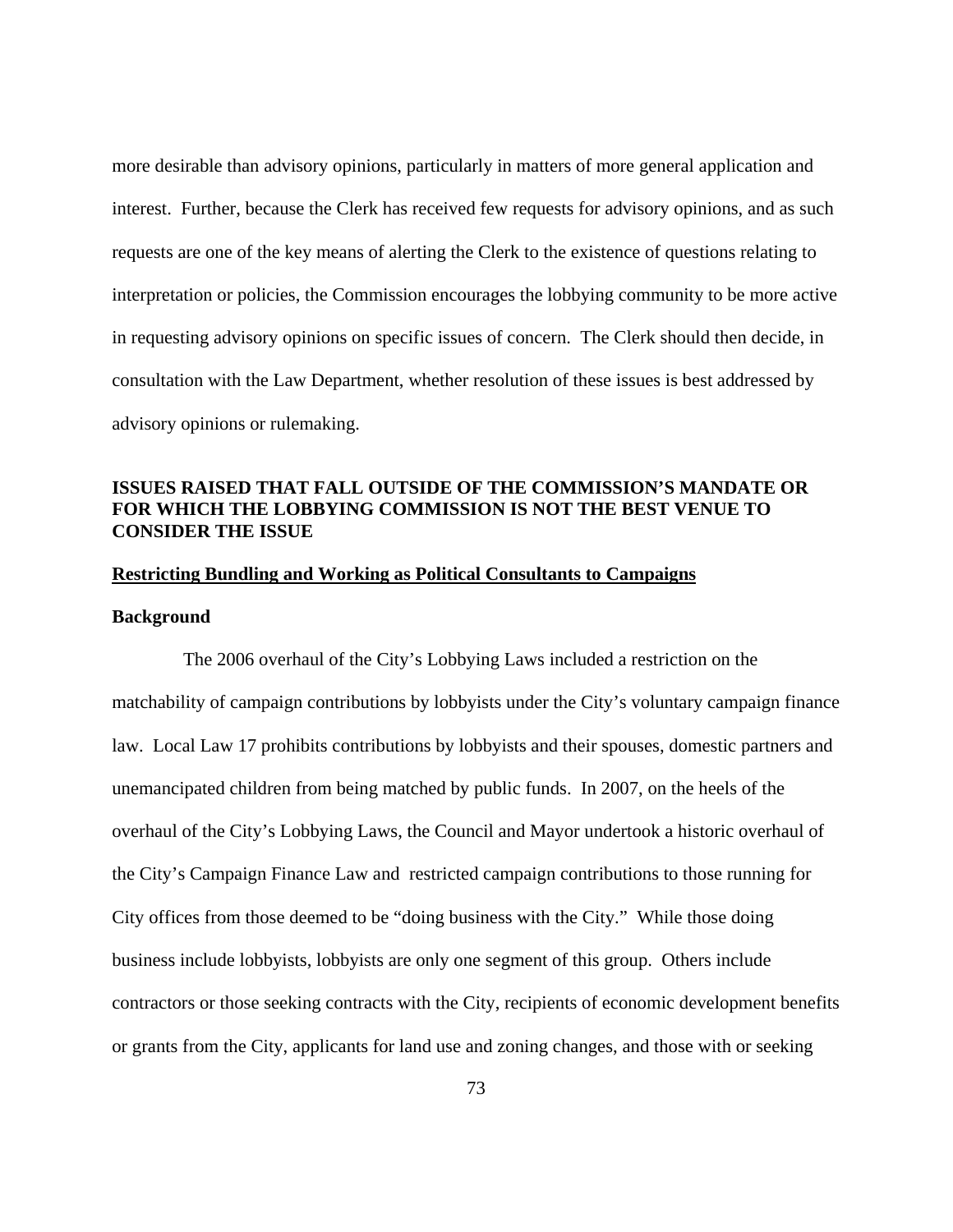franchises and concessions from the City. $^{203}$  Not only are the amounts of their campaign contributions restricted, but they are not matchable.<sup>204</sup> The Mayor, the City Council, and their respective staffs spent over a year conducting meetings and hearings to determine how far the prohibitions should reach, and which persons in each category of business or organization deemed to be "doing business with the City" should be covered. While the Lobbing Laws and Campaign Finance Law prohibit matching of donations from lobbyists and related parties and restrict the amount of the contribution, neither law prohibits matching of, or restrict so-called "bundled" contributions, that is, contributions from other, non-covered persons that may nonetheless be solicited and delivered by the lobbyist to a candidate or elected official.

### **Testimony before the Commission**

 Citizens Union, NYPIRG and Common Cause testified before the Lobbying Commission that contributions bundled by lobbyists should not be eligible for matching funds under the City's voluntary campaign finance system. NYPIRG and Common Cause supplied data showing that 14 lobbyists bundled a total of \$320,000 during the 2009 City-wide election and 24 clients of lobbyists bundled a total of \$490,000 in contributions.<sup>205</sup>

 In addition, Citizens Union recommended to the Commission that candidates in the City's voluntary campaign finance system be prohibited from spending public funds on campaign consultants who are affiliated with lobbyists.<sup>206</sup>

### **Commission's Conclusion**

<sup>&</sup>lt;sup>203</sup> NYC Ad. Code §3-702.

<sup>204</sup> *Id.*<br><sup>205</sup> Testimony of Gene Russianoff before the New York City Lobbying Commission, May 11, 2011.<br><sup>206</sup> Lobbying Commission Meeting, May 11, 2011, Tr. at 15-18.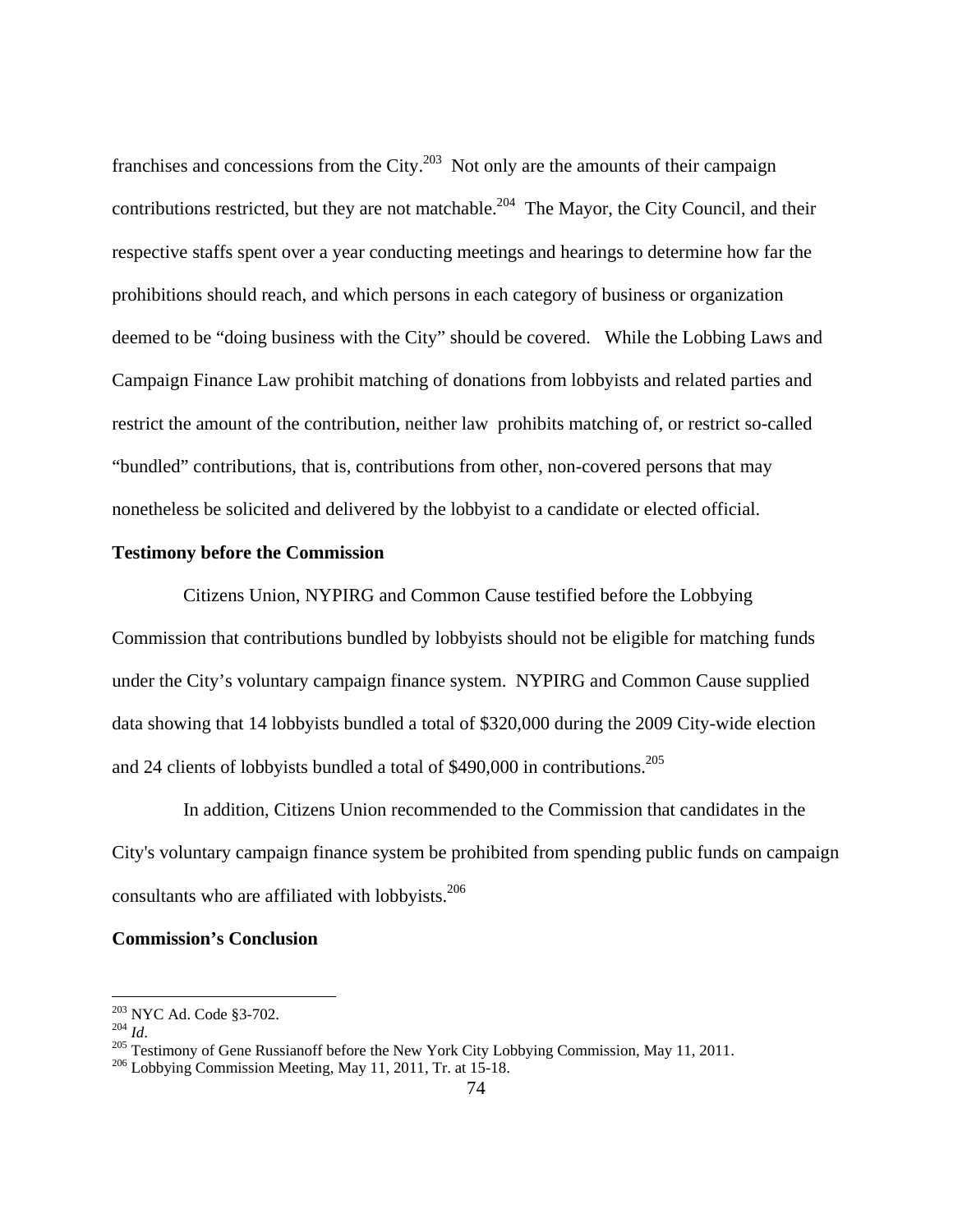While fully appreciating the seriousness of these issues and their potential impact on the City's political process, the Commission makes no recommendation to restrict campaign contributions bundled by lobbyists, or to restrict campaign expenditures by candidates in the voluntary campaign finance system to political consultants who are affiliated with lobbyists. The Lobbying Commission is not the appropriate venue to consider significant new restrictions on campaign contributions and expenditures under the City's voluntary campaign finance system.

 First, any such additional restrictions should only be made in the context of a review of the entire campaign finance system. After the original restrictions on the matching of lobbyist contributions were made in 2006, the entire program was overhauled in 2007. Restrictions on lobbyist contributions became but one of a long list of restricted contributions by those having business dealings with the City. As NYPIRG's own numbers indicate, clients of lobbyists are bundling contributions in amounts similar to the lobbyists themselves, yet they would not be covered by this proposal.<sup>207</sup> Any review of the bundling of contributions should not be limited to a single category of those with business dealings before the City. To do this would be to return to a piecemeal approach to the doing business restrictions. In addition, any such changes should be made in the context of extensive hearings on the campaign finance system and the effects of such contributions on elections to ensure that an adequate record is developed in support of any amendments to the Campaign Finance Law. Given its limited subject matter and timeframe for evaluation and action, as mandated by the Lobbying Laws, this Commission does not have the mandate, the time or the expertise to develop such a record.

 $\overline{a}$ 

 $^{207}$  Testimony of Gene Russianoff before the New York City Lobbying Commission, May 11, 2011.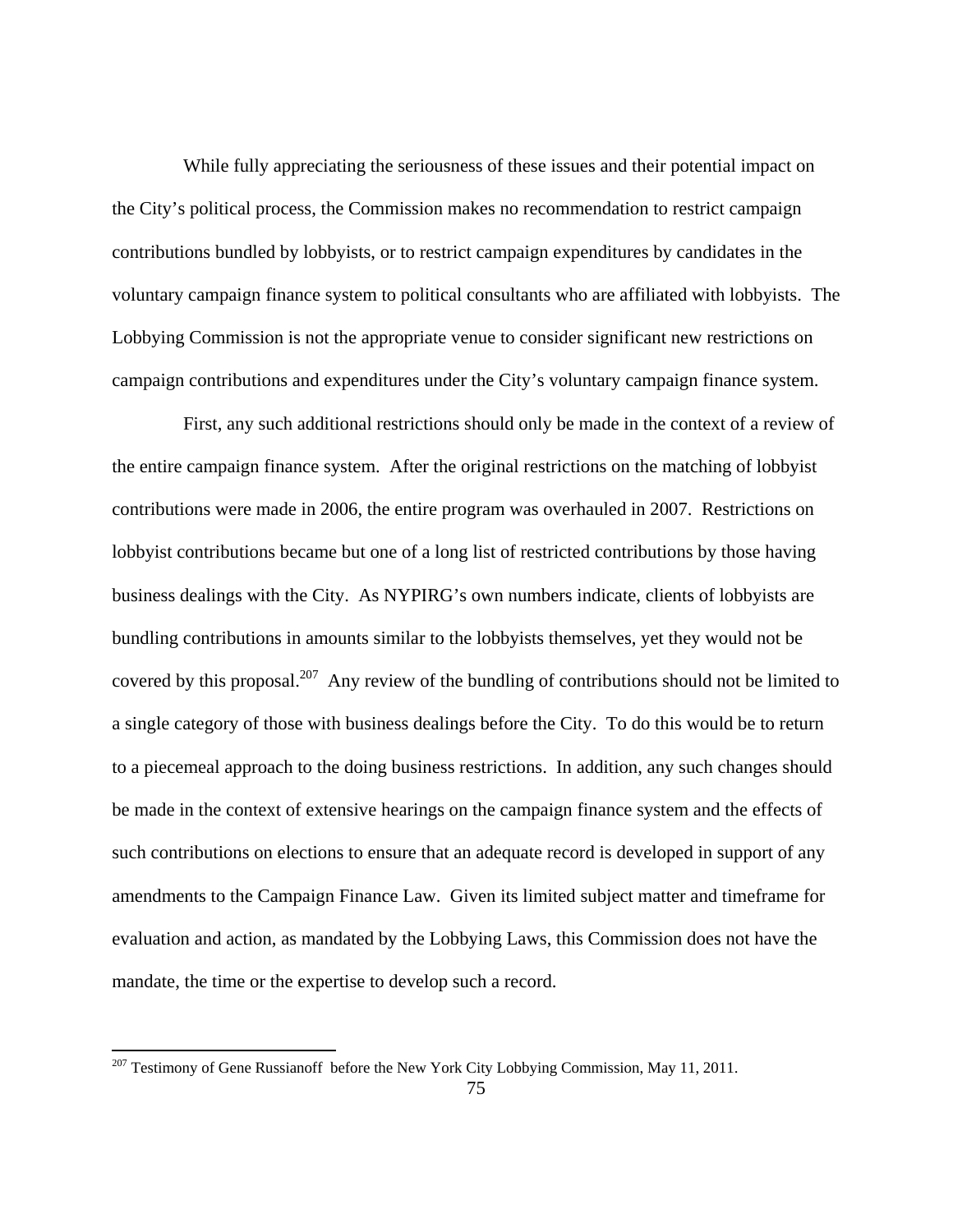Moreover, there are currently-pending and recently-decided federal lawsuits challenging various state and local campaign finance laws. One of these cases is a challenge to the City's Campaign Finance Law which has recently been decided in the City's favor by the United States Court of Appeals for the Second Circuit but which plaintiffs, according to the Law Department, are pursuing in the United States Supreme Court.<sup>208</sup> These cases raise First Amendment questions about restrictions on political activity and the types of findings that must be made to support various restrictions.<sup>209</sup> It is not the time to be considering adding restrictions to the City's Campaign Finance Law while a legal challenge is likely to be continuing.

# **Extending the Post Employment Ban on Appearing before an Official's Former Agency from One Year to Two**

# **Background**

 $\overline{a}$ 

 Chapter 68 of the New York City Charter contains the City's Conflicts of Interest Laws, including certain post-employment restrictions placed on City employees and elected officials. Section 2604(d) of the Charter provides that "[n]o former public servant shall, within a period of one year after termination of such person's service with the City, appear before the city agency served by such public servant."<sup>210</sup>

 In addition, section 38 of the Charter, dealing with the submission of local laws for approval of the electors provides that "a local law shall be submitted for the approval of the

<sup>208</sup> *Ognibene v. Parkes*, 599 F. Supp.2d 434 (S.D.N.Y. 2009), 09-09940-cv, 09 1432-cv (2d Cir. 2011) .

*<sup>209</sup> See Id*.; *Green Party v. Garfield*, 616 F.3d 189 (2d Cir. 2010).

<sup>210</sup> New York City Charter, Chapter 68, Section 2604(d).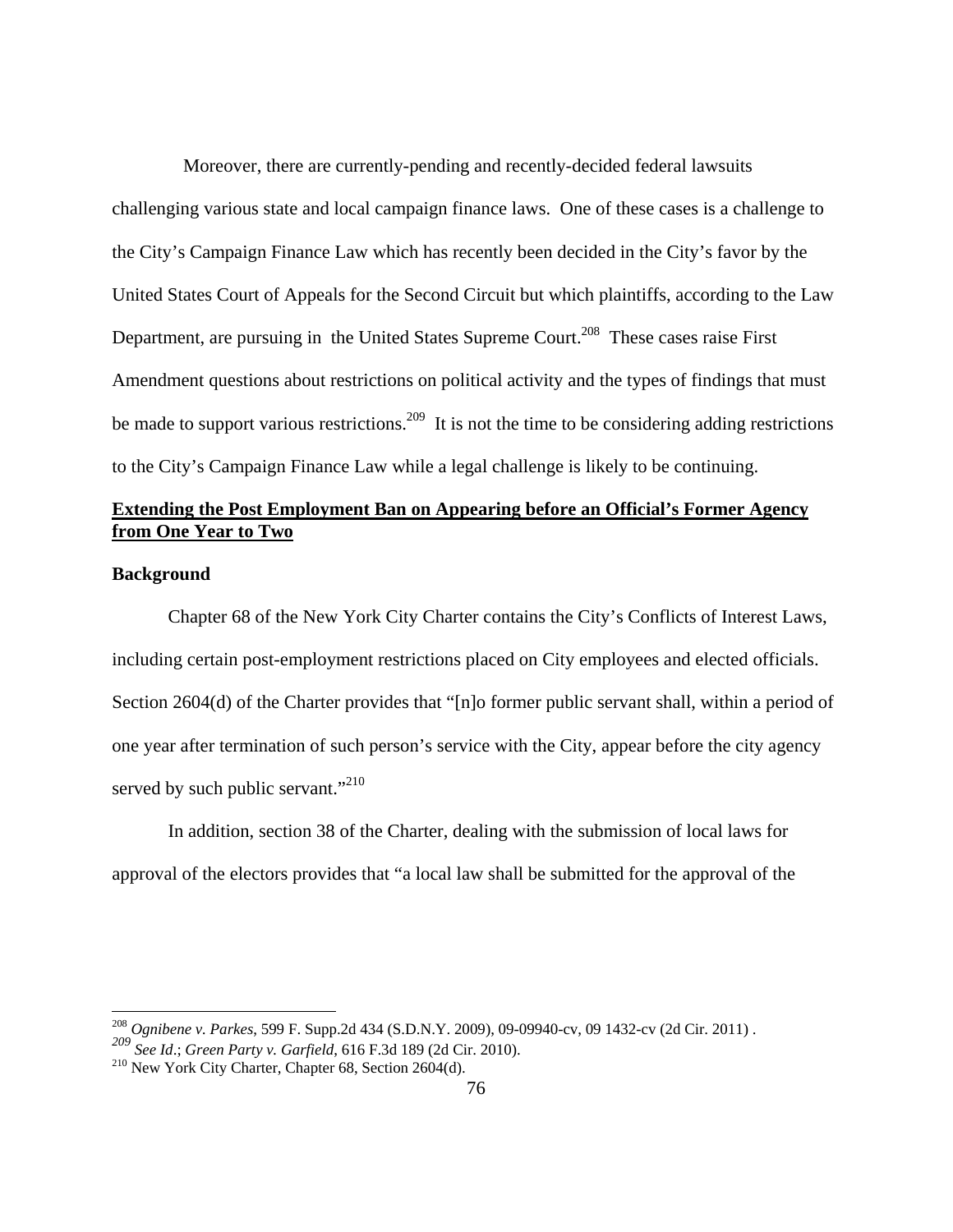electors … if it: … Repeals or amends sections twenty-six hundred one, twenty-six hundred four, twenty-six hundred five, and twenty-six hundred six insofar as they relate to elected officials."<sup>211</sup>

 Section 73(8) of the State Public Officers Law provides for a two-year prohibition against appearances before the State Officer or employee's agency, stating that "no person who has served as a state officer or employee shall within a period of two years after the termination of such service or employment appear or practice before such state agency. $"^{212}$ 

### **Testimony before the Commission**

 Citizens Union, NYPIRG and Common Cause all presented testimony to the Commission recommending that the City's one year post-employment ban on appearing in any matter before the agency formerly employing a City officer or employee be extended to two years. They argued that a two year period was more likely to reduce the influence of relationships that a staffer might maintain within an agency and would be consistent with the State law.<sup>213</sup>

### **Commission's Conclusion**

 The Commission believes that amending the City's Conflicts of Interest Law in this manner is not appropriately a matter best determined by this Commission. Neither City nor State lobbying laws contain post-employment restrictions. In City law they are found in the Conflicts of Interest provisions of the Charter, and in State Law they are found in the Public Officers Law. This is because they are not uniquely applicable to lobbying, but to any compensated activity in which a former government employee engages after terminating government service. Any

 $^{211}$ Id. at Chapter 2, Section 38, Subsection 18.

<sup>&</sup>lt;sup>212</sup>New York Public Officers Law § 73(8)(a)(i).<br><sup>213</sup> Lobbying Commission Public Meeting, May 11, 2011, tr. at 27-31 and Testimony of Gene Russianoff before the New York City Lobbying Commission, May 11, 201l.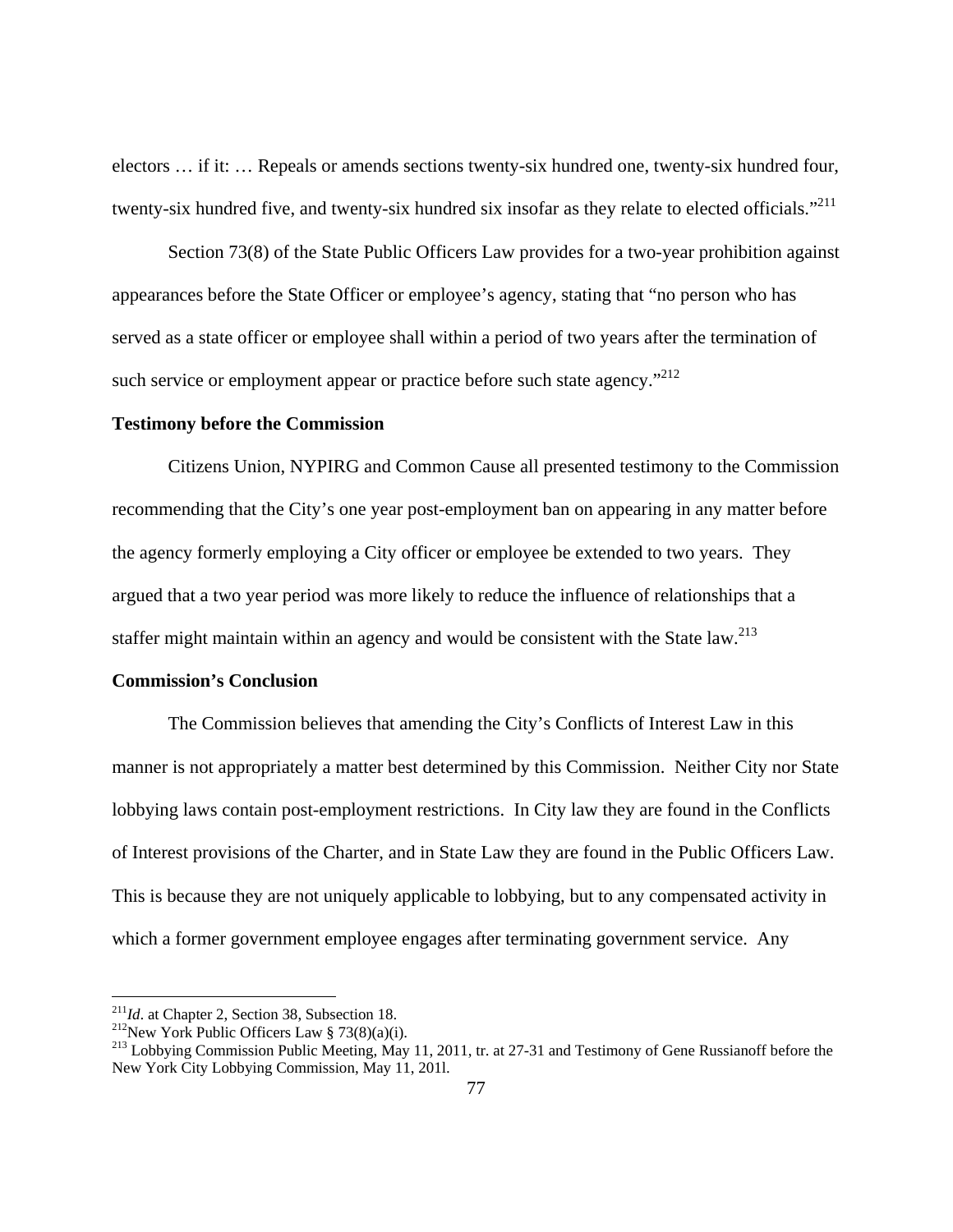amendments to these laws should be considered in the context of amendments to the ethics/conflicts of interest laws governing City officials.

 Moreover, because of the Charter's prohibition against amending the Conflicts of Interest provisions as they relate to elected officials without a referendum, any legislation that this Commission might propose would have to exclude elected officials, *i.e.*, those who are the most sought-after former City employees by traditional lobbying firms. This would lead to the unfair result that an elected official's employees would be prohibited for two years from appearing before former colleagues, but the elected official him or herself – who wielded substantially greater influence while in office – would only be subject to a one year prohibition.

# **Move the Lobbying Bureau from the Clerk's Office to the CFB or COIB**

### **Background**

Section 38 of the Charter provides that a referendum is required before a local law becomes operative that "abolishes, transfers or curtails any power of an elective officer" or that "transfers powers vested by this charter in an agency the head of which is appointed by the mayor to an agency the head of which is not so appointed or vice versa."<sup>214</sup> Section 48 of the Charter provides that the Clerk is appointed by the Council, and the Administrative Code gives the Clerk the power and duty to administer and enforce all of the provisions of the Lobbying Laws. $^{215}$ 

### **Testimony before the Commission**

 $\overline{a}$ 

<sup>&</sup>lt;sup>214</sup> New York City Charter §38.<br><sup>215</sup> New York City Charter §48 and Administrative Code §3-212.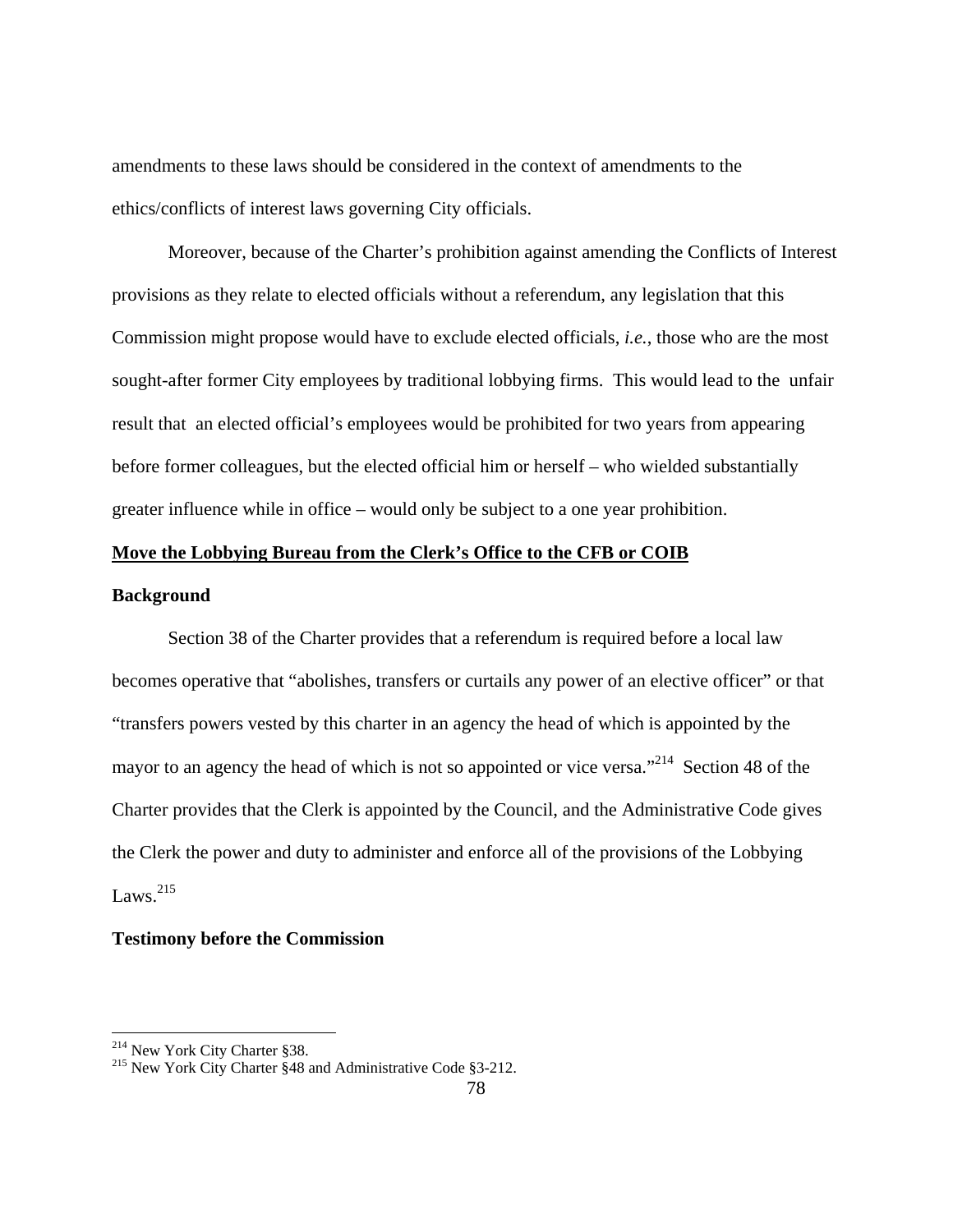Citizens Union recommended moving the enforcement and oversight of the Lobbying Laws from the Clerk's Office to the CFB. Citizens Union stated in its report that because the Clerk is appointed by the Council and serves also as the Clerk of the Council, that enforcement of the Lobbying Law would be better if done by a more independent entity such as the CFB. Citizens Union acknowledges that such a change would require a voter referendum and that it recommended this to the Mayor's 2010 Charter Revision Commission.<sup>216</sup> The Charter Revision Commission did not choose to put this recommendation on the ballot.

### **Commission's Conclusion**

 $\overline{a}$ 

 The Commission believes that enforcement of the Lobbying Laws should remain with the Clerk's Office. The work of this Commission indicates that the enforcement and implementation of the Lobbying Laws has greatly improved since 2006. The number of registered lobbyists in the City has increased approximately 50 percent from almost 250 lobbying entities in 2006 to 365 as of April 2011.<sup>217</sup> Fines are regularly levied for late filings. Thirty audits per year are conducted by the Clerk's Office. Complaints from the public, while infrequent, are pursued by the Clerk. A fully computerized e-Lobbyist system has been developed and the Clerk regularly reports on its activities. In addition, the Clerk has done significant outreach to those seeking pension business with the City, and those receiving Council discretionary funding, to bring more lobbyists into the registration system. $^{218}$ 

<sup>&</sup>lt;sup>216</sup> Lobbying Commission Meeting, May 11, 2011, Tr. at 19-21, and Lobbying Reform Recommendations, Citizens Union, May 11, 2011, p. 5.

<sup>&</sup>lt;sup>217</sup> Lobbying Commission Public Hearing, March 15, 2011 Tr. at 24-25; Memorandum from the Lobbying Bureau, Office of the City Clerk, to the Lobbying Commission, April 26, 2011 (attached to this Report as Exhibit B). 218 *Supra* at -21 and 47-*See generally supra* 48.